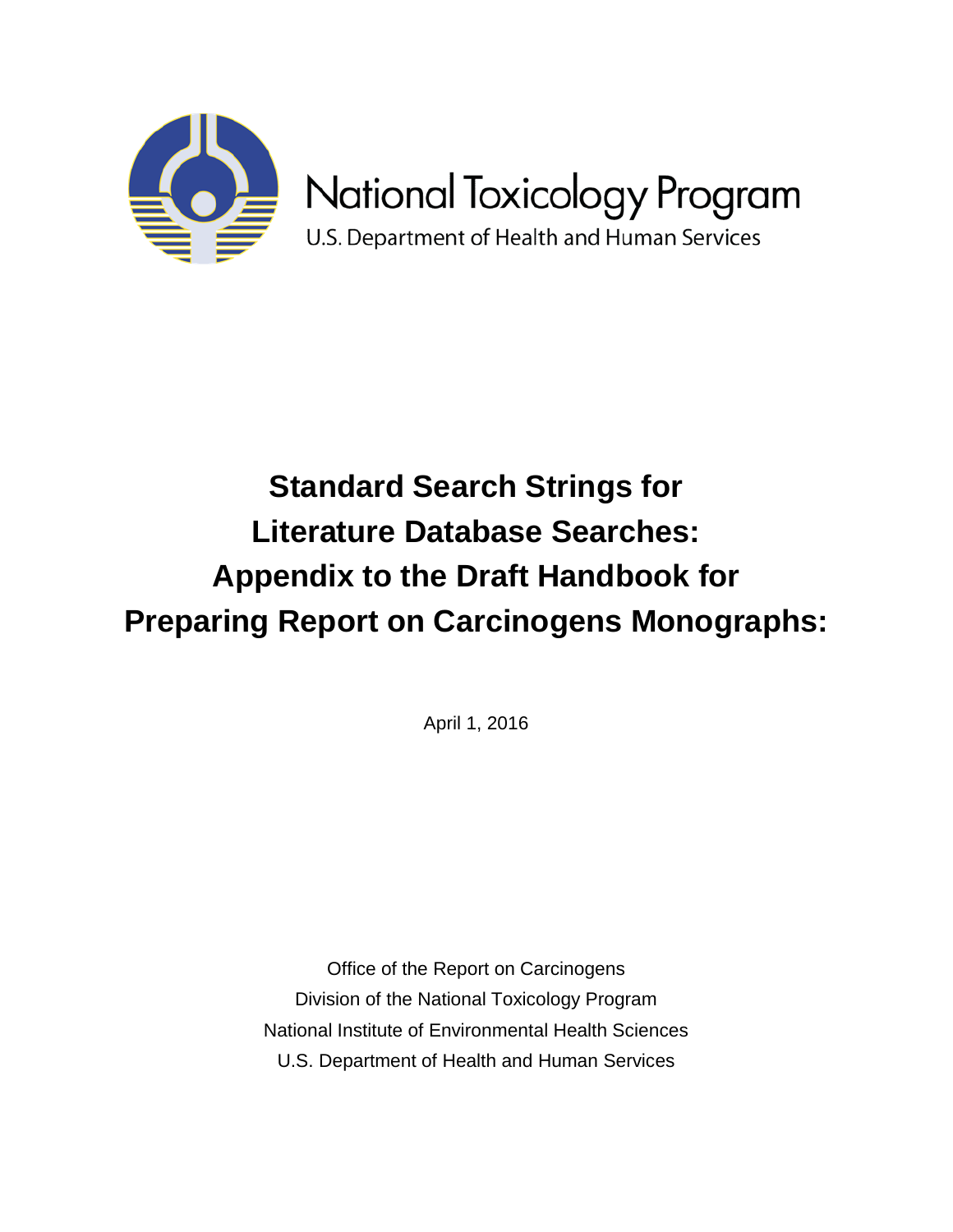# <span id="page-1-0"></span>**Table of Contents**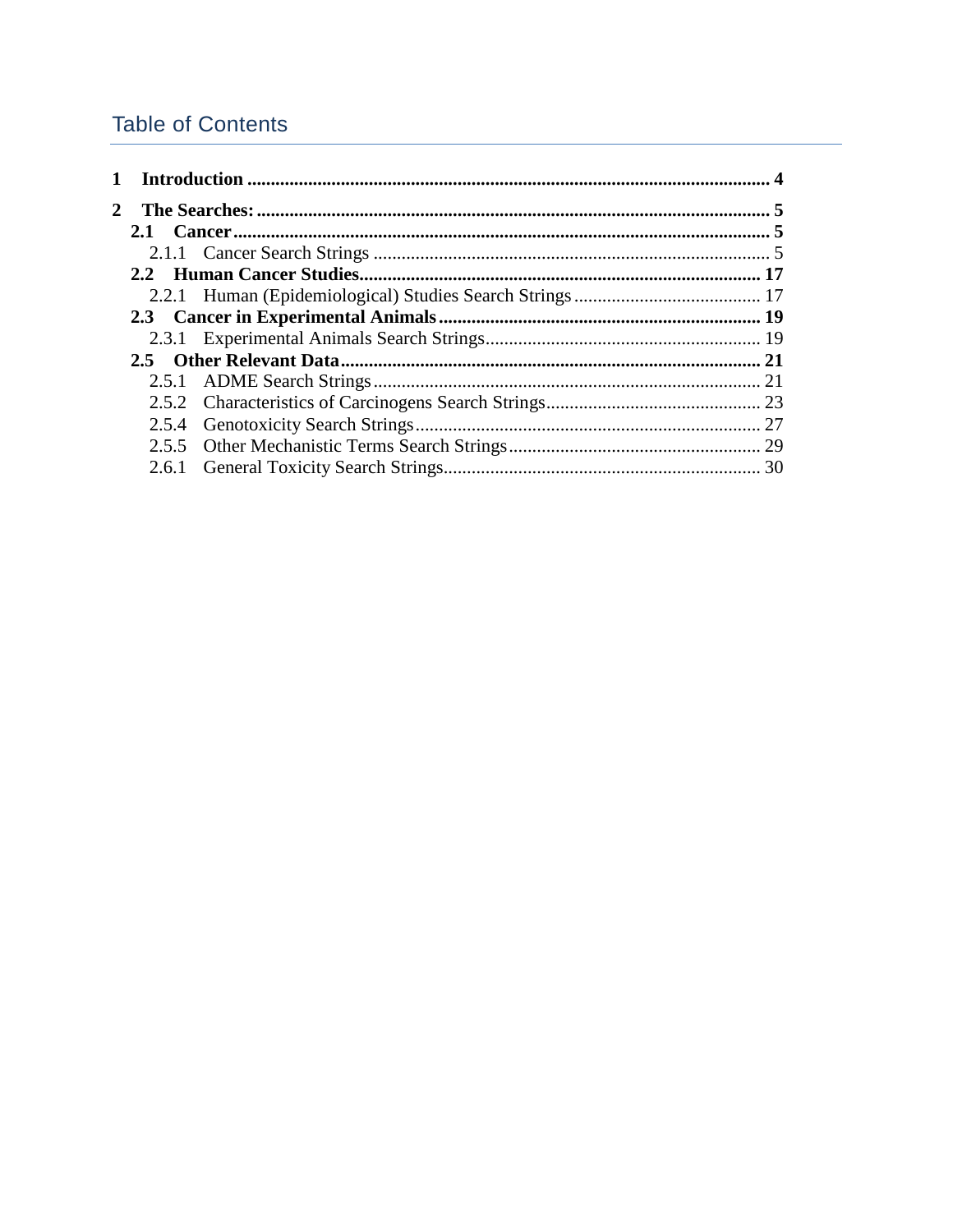# **Foreword**

The National Toxicology Program (NTP) is an interagency program within the Public Health Service of the Department of Health and Human Services and is headquartered at the National Institute of Environmental Health Sciences of the National Institutes of Health (NIEHS/NIH). Three agencies contribute resources to the program: NIEHS/NIH, the National Institute for Occupational Safety and Health of the Centers for Disease Control and Prevention, and the National Center for Toxicological Research of the Food and Drug Administration. Established in 1978, the NTP is charged with coordinating toxicological testing activities, strengthening the science base in toxicology, developing and validating improved testing methods, and providing information about potentially toxic substances to health regulatory and research agencies, scientific and medical communities, and the public.

The NTP prepares the Report on Carcinogens (RoC), a science-based public heath document, for the Secretary, Department of Health and Human Services. The Office of the RoC is responsible for carrying out this activity within the NTP and prepares a monograph for each substance evaluated for listing in the RoC (i.e., a candidate substance). The monograph is a literature-based review document that captures the cancer hazard evaluation.

This handbook provides instructions for preparing the RoC monographs. It is based largely on approaches outlined in protocols (i.e., methods) used to prepare RoC monographs starting in 2013, although the methods have since undergone a series of revisions. These monographs, prepared according to the protocols, have been peer reviewed by panels of experts. It is anticipated that this handbook will be refined as new tools for conducting literature-based systematic reviews are developed and from knowledge learned from conducting cancer hazard evaluations on candidate substances with more diverse databases.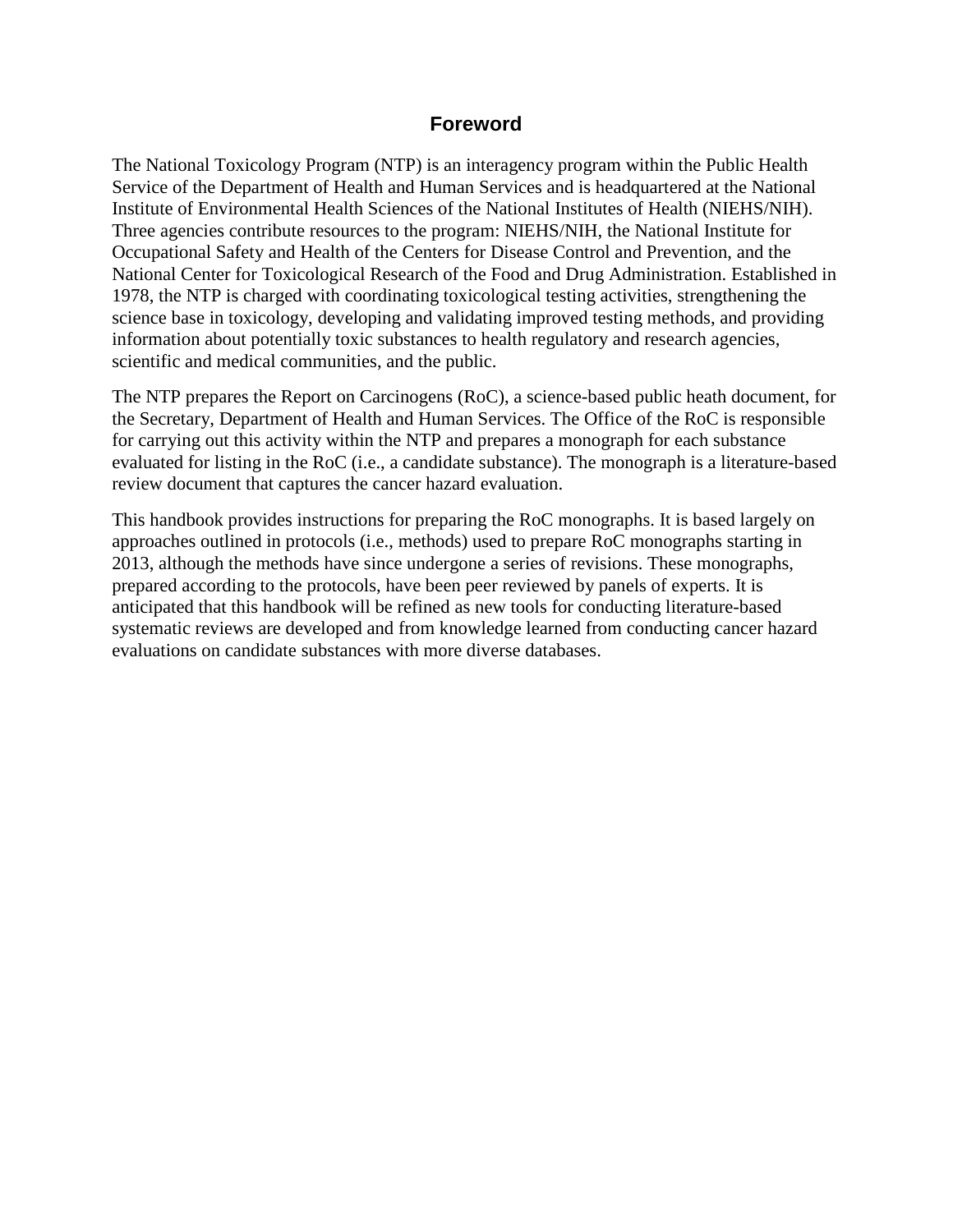# **1 Introduction**

The Office of the RoC (ORoC) has created a series of standardized citation database search strings for the key topic areas addressed in the cancer hazard evaluation: human cancer studies, cancer studies in experimental animals, mechanistic studies and other relevant data (such as absorption, distribution, metabolism and excretion, ADME), which complement the literature search strategy described in the Draft Handbook for Preparing Report on Carcinogen (RoC) Monographs (hereafter called RoC Handbook) (Part B, Section 1). The purpose of standardized search strings is to ensure that the searches for all candidate substances are consistent, reproducible, and transparent.

The search terms that make up the strings were collected by an information specialist and reviewed and edited by the subject matter experts of the ORoC before being structured into appropriate syntax for each database. These strings will continue to undergo testing and refinement and will be updated periodically to reflect changes that make them more effective for the purposes of the ORoC.

For each candidate substance, a unique search string is created to identify literature associated with the substance. In some cases, the literature on a candidate substance is limited and it is simpler to evaluate and categorize all the associated literature. However, in most cases the literature pool is large, and narrowing searches are used to help focus on the data more relevant for evaluating potential cancer hazards. This narrowing is accomplished by combining the candidate substance search in various ways with the standardized search strings to retrieve the intersection of potentially relevant results (see Figure 1).



**Figure 1. Intersection of search strings to identify potentially relevant literature.**

Searches for cancer studies in humans and experimental animals are conducted using standardized search strings for epidemiologic (human) studies and experimental animal studies in combination with cancer search strings prior to combining with the candidate substance search strings. ADME Search Strings and searches for mechanistic data (Section 2.5.2 to 2.5.5) would not normally be combined with the Cancer search, but are intersected directly with the candidate substance.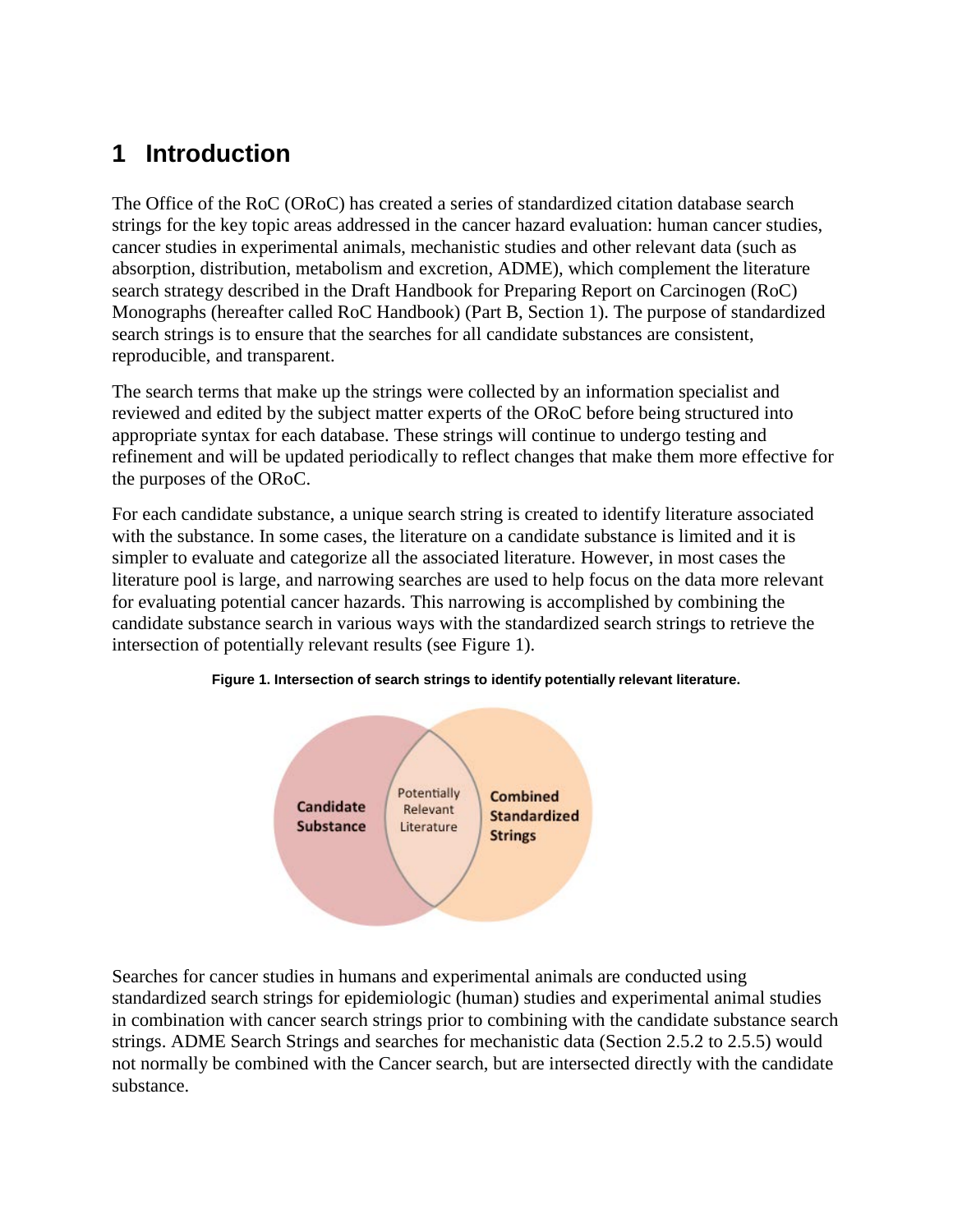# **2 The Searches:**

# **2.1 Cancer**

The goal of this search is to provide a set of "narrowing" terms to focus on cancer topics as opposed to other adverse effects or health outcomes. In some cases it may be used directly against the results of the search for the candidate substance. It is generally used in combination with the human (epidemiology) or the experimental animal studies search strings.

This search string was developed primarily by removing terms from the PubMed Cancer filter to make it more focused on the topics of interest for cancer hazard literature-based evaluations captured in the RoC monographs. It still returns a broad literature set associated with cancer.

Types of terms removed from the PubMed Cancer Filter include:

- Cancer testing/screening methods
- Cancer treatment methods
- Caregivers/Medical specialty (Oncologist, Oncology, etc.)
- Journal names
- Oncogenic virus names (can be searched specifically when applicable)
- Organization names

In the PubMed search, individual tumors or cancers are searched as text words only in the Non-Medline set. Within the indexed set, the search depends upon the MeSH Neoplasms term and other MeSH terms to select the relevant literature. This limitation is not replicated in other databases.

# **2.1.1 Cancer Search Strings**

# **PubMed**

(("angiogenesis inducing agents"[mh] OR "myelodysplastic-myeloproliferative diseases"[mh] OR "neoplasms"[mh] OR "carcinogenicity tests"[mh] OR "carcinogens"[mh] OR (sentinel-lymph-node[tiab] NOT biopsy[tiab]) OR (ASCO[tiab] NOT fungi[tiab]) OR (WAGR[tiab] AND syndrome[tiab]) OR 5qsyndrome[tiab] OR leukostasis[tiab]) OR ((acanthoma[tiab] OR acanthomas[tiab] OR acrochordon[tiab] OR acrochordons[tiab] OR acrospiroma[tiab] OR acrospiromas[tiab] OR adamantinoma[tiab] OR adamantinomas[tiab] OR adenoacanthoma[tiab] OR adenoacanthomas[tiab] OR adenoameloblastoma[tiab] OR adenoameloblastomas[tiab] OR adenocanthoma[tiab] OR adenocanthomas[tiab] OR adenocarcinoma[tiab] OR adenocarcinomas[tiab] OR adenofibroma[tiab] OR adenofibromas[tiab] OR adenolipoma[tiab] OR adenolipomas[tiab] OR adenolymphoma[tiab] OR adenolymphomas[tiab] OR adenoma[tiab] OR adenomas[tiab] OR adenomatosis[tiab] OR adenomatous[tiab] OR adenomyoepithelioma[tiab] OR adenomyoepitheliomas[tiab] OR adenomyoma[tiab] OR adenomyomas[tiab] OR adenosarcoma[tiab] OR adenosarcomas[tiab] OR adenosis[tiab] OR aesthesioneuroblastoma[tiab] OR aesthesioneuroblastomas[tiab] OR ameloblastoma[tiab] OR ameloblastomas[tiab] OR amyloidoses[tiab] OR amyloidosis[tiab] OR anaplasia[tiab] OR androblastoma[tiab] OR androblastomas[tiab] OR angioblastoma[tiab] OR angioblastomas[tiab] OR angioendothelioma[tiab] OR angioendotheliomas[tiab] OR angioendotheliomatosis[tiab] OR angiofibroma[tiab] OR angiofibromas[tiab] OR angiofibrosarcoma[tiab]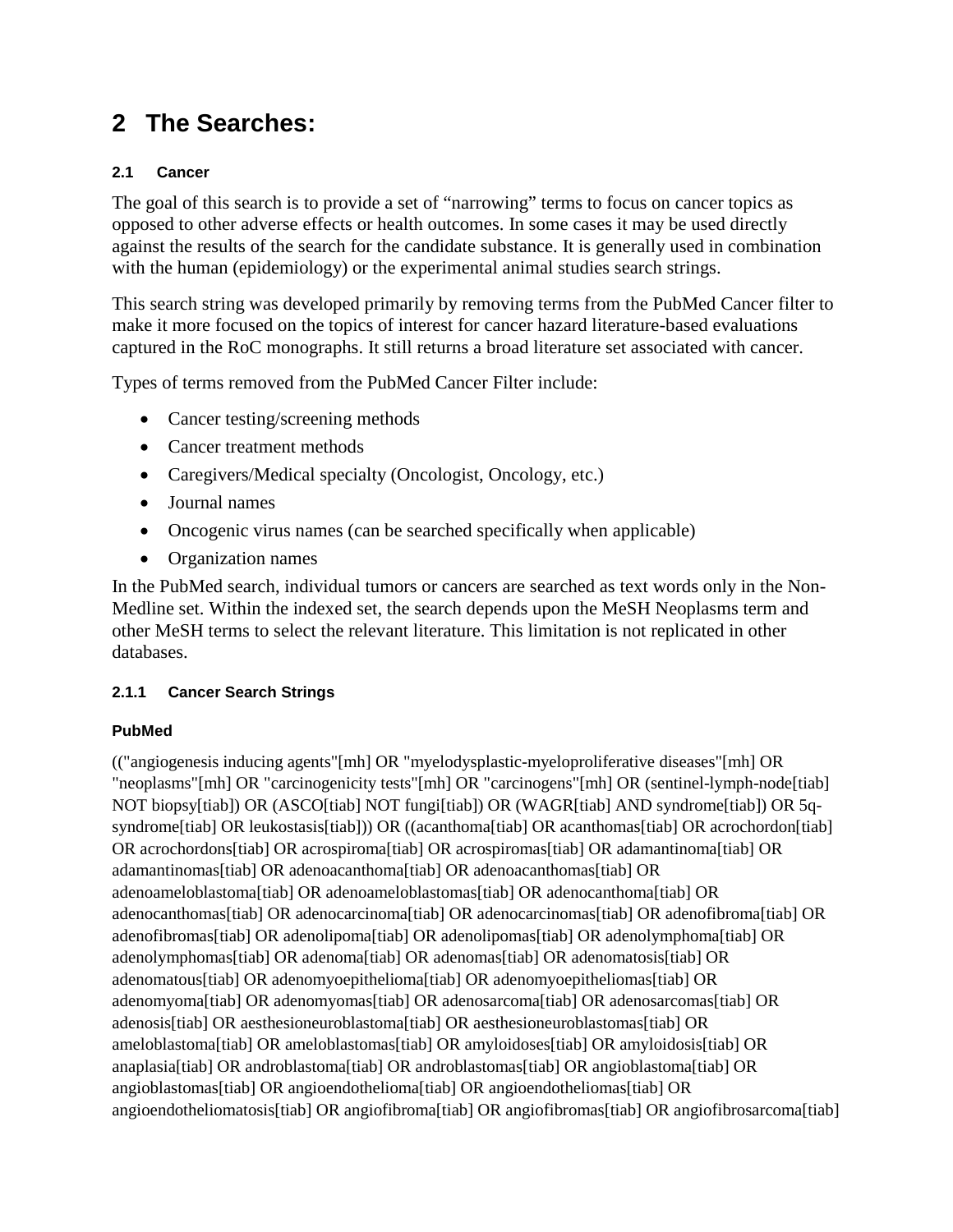OR angiokeratoma[tiab] OR angiokeratomas[tiab] OR angioleiomyoma[tiab] OR angioleiomyomas[tiab] OR angiolipoma[tiab] OR angiolipomas[tiab] OR angioma[tiab] OR angiomas[tiab] OR angiomatosis[tiab] OR angiomyolipoma[tiab] OR angiomyolipomas[tiab] OR angiomyoma[tiab] OR angiomyomas[tiab] OR angiomyxoma[tiab] OR angiomyxomas[tiab] OR angioreticuloma[tiab] OR angioreticulomas[tiab] OR angiosarcoma[tiab] OR angiosarcomas[tiab] OR apudoma[tiab] OR apudomas[tiab] OR argentaffinoma[tiab] OR argentaffinomas[tiab] OR arrhenoblastoma[tiab] OR arrhenoblastomas[tiab] OR astroblastoma[tiab] OR astroblastomas[tiab] OR astrocytoma[tiab] OR astrocytomas[tiab] OR astroglioma[tiab] OR astrogliomas[tiab] OR baltoma[tiab] OR basiloma[tiab] OR basilomas[tiab] OR blastoma[tiab] OR blastomas[tiab] OR Buschke-Lowenstein[tiab] OR cancer[tiab] OR cancerous[tiab] OR cancers[tiab] OR carcinogen[tiab] OR carcinogenesis[tiab] OR carcinogenic[tiab] OR carcinogenicity-test\*[tiab] OR carcinogens[tiab] OR carcinoid[tiab] OR carcinoma[tiab] OR carcinomas[tiab] OR carcinomatosis[tiab] OR carcinosarcoma[tiab] OR carcinosarcomas[tiab] OR cavernoma[tiab] OR cavernomas[tiab] OR cementoma[tiab] OR cementomas[tiab] OR ceruminoma[tiab] OR ceruminomas[tiab] OR chemodectoma[tiab] OR chemodectomas[tiab] OR cherubism[tiab] OR chloroma[tiab] OR chloromas[tiab] OR cholangiocarcinoma[tiab] OR cholangiocarcinomas[tiab] OR cholangiohepatoma[tiab] OR cholangioma[tiab] OR cholangiomas[tiab] OR cholangiosarcoma[tiab] OR cholesteatoma[tiab] OR cholesteatomas[tiab] OR chondroblastoma[tiab] OR chondroblastomas[tiab] OR chondroma[tiab] OR chondromas[tiab] OR chondrosarcoma[tiab] OR chondrosarcomas[tiab] OR chordoma[tiab] OR chordomas[tiab] OR chorioadenoma[tiab] OR chorioadenomas[tiab] OR chorioangioma[tiab] OR chorioangiomas[tiab] OR choriocarcinoma[tiab] OR choriocarcinomas[tiab] OR chorioepithelioma[tiab] OR chorioepitheliomas[tiab] OR chorionepithelioma[tiab] OR chorionepitheliomas[tiab] OR choristoma[tiab] OR choristomas[tiab] OR chromaffinoma[tiab] OR chromaffinomas[tiab] OR CIN[tiab] OR CLL[tiab] OR cocarcinogenesis[tiab] OR collagenoma[tiab] OR collagenomas[tiab] OR comedocarcinoma[tiab] OR comedocarcinomas[tiab] OR condyloma[tiab] OR condylomas[tiab] OR corticotropinoma[tiab] OR corticotropinomas[tiab] OR craniopharyngioma[tiab] OR craniopharyngiomas[tiab] OR cylindroma[tiab] OR cylindromas[tiab] OR cystadenocarcinoma[tiab] OR cystadenocarcinomas[tiab] OR cystadenofibroma[tiab] OR cystadenofibromas[tiab] OR cystadenoma[tiab] OR cystadenomas[tiab] OR cystoma[tiab] OR cystomas[tiab] OR cystosarcoma[tiab] OR cystosarcomas[tiab] OR dentinoma[tiab] OR dentinomas[tiab] OR dermatofibroma[tiab] OR dermatofibromas[tiab] OR dermatofibrosarcoma[tiab] OR dermatofibrosarcomas[tiab] OR dermoid[tiab] OR dictyoma[tiab] OR dysgerminoma[tiab] OR dysgerminomas[tiab] OR dyskeratoma[tiab] OR dyskeratomas[tiab] OR dysmyelopoiesis[tiab] OR ectomesenchymoma[tiab] OR ectomesenchymomas[tiab] OR elastofibroma[tiab] OR elastofibromas[tiab] OR enchondroma[tiab] OR enchondromas[tiab] OR enchondromatosis[tiab] OR endothelioma[tiab] OR endotheliomas[tiab] OR ependymoblastoma[tiab] OR ependymoblastomas[tiab] OR ependymoma[tiab] OR ependymomas[tiab] OR epidermoid[tiab] OR epithelioma[tiab] OR epitheliomas[tiab] OR erythroleukaemia[tiab] OR erythroleukaemias[tiab] OR erythroleukemia[tiab] OR erythroleukemias[tiab] OR erythroplakia[tiab] OR erythroplakias[tiab] OR erythroplasia[tiab] OR essential-thrombocythemia[tiab] OR esthesioneuroblastoma[tiab] OR esthesioneuroblastomas[tiab] OR esthesioneuroepithelioma[tiab] OR esthesioneuroepitheliomas[tiab] OR exostosis[tiab] OR fibroadenoma[tiab] OR fibroadenomas[tiab] OR fibroadenosarcoma[tiab] OR fibroadenosis[tiab] OR fibrochondrosarcoma[tiab] OR fibroelastoma[tiab] OR fibroelastomas[tiab] OR fibroepithelioma[tiab] OR fibroepitheliomas[tiab] OR fibrofolliculoma[tiab] OR fibrofolliculomas[tiab] OR fibroid[tiab] OR fibroids[tiab] OR fibrolipoma[tiab] OR fibrolipomas[tiab] OR fibroliposarcoma[tiab] OR fibroma[tiab] OR fibromas[tiab] OR fibromatosis[tiab] OR fibromyoma[tiab] OR fibromyomas[tiab] OR fibromyxolipoma[tiab] OR fibromyxoma[tiab] OR fibromyxomas[tiab] OR fibroodontoma[tiab] OR fibroodontomas[tiab] OR fibrosarcoma[tiab] OR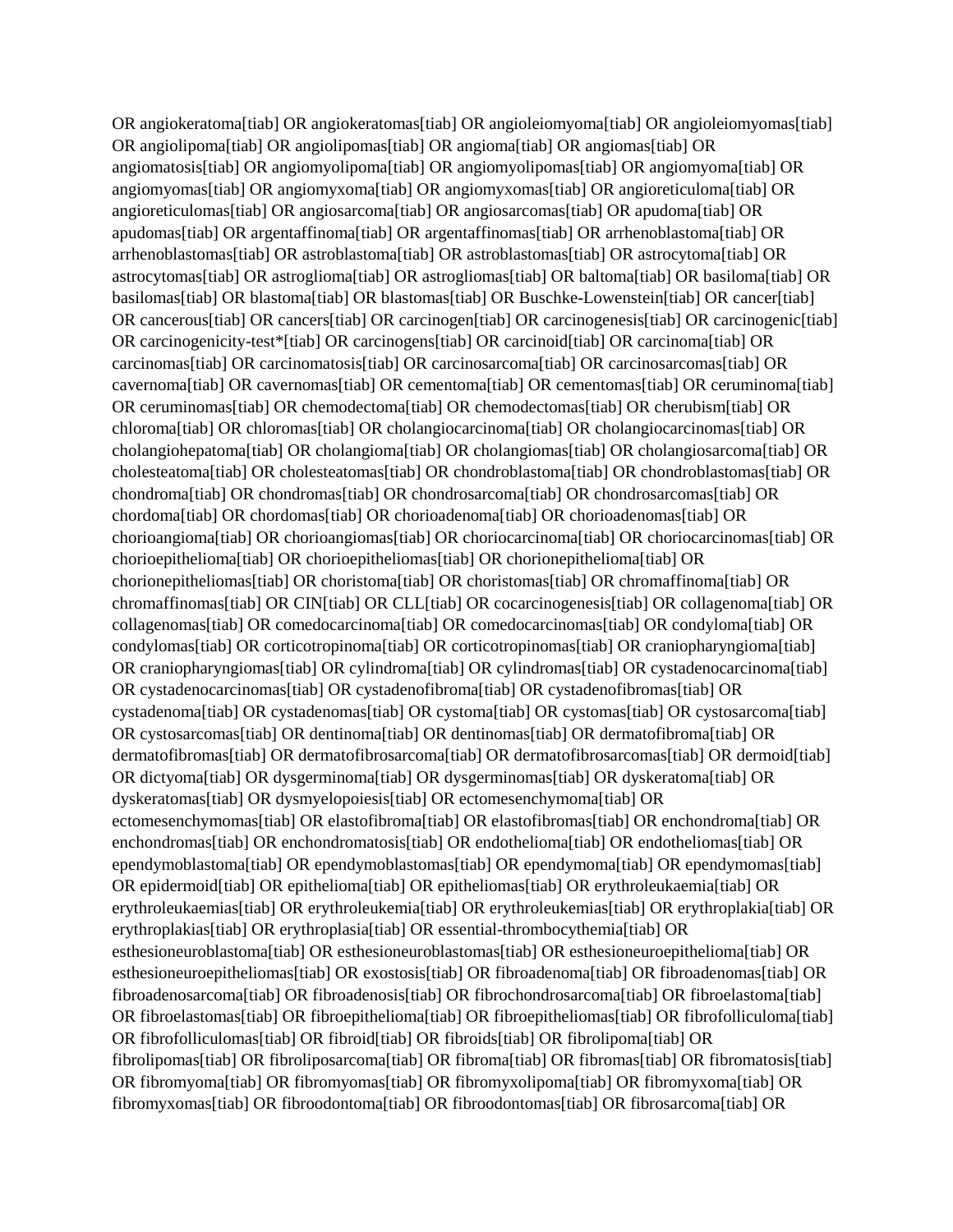fibrosarcomas[tiab] OR fibrothecoma[tiab] OR fibrothecomas[tiab] OR fibroxanthoma[tiab] OR fibroxanthomas[tiab] OR fibroxanthosarcoma[tiab] OR fibroxanthosarcomas[tiab] OR ganglioblastoma[tiab] OR ganglioblastomas[tiab] OR gangliocytoma[tiab] OR gangliocytomas[tiab] OR ganglioglioma[tiab] OR gangliogliomas[tiab] OR ganglioneuroblastoma[tiab] OR ganglioneuroblastomas[tiab] OR ganglioneurofibroma[tiab] OR ganglioneurofibromas[tiab] OR ganglioneuroma[tiab] OR ganglioneuromas[tiab] OR gastrinoma[tiab] OR gastrinomas[tiab] OR germinoma[tiab] OR germinomas[tiab] OR glioblastoma[tiab] OR glioblastomas[tiab] OR gliofibroma[tiab] OR gliofibromas[tiab] OR glioma[tiab] OR gliomas[tiab] OR gliomatosis[tiab] OR glioneuroma[tiab] OR glioneuromas[tiab] OR gliosarcoma[tiab] OR gliosarcomas[tiab] OR glomangioma[tiab] OR glomangiomas[tiab] OR glomangiomatosis[tiab] OR glomangiomyoma[tiab] OR glomangiomyomas[tiab] OR glomangiosarcoma[tiab] OR glomangiosarcomas[tiab] OR glucagonoma[tiab] OR glucagonomas[tiab] OR gonadoblastoma[tiab] OR gonadoblastomas[tiab] OR gonocytoma[tiab] OR gonocytomas[tiab] OR granuloma[tiab] OR granulomas[tiab] OR granulomatosis[tiab] OR gynaecomastia[tiab] OR gynandroblastoma[tiab] OR gynecomastia[tiab] OR haemangioblastoma[tiab] OR haemangioblastomas[tiab] OR haemangioma[tiab] OR haemangiomas[tiab] OR haemangiopericytoma[tiab] OR haemangiopericytomas[tiab] OR haemangiosarcoma[tiab] OR haemangiosarcomas[tiab] OR hamartoma[tiab] OR hamartomas[tiab] OR hemangioblastoma[tiab] OR hemangioblastomas[tiab] OR hemangioendothelioma[tiab] OR hemangioendotheliomas[tiab] OR hemangioendotheliosarcoma[tiab] OR hemangioendotheliosarcomas[tiab] OR hemangioma[tiab] OR hemangiomas[tiab] OR hemangiomatosis[tiab] OR hemangiopericytoma[tiab] OR hemangiopericytomas[tiab] OR hemangioperithelioma[tiab] OR hemangiosarcoma[tiab] OR hemangiosarcomas[tiab] OR hepatoblastoma[tiab] OR hepatoblastomas[tiab] OR hepatocarcinoma[tiab] OR hepatocarcinomas[tiab] OR hepatocholangiocarcinoma[tiab] OR hepatocholangiocarcinomas[tiab] OR hepatoma[tiab] OR hepatomas[tiab] OR hibernoma[tiab] OR hibernomas[tiab] OR hidradenoma[tiab] OR hidradenomas[tiab] OR hidrocystoma[tiab] OR hidrocystomas[tiab] OR histiocytoma[tiab] OR histiocytomas[tiab] OR hodgkin[tiab] OR hodgkins[tiab] OR hydradenoma[tiab] OR hydradenomas[tiab] OR hypernephroma[tiab] OR hypernephromas[tiab] OR immunocytoma[tiab] OR immunocytoma[tiab] OR insulinomas[tiab] OR keratoacanthoma[tiab] OR keratoacanthomas[tiab] OR leiomyoblastoma[tiab] OR leiomyoblastomas[tiab] OR leiomyofibroma[tiab] OR leiomyofibromas[tiab] OR leiomyoma[tiab] OR leiomyomas[tiab] OR leiomyomatosis[tiab] OR leiomyosarcoma[tiab] OR leiomyosarcomas[tiab] OR leukaemia[tiab] OR leukaemias[tiab] OR leukemia[tiab] OR leukemias[tiab] OR leukoplakia[tiab] OR leukoplakias[tiab] OR lipoadenoma[tiab] OR lipoadenomas[tiab] OR lipoblastoma[tiab] OR lipoblastomas[tiab] OR lipoblastomatosis[tiab] OR lipoma[tiab] OR lipomas[tiab] OR lipomatosis[tiab] OR liposarcoma[tiab] OR liposarcomas[tiab] OR luteinoma[tiab] OR luteoma[tiab] OR luteomas[tiab] OR lymphangioendothelioma[tiab] OR lymphangioendotheliomas[tiab] OR lymphangioleiomyomatosis[tiab] OR lymphangioma[tiab] OR lymphangiomas[tiab] OR lymphangiomatosis[tiab] OR lymphangiomyoma[tiab] OR lymphangiomyomas[tiab] OR lymphangiomyomatosis[tiab] OR lymphangiosarcoma[tiab] OR lymphangiosarcomas[tiab] OR lymphoepithelioma[tiab] OR lymphoepitheliomas[tiab] OR lymphoma[tiab] OR lymphomas[tiab] OR lymphoproliferation[tiab] OR lymphoproliferations[tiab] OR lymphoproliferative[tiab] OR lymphoscintigraphic[tiab] OR lymphoscintigraphy[tiab] OR macroglobulinemia[tiab] OR macroglobulinemias[tiab] OR macroprolactinoma[tiab] OR malignancies[tiab] OR malignancy[tiab] OR malignant[tiab] OR maltoma[tiab] OR maltomas[tiab] OR masculinovoblastoma[tiab] OR mastocytoma[tiab] OR mastocytomas[tiab] OR mastocytosis[tiab] OR medulloblastoma[tiab] OR medulloblastomas[tiab] OR medullocytoma[tiab] OR medullocytomas[tiab] OR medulloepithelioma[tiab] OR medulloepitheliomas[tiab] OR medullomyoblastoma[tiab] OR medullomyoblastomas[tiab] OR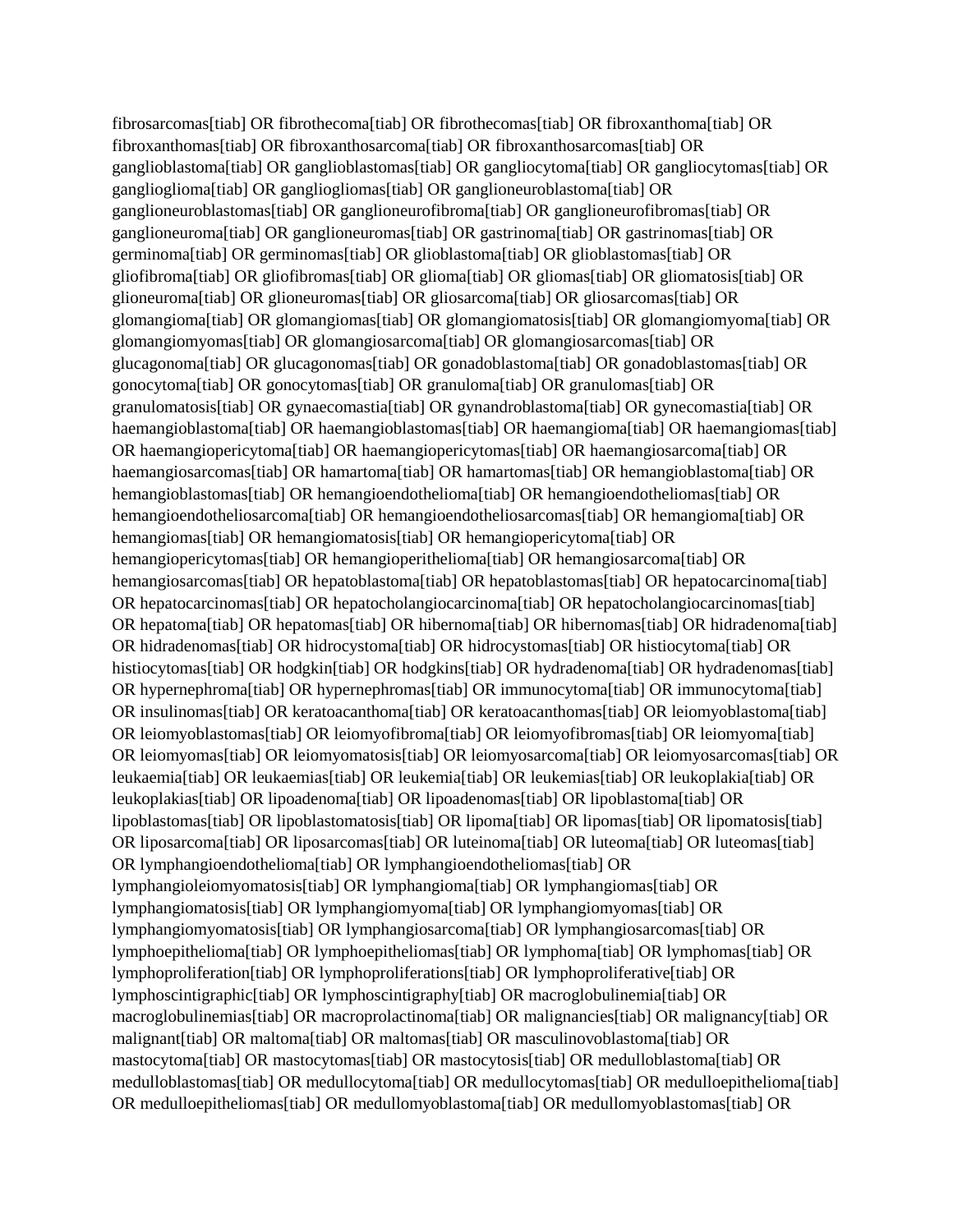meigs-syndrome[tiab] OR melanoacanthoma[tiab] OR melanoacanthomas[tiab] OR melanoameloblastoma[tiab] OR melanocytoma[tiab] OR melanocytomas[tiab] OR melanoma[tiab] OR melanomas[tiab] OR melanomatosis[tiab] OR meningioblastoma[tiab] OR meningioma[tiab] OR meningiomas[tiab] OR meningiomatosis[tiab] OR mesenchymoma[tiab] OR mesenchymomas[tiab] OR mesonephroma[tiab] OR mesonephromas[tiab] OR mesothelioma[tiab] OR mesotheliomas[tiab] OR metaplasia[tiab] OR microglioma[tiab] OR microgliomas[tiab] OR micrometastases[tiab] OR micrometastasis[tiab] OR mycosis-fungoides[tiab] OR myelodysplasia[tiab] OR myelodysplasias[tiab] OR myelodysplastic[tiab] OR myelofibrosis[tiab] OR myelolipoma[tiab] OR myelolipomas[tiab] OR myeloma[tiab] OR myelomas[tiab] OR myelomatosis[tiab] OR myeloproliferation[tiab] OR myeloproliferations[tiab] OR myeloproliferative[tiab] OR myelosuppression[tiab] OR myoblastoma[tiab] OR myoblastomas[tiab] OR myoepithelioma[tiab] OR myoepitheliomas[tiab] OR myofibroblastoma[tiab] OR myofibroblastomas[tiab] OR myofibroma[tiab] OR myofibromas[tiab] OR myofibromatosis[tiab] OR myofibrosarcoma[tiab] OR myofibrosarcomas[tiab] OR myolipoma[tiab] OR myolipomas[tiab] OR myoma[tiab] OR myomas[tiab] OR myosarcoma[tiab] OR myosarcomas[tiab] OR myxofibroma[tiab] OR myxofibromas[tiab] OR myxolipoma[tiab] OR myxolipomas[tiab] OR myxoliposarcoma[tiab] OR myxoma[tiab] OR myxomas[tiab] OR neoplasia[tiab] OR neoplasia[tiab] OR neoplasm[tiab] OR neoplasms[tiab] OR neoplastic[tiab] OR nephroblastoma[tiab] OR nephroblastomas[tiab] OR neurilemmoma[tiab] OR neurilemmomas[tiab] OR neurilemmomatosis[tiab] OR neurilemoma[tiab] OR neurilemomas[tiab] OR neurinoma[tiab] OR neurinomas[tiab] OR neuroblastoma[tiab] OR neuroblastomas[tiab] OR neurocytoma[tiab] OR neurocytomas[tiab] OR neuroepithelioma[tiab] OR neuroepitheliomas[tiab] OR neurofibroma[tiab] OR neurofibromas[tiab] OR neurofibromatosis[tiab] OR neurofibrosarcoma[tiab] OR neurofibrosarcomas[tiab] OR neurolipocytoma[tiab] OR neuroma[tiab] OR neuromas[tiab] OR neuronevus[tiab] OR neurothekeoma[tiab] OR neurothekeomas[tiab] OR nonhodgkin[tiab] OR nonhodgkins[tiab] OR nonseminoma[tiab] OR nonseminomas[tiab] OR nonseminomatous[tiab] OR NSCLC[tiab] OR odontoameloblastoma[tiab] OR odontoma[tiab] OR oligoastrocytoma[tiab] OR oligoastrocytomas[tiab] OR oligodendroglioma[tiab] OR oligodendrogliomas[tiab] OR oncocytoma[tiab] OR oncocytomas[tiab] OR opsoclonus-myoclonus[tiab] OR orchioblastoma[tiab] OR orchioblastomas[tiab] OR osteoblastoma[tiab] OR osteoblastomas[tiab] OR osteochondroma[tiab] OR osteochondromas[tiab] OR osteochondrosarcoma[tiab] OR osteochondrosarcomas[tiab] OR osteoclastoma[tiab] OR osteoclastomas[tiab] OR osteofibrosarcoma[tiab] OR osteoma[tiab] OR osteomas[tiab] OR osteosarcoma[tiab] OR osteosarcomas[tiab] OR pancreatoblastoma[tiab] OR pancreatoblastomas[tiab] OR papillomas[tiab] OR papillomata[tiab] OR papillomatosis[tiab] OR parachordoma[tiab] OR parachordomas[tiab] OR paraganglioma[tiab] OR paragangliomas[tiab] OR paraneoplastic[tiab] OR perineurioma[tiab] OR perineuriomas[tiab] OR peutzjeghers[tiab] OR phaeochromocytoma[tiab] OR phaeochromocytomas[tiab] OR pheochromoblastoma[tiab] OR pheochromoblastomas[tiab] OR pheochromocytoma[tiab] OR pheochromocytomas[tiab] OR pilomatricoma[tiab] OR pilomatricomas[tiab] OR pilomatrixoma[tiab] OR pilomatrixomas[tiab] OR pinealblastoma[tiab] OR pinealoblastoma[tiab] OR pinealoblastomas[tiab] OR pinealoma[tiab] OR pinealomas[tiab] OR pineoblastoma[tiab] OR pineoblastomas[tiab] OR pineocytoma[tiab] OR pineocytomas[tiab] OR plasmacytoma[tiab] OR plasmacytomas[tiab] OR pneumoblastoma[tiab] OR pneumoblastomas[tiab] OR pneumocytoma[tiab] OR polyembryoma[tiab] OR polyembryomas[tiab] OR polyhistioma[tiab] OR polyhistiomas[tiab] OR polyposis[tiab] OR porocarcinoma[tiab] OR porocarcinomas[tiab] OR poroma[tiab] OR poromas[tiab] OR precancer[tiab] OR precancerous[tiab] OR reninoma[tiab] OR reninomas[tiab] OR reticuloendothelioma[tiab] OR reticuloendotheliomas[tiab] OR reticulohistiocytoma[tiab] OR reticulohistiocytomas[tiab] OR retinoblastoma[tiab] OR retinoblastomas[tiab] OR rhabdomyoma[tiab] OR rhabdomyomas[tiab] OR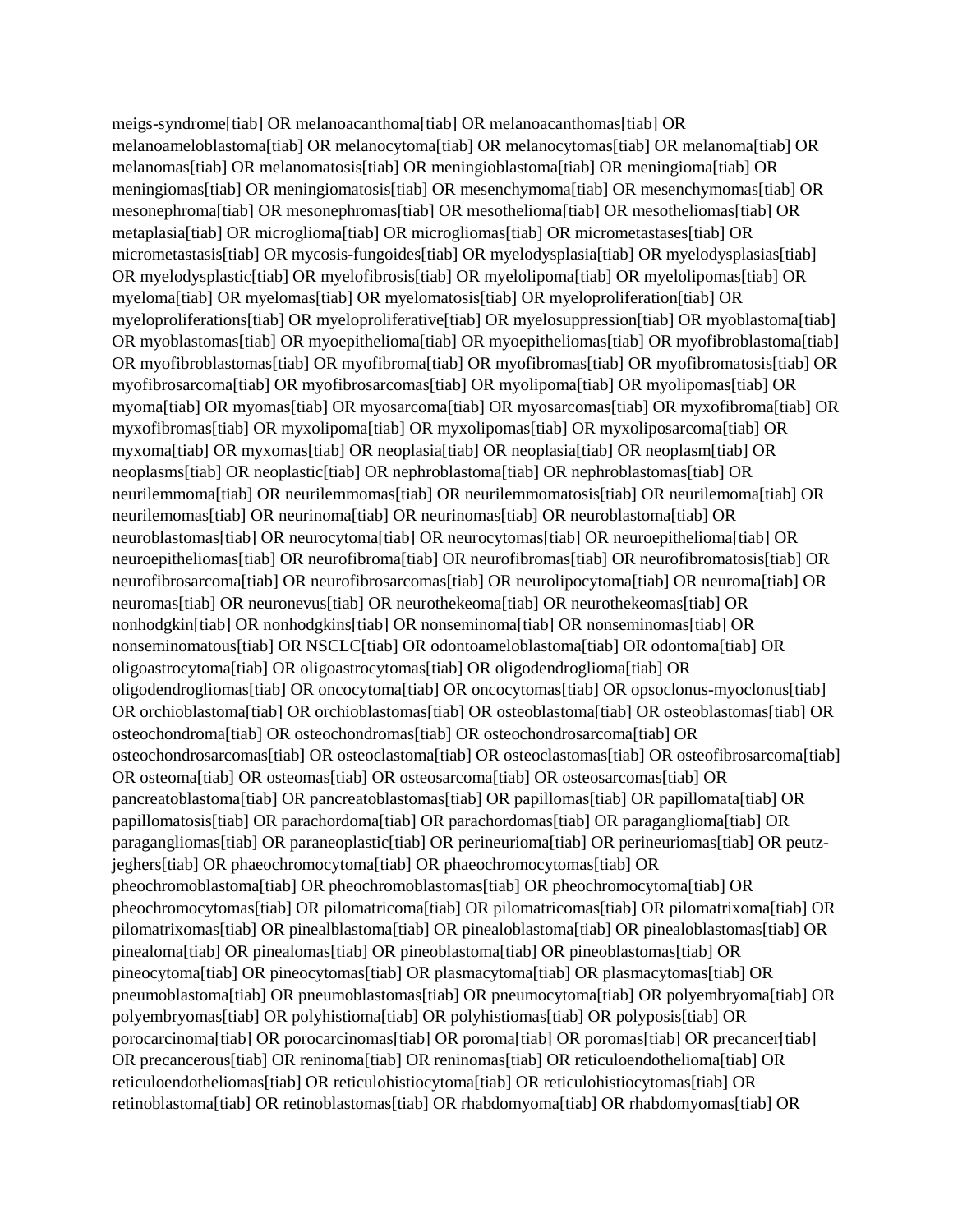rhabdomyosarcoma[tiab] OR rhabdomyosarcomas[tiab] OR rhabdosarcoma[tiab] OR rhabdosarcomas[tiab] OR sarcoma[tiab] OR sarcomas[tiab] OR sarcomatosis[tiab] OR schwannoma[tiab] OR schwannomas[tiab] OR schwannomatosis[tiab] OR seminoma[tiab] OR seminomas[tiab] OR seminomatous[tiab] OR sezary-syndrome[tiab] OR somatostatinoma[tiab] OR somatostatinomas[tiab] OR somatotropinoma[tiab] OR somatotropinomas[tiab] OR spermatocytoma[tiab] OR spiradenoma[tiab] OR spiradenomas[tiab] OR spongioblastoma[tiab] OR spongioblastomas[tiab] OR steatocystoma[tiab] OR steatocystomas[tiab] OR struma-ovarii[tiab] OR subependymoma[tiab] OR subependymomas[tiab] OR syringadenoma[tiab] OR syringadenomas[tiab] OR syringocystadenoma[tiab] OR syringocystadenomas[tiab] OR syringoma[tiab] OR syringomas[tiab] OR teratocarcinoma[tiab] OR teratocarcinomas[tiab] OR teratoma[tiab] OR teratomas[tiab] OR thecoma[tiab] OR thecomas[tiab] OR thymolipoma[tiab] OR thymolipomas[tiab] OR thymoma[tiab] OR thymomas[tiab] OR trichilemmoma[tiab] OR trichilemmomas[tiab] OR trichoadenoma[tiab] OR trichoblastoma[tiab] OR trichoblastomas[tiab] OR trichodiscoma[tiab] OR trichodiscomas[tiab] OR trichoepithelioma[tiab] OR trichoepitheliomas[tiab] OR trichofolliculoma[tiab] OR trichofolliculomas[tiab] OR tricholemmoma[tiab] OR tricholemmomas[tiab] OR tumor[tiab] OR tumorgenesis[tiab] OR tumorgenic[tiab] OR tumorigenesis[tiab] OR tumorigenic[tiab] OR tumor-marker\*[tiab] OR tumorogenesis[tiab] OR tumorogenic[tiab] OR tumors[tiab] OR tumour[tiab] OR tumours[tiab] OR vipoma[tiab] OR vipomas[tiab] OR waldenstrom[tiab] OR waldenstroms[tiab] OR xanthoastrocytoma[tiab] OR xanthoastrocytomas[tiab] OR xanthofibroma[tiab] OR xanthofibromas[tiab] OR xanthogranuloma[tiab] OR xanthogranulomas[tiab] OR xanthoma[tiab] OR xanthomas[tiab] OR xanthosarcoma[tiab] OR xanthosarcomas[tiab] OR oncogene-fusion[tiab) NOT medline[sb])

[Return to Table of Contents](#page-1-0)

#### **Web of Science**

TS=(acanthoma OR acanthomas OR acrochordon OR acrochordons OR acrospiroma OR acrospiromas OR adamantinoma OR adamantinomas OR adenoacanthoma OR adenoacanthomas OR adenoameloblastoma OR adenoameloblastomas OR adenocanthoma OR adenocanthomas OR adenocarcinoma OR adenocarcinomas OR adenofibroma OR adenofibromas OR adenolipoma OR adenolipomas OR adenolymphoma OR adenolymphomas OR adenoma OR adenomas OR adenomatosis OR adenomatous OR adenomyoepithelioma OR adenomyoepitheliomas OR adenomyoma OR adenomyomas OR adenosarcoma OR adenosarcomas OR adenosis OR aesthesioneuroblastoma OR aesthesioneuroblastomas OR ameloblastoma OR ameloblastomas OR anaplasia OR androblastoma OR androblastomas OR angioblastoma OR angioblastomas OR angioendothelioma OR angioendotheliomas OR angioendotheliomatosis OR angiofibroma OR angiofibromas OR angiofibrosarcoma OR angiokeratoma OR angiokeratomas OR angioleiomyoma OR angioleiomyomas OR angiolipoma OR angiolipomas OR angioma OR angiomas OR angiomatosis OR angiomyolipoma OR angiomyolipomas OR angiomyoma OR angiomyomas OR angiomyxoma OR angiomyxomas OR angioreticuloma OR angioreticulomas OR angiosarcoma OR angiosarcomas OR apudoma OR apudomas OR argentaffinoma OR argentaffinomas OR arrhenoblastoma OR arrhenoblastomas OR astroblastoma OR astroblastomas OR astrocytoma OR astrocytomas OR astroglioma OR astrogliomas OR baltoma OR basiloma OR basilomas OR blastoma OR blastomas OR "Buschke-Lowenstein" OR carcinoid OR carcinoma OR carcinomas OR carcinomatosis OR carcinosarcoma OR carcinosarcomas OR cavernoma OR cavernomas OR cementoma OR cementomas OR ceruminoma OR ceruminomas OR chemodectoma OR chemodectomas OR cherubism OR chloroma OR chloromas OR cholangiocarcinoma OR cholangiocarcinomas OR cholangiohepatoma OR cholangioma OR cholangiomas OR cholangiosarcoma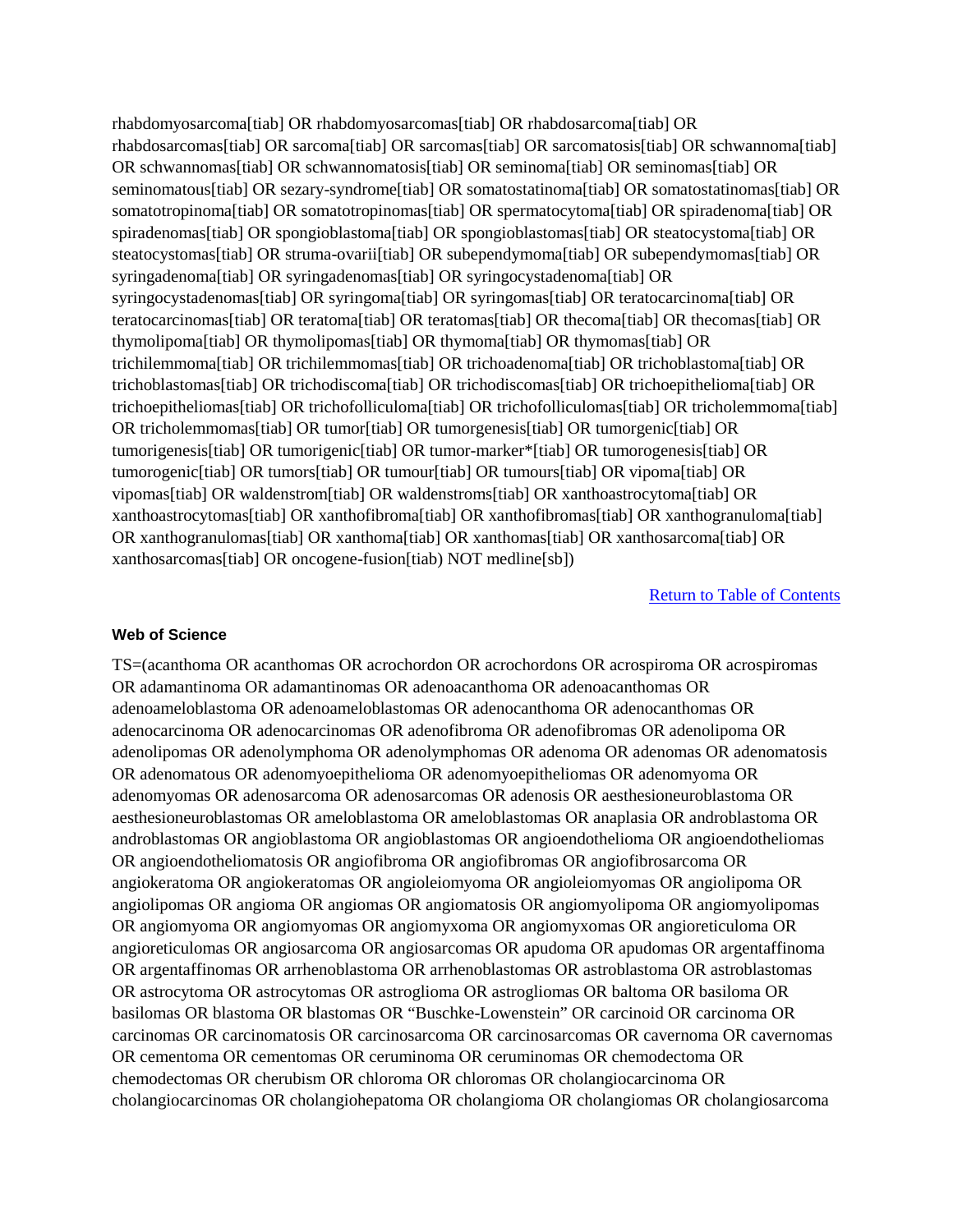OR cholesteatoma OR cholesteatomas OR chondroblastoma OR chondroblastomas OR chondroma OR chondromas OR chondrosarcoma OR chondrosarcomas OR chordoma OR chordomas OR chorioadenoma OR chorioadenomas OR chorioangioma OR chorioangiomas OR choriocarcinoma OR choriocarcinomas OR chorioepithelioma OR chorioepitheliomas OR chorionepithelioma OR chorionepitheliomas OR choristoma OR choristomas OR chromaffinoma OR chromaffinomas OR CLL OR cocarcinogenesis OR collagenoma OR collagenomas OR comedocarcinoma OR comedocarcinomas OR condyloma OR condylomas OR corticotropinoma OR corticotropinomas OR craniopharyngioma OR craniopharyngiomas OR cylindroma OR cylindromas OR cystadenocarcinoma OR cystadenocarcinomas OR cystadenofibroma OR cystadenofibromas OR cystadenoma OR cystadenomas OR cystoma OR cystomas OR cystosarcoma OR cystosarcomas OR dentinoma OR dentinomas OR dermatofibroma OR dermatofibromas OR dermatofibrosarcoma OR dermatofibrosarcomas OR dermoid OR dictyoma OR dysgerminoma OR dysgerminomas OR dyskeratoma OR dyskeratomas OR dysmyelopoiesis OR ectomesenchymoma OR ectomesenchymomas OR elastofibroma OR elastofibromas OR enchondroma OR enchondromas OR enchondromatosis OR endothelioma OR endotheliomas OR ependymoblastoma OR ependymoblastomas OR ependymoma OR ependymomas OR epidermoid OR epithelioma OR epitheliomas OR erythroleukaemia OR erythroleukaemias OR erythroleukemia OR erythroleukemias OR erythroplakia OR erythroplakias OR erythroplasia OR essential thrombocythemia OR esthesioneuroblastoma OR esthesioneuroblastomas OR esthesioneuroepithelioma OR esthesioneuroepitheliomas OR exostosis OR fibroadenoma OR fibroadenomas OR fibroadenosarcoma OR fibroadenosis OR fibrochondrosarcoma OR fibroelastoma OR fibroelastomas OR fibroepithelioma OR fibroepitheliomas OR fibrofolliculoma OR fibrofolliculomas OR fibroid OR fibroids OR fibrolipoma OR fibrolipomas OR fibroliposarcoma OR fibroma OR fibromas OR fibromatosis OR fibromyoma OR fibromyomas OR fibromyxolipoma OR fibromyxoma OR fibromyxomas OR fibroodontoma OR fibroodontomas OR fibrosarcoma OR fibrosarcomas OR fibrothecoma OR fibrothecomas OR fibroxanthoma OR fibroxanthomas OR fibroxanthosarcoma OR fibroxanthosarcomas OR ganglioblastoma OR ganglioblastomas OR gangliocytoma OR gangliocytomas OR ganglioglioma OR gangliogliomas OR ganglioneuroblastoma OR ganglioneuroblastomas OR ganglioneurofibroma OR ganglioneurofibromas OR ganglioneuroma OR ganglioneuromas OR gastrinoma OR gastrinomas OR germinoma OR germinomas OR glioblastoma OR glioblastomas OR gliofibroma OR gliofibromas OR glioma OR gliomas OR gliomatosis OR glioneuroma OR glioneuromas OR gliosarcoma OR gliosarcomas OR glomangioma OR glomangiomas OR glomangiomatosis OR glomangiomyoma OR glomangiomyomas OR glomangiosarcoma OR glomangiosarcomas OR glucagonoma OR glucagonomas OR gonadoblastoma OR gonadoblastomas OR gonocytoma OR gonocytomas OR granuloma OR granulomas OR granulomatosis OR gynaecomastia OR gynandroblastoma OR gynecomastia OR haemangioblastoma OR haemangioblastomas OR haemangioma OR haemangiomas OR haemangiopericytoma OR haemangiopericytomas OR haemangiosarcoma OR haemangiosarcomas OR hamartoma OR hamartomas OR hemangioblastoma OR hemangioblastomas OR hemangioendothelioma OR hemangioendotheliomas OR hemangioendotheliosarcoma OR hemangioendotheliosarcomas OR hemangioma OR hemangiomas OR hemangiomatosis OR hemangiopericytoma OR hemangiopericytomas OR hemangioperithelioma OR hemangiosarcoma OR hemangiosarcomas OR hepatoblastoma OR hepatoblastomas OR hepatocarcinoma OR hepatocarcinomas OR hepatocholangiocarcinoma OR hepatocholangiocarcinomas OR hepatoma OR hepatomas OR hibernoma OR hibernomas OR hidradenoma OR hidradenomas OR hidrocystoma OR hidrocystomas OR histiocytoma OR histiocytomas OR hodgkin OR hodgkins OR hydradenoma OR hydradenomas OR hypernephroma OR hypernephromas OR immunocytoma OR immunocytoma OR insulinomas OR keratoacanthoma OR keratoacanthomas OR leiomyoblastoma OR leiomyoblastomas OR leiomyofibroma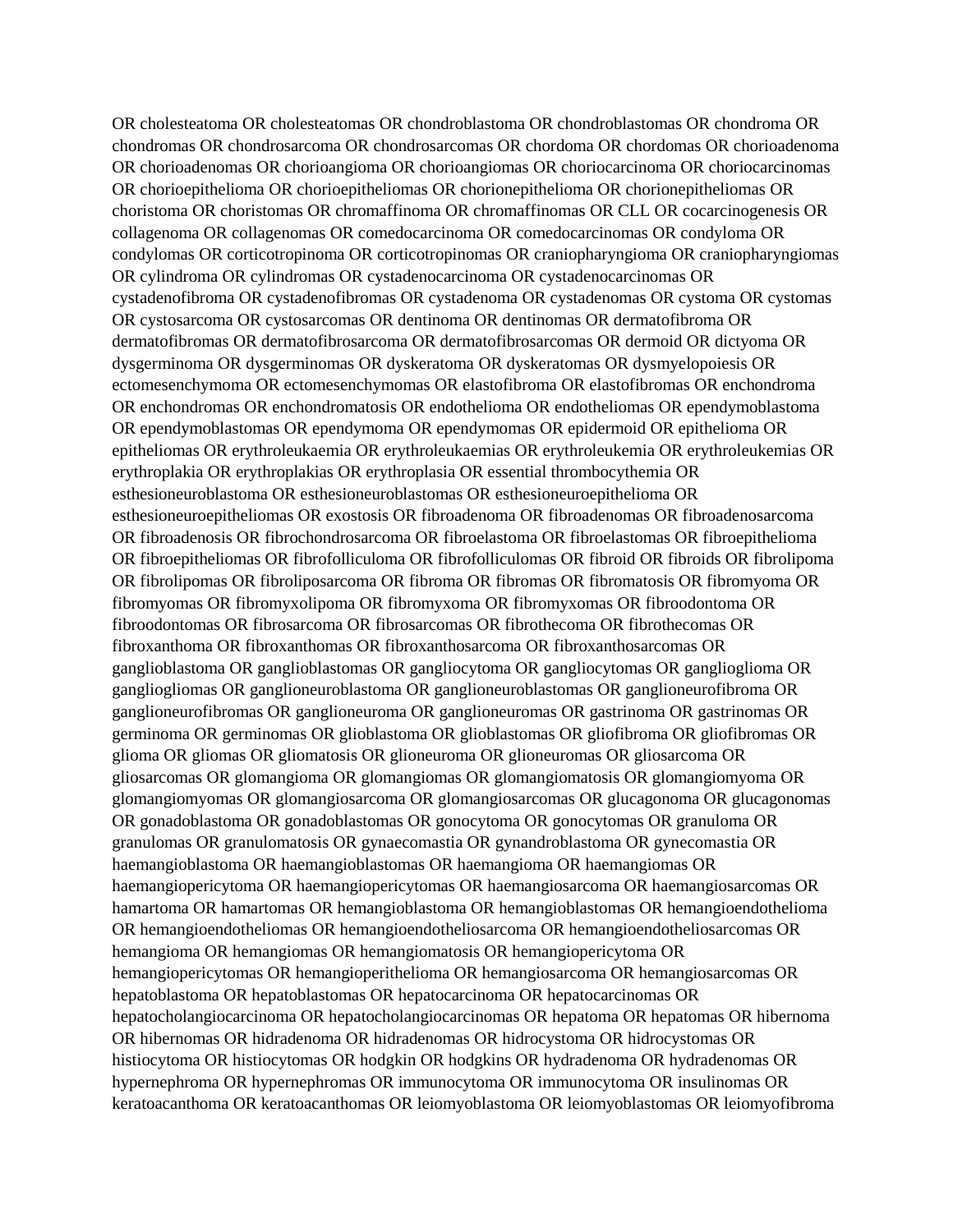OR leiomyofibromas OR leiomyoma OR leiomyomas OR leiomyomatosis OR leiomyosarcoma OR leiomyosarcomas OR leukaemia OR leukaemias OR leukemia OR leukemias OR leukoplakia OR leukoplakias OR lipoadenoma OR lipoadenomas OR lipoblastoma OR lipoblastomas OR lipoblastomatosis OR lipoma OR lipomas OR lipomatosis OR liposarcoma OR liposarcomas OR luteinoma OR luteoma OR luteomas OR macroglobulinemia OR macroglobulinemias OR macroprolactinoma OR maltoma OR maltomas OR masculinovoblastoma OR mastocytoma OR mastocytomas OR mastocytosis OR medulloblastoma OR medulloblastomas OR medullocytoma OR medullocytomas OR medulloepithelioma OR medulloepitheliomas OR medullomyoblastoma OR medullomyoblastomas OR meigs syndrome OR melanoacanthoma OR melanoacanthomas OR melanoameloblastoma OR melanocytoma OR melanocytomas OR melanoma OR melanomas OR melanomatosis OR meningioblastoma OR meningioma OR meningiomas OR meningiomatosis OR mesenchymoma OR mesenchymomas OR mesonephroma OR mesonephromas OR mesothelioma OR mesotheliomas OR metaplasia OR microglioma OR microgliomas OR micrometastases OR micrometastasis OR mycosis fungoides OR myelodysplasia OR myelodysplasias OR myelodysplastic OR myelofibrosis OR myelolipoma OR myelolipomas OR myeloma OR myelomas OR myelomatosis OR myeloproliferation OR myeloproliferations OR myeloproliferative OR myelosuppression OR myoblastoma OR myoblastomas OR myoepithelioma OR myoepitheliomas OR myofibroblastoma OR myofibroblastomas OR myofibroma OR myofibromas OR myofibromatosis OR myofibrosarcoma OR myofibrosarcomas OR myolipoma OR myolipomas OR myoma OR myomas OR myosarcoma OR myosarcomas OR myxofibroma OR myxofibromas OR myxolipoma OR myxolipomas OR myxoliposarcoma OR myxoma OR myxomas OR nephroblastoma OR nephroblastomas OR neurilemmoma OR neurilemmomas OR neurilemmomatosis OR neurilemoma OR neurilemomas OR neurinoma OR neurinomas OR neuroblastoma OR neuroblastomas OR neurocytoma OR neurocytomas OR neuroepithelioma OR neuroepitheliomas OR neurofibroma OR neurofibromas OR neurofibromatosis OR neurofibrosarcoma OR neurofibrosarcomas OR neurolipocytoma OR neuroma OR neuromas OR neuronevus OR neurothekeoma OR neurothekeomas OR nonhodgkin OR nonhodgkins OR nonseminoma OR nonseminomas OR nonseminomatous OR NSCLC OR odontoameloblastoma OR odontoma OR oligoastrocytoma OR oligoastrocytomas OR oligodendroglioma OR oligodendrogliomas OR oncocytoma OR oncocytomas OR "opsoclonus myoclonus" OR orchioblastoma OR orchioblastomas OR osteoblastoma OR osteoblastomas OR osteochondroma OR osteochondromas OR osteochondrosarcoma OR osteochondrosarcomas OR osteoclastoma OR osteoclastomas OR osteofibrosarcoma OR osteoma OR osteomas OR osteosarcoma OR osteosarcomas OR pancreatoblastoma OR pancreatoblastomas OR papillomas OR papillomata OR papillomatosis OR parachordoma OR parachordomas OR paraganglioma OR paragangliomas OR paraneoplastic OR perineurioma OR perineuriomas OR "peutz jeghers" OR phaeochromocytoma OR phaeochromocytomas OR pheochromoblastoma OR pheochromoblastomas OR pheochromocytoma OR pheochromocytomas OR pilomatricoma OR pilomatricomas OR pilomatrixoma OR pilomatrixomas OR pinealblastoma OR pinealoblastoma OR pinealoblastomas OR pinealoma OR pinealomas OR pineoblastoma OR pineoblastomas OR pineocytoma OR pineocytomas OR plasmacytoma OR plasmacytomas OR pneumoblastoma OR pneumoblastomas OR pneumocytoma OR polyembryoma OR polyembryomas OR polyhistioma OR polyhistiomas OR polyposis OR porocarcinoma OR porocarcinomas OR poroma OR poromas OR reninoma OR reninomas OR reticuloendothelioma OR reticuloendotheliomas OR reticulohistiocytoma OR reticulohistiocytomas OR retinoblastoma OR retinoblastomas OR rhabdomyoma OR rhabdomyomas OR rhabdomyosarcoma OR rhabdomyosarcomas OR rhabdosarcoma OR rhabdosarcomas OR sarcoma OR sarcomas OR sarcomatosis OR schwannoma OR schwannomas OR schwannomatosis OR seminoma OR seminomas OR seminomatous OR sezary syndrome OR somatostatinoma OR somatostatinomas OR somatotropinoma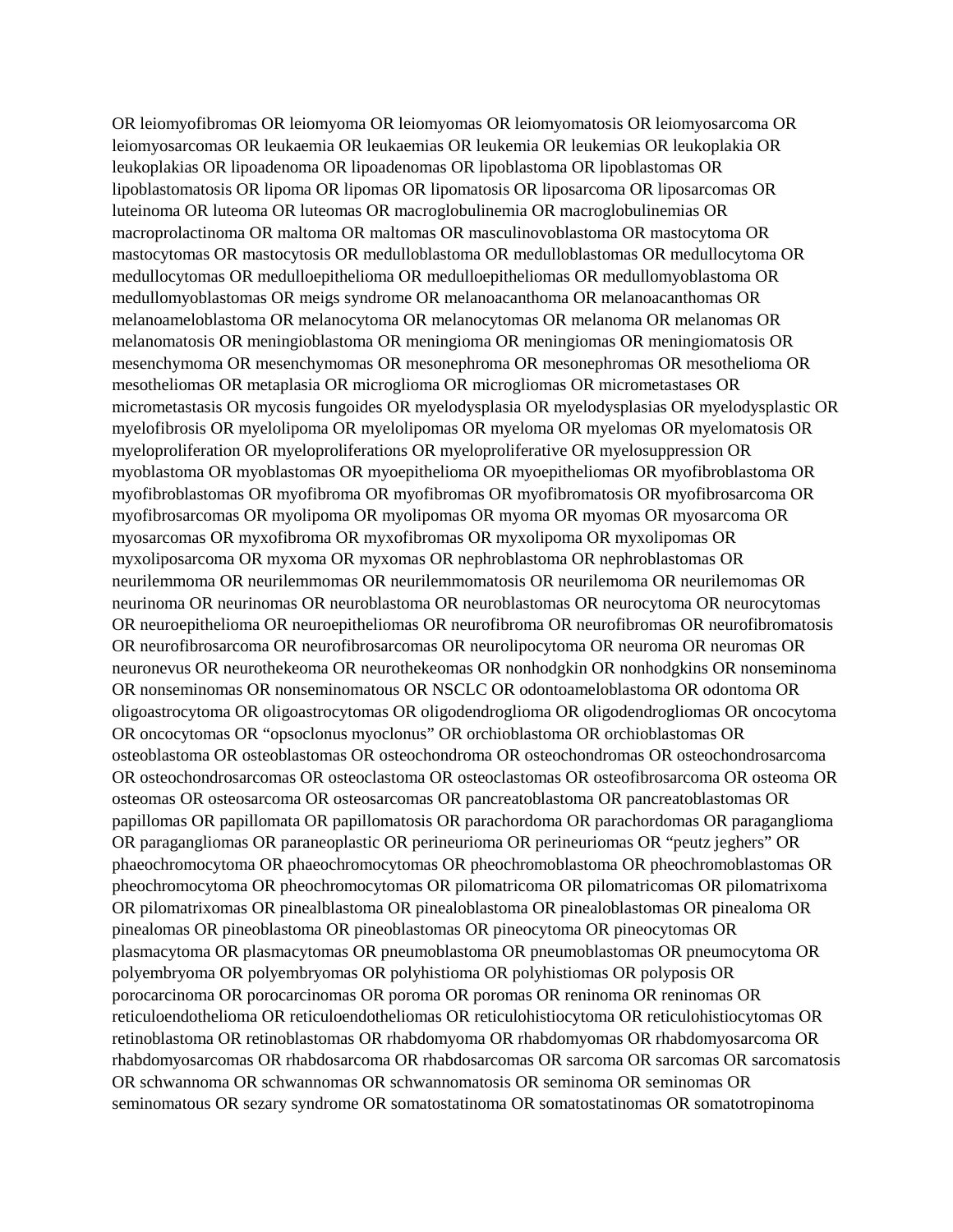OR somatotropinomas OR spermatocytoma OR spiradenoma OR spiradenomas OR spongioblastoma OR spongioblastomas OR steatocystoma OR steatocystomas OR "struma ovarii" OR subependymoma OR subependymomas OR syringadenoma OR syringadenomas OR syringocystadenoma OR syringocystadenomas OR syringoma OR syringomas OR teratocarcinoma OR teratocarcinomas OR teratoma OR teratomas OR thecoma OR thecomas OR thymolipoma OR thymolipomas OR thymoma OR thymomas OR trichilemmoma OR trichilemmomas OR trichoadenoma OR trichoblastoma OR trichoblastomas OR trichodiscoma OR trichodiscomas OR trichoepithelioma OR trichoepitheliomas OR trichofolliculoma OR trichofolliculomas OR tricholemmoma OR tricholemmomas OR vipoma OR vipomas OR waldenstrom OR waldenstroms OR xanthoastrocytoma OR xanthoastrocytomas OR xanthofibroma OR xanthofibromas OR xanthogranuloma OR xanthogranulomas OR xanthoma OR xanthomas OR xanthosarcoma OR xanthosarcomas OR lymphangioendothelioma OR lymphangioendotheliomas OR lymphangioleiomyomatosis OR lymphangioma OR lymphangiomas OR lymphangiomatosis OR lymphangiomyoma OR lymphangiomyomas OR lymphangiomyomatosis OR lymphangiosarcoma OR lymphangiosarcomas OR lymphoepithelioma OR lymphoepitheliomas OR lymphoma OR lymphomas OR lymphoproliferation OR lymphoproliferations OR lymphoproliferative OR lymphoscintigraphic OR lymphoscintigraphy OR amyloidoses OR amyloidosis OR malignancies OR malignancy OR CIN OR "carcinogenicity test\*" OR oncologic OR cancer OR cancerous OR cancers OR carcinogen OR carcinogenesis OR carcinogenic OR carcinogens OR malignant OR neoplasia OR neoplasia OR neoplasm OR neoplasms OR neoplastic OR precancer OR precancerous OR tumor OR tumorgenesis OR tumorgenic OR tumorigenesis OR tumorigenic OR tumorogenesis OR tumorogenic OR tumors OR tumour OR tumours OR "angiogenesis inducing agents" OR "myelodysplasticmyeloproliferative diseases" OR "neoplasms" OR leukostasis OR (ASCO NOT fungi) OR (WAGR AND syndrome) OR "5q syndrome" OR ("sentinel lymph node" NOT biopsy))

[Return to Table of Contents](#page-1-0)

#### **Scopus**

TITLE-ABS ("acanthoma" OR "acanthomas" OR "acrochordon" OR "acrochordons" OR "acrospiroma" OR "acrospiromas" OR "adamantinoma" OR "adamantinomas" OR "adenoacanthoma" OR "adenoacanthomas" OR "adenoameloblastoma" OR "adenoameloblastomas" OR "adenocanthoma" OR "adenocanthomas" OR "adenocarcinoma" OR "adenocarcinomas" OR "adenofibroma" OR "adenofibromas" OR "adenolipoma" OR "adenolipomas" OR "adenolymphoma" OR "adenolymphomas" OR "adenoma" OR "adenomas" OR "adenomatosis" OR "adenomatous" OR "adenomyoepithelioma" OR "adenomyoepitheliomas" OR "adenomyoma" OR "adenomyomas" OR "adenosarcoma" OR "adenosarcomas" OR "adenosis" OR "aesthesioneuroblastoma" OR "aesthesioneuroblastomas" OR "ameloblastoma" OR "ameloblastomas" OR "amyloidoses" OR "amyloidosis" OR "anaplasia" OR "androblastoma" OR "androblastomas" OR "angioblastoma" OR "angioblastomas" OR "angioendothelioma" OR "angioendotheliomas" OR "angioendotheliomatosis" OR "angiofibroma" OR "angiofibromas" OR "angiofibrosarcoma" OR "angiokeratoma" OR "angiokeratomas" OR "angioleiomyoma" OR "angioleiomyomas" OR "angiolipoma" OR "angiolipomas" OR "angioma" OR "angiomas" OR "angiomatosis" OR "angiomyolipoma" OR "angiomyolipomas" OR "angiomyoma" OR "angiomyomas" OR "angiomyxoma" OR "angiomyxomas" OR "angioreticuloma" OR "angioreticulomas" OR "angiosarcoma" OR "angiosarcomas" OR "apudoma" OR "apudomas" OR "argentaffinoma" OR "argentaffinomas" OR "arrhenoblastoma" OR "arrhenoblastomas" OR "astroblastoma" OR "astroblastomas" OR "astrocytoma" OR "astrocytomas" OR "astroglioma" OR "astrogliomas" OR "baltoma" OR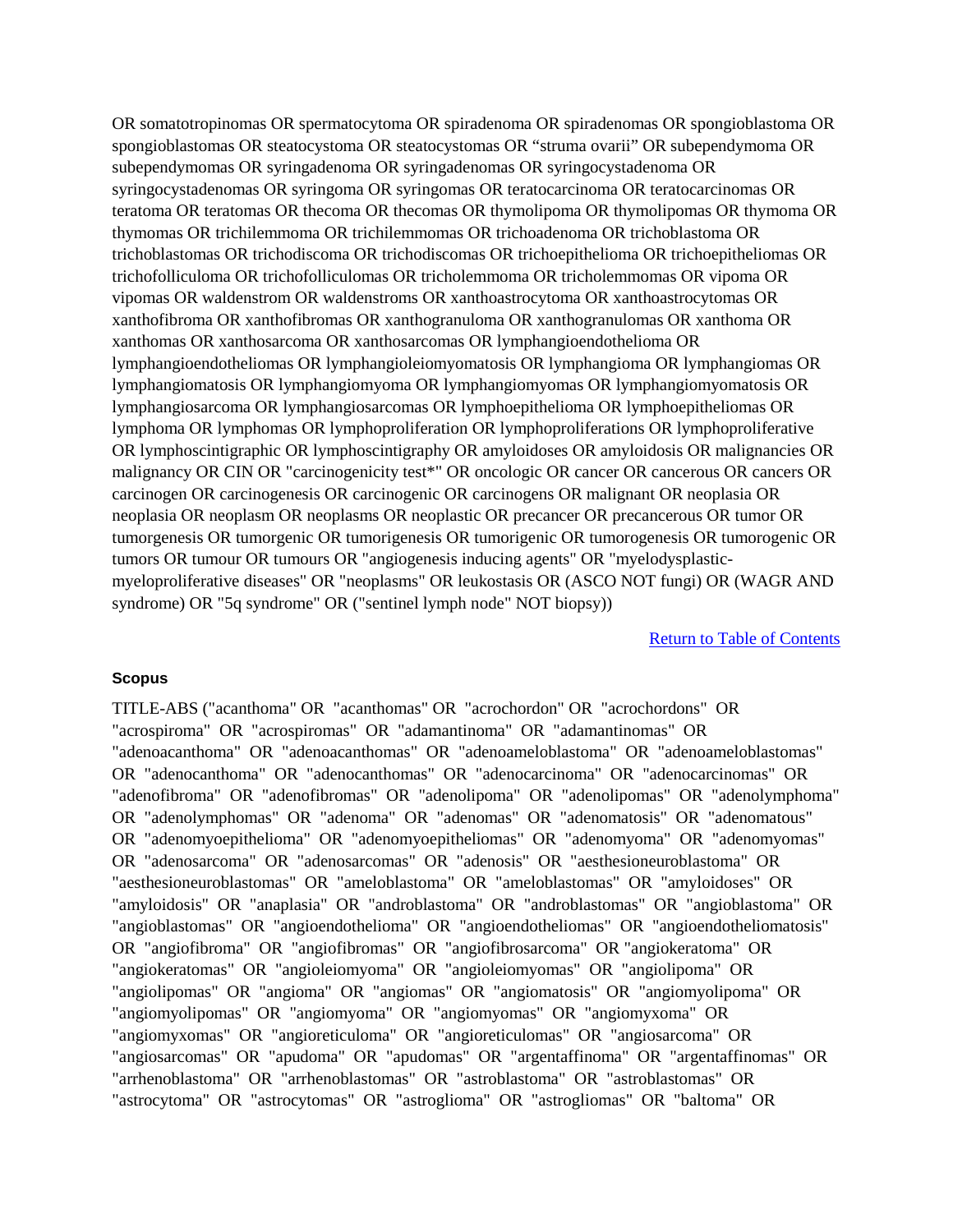"basiloma" OR "basilomas" OR "blastoma" OR "blastomas" OR "Buschke-Lowenstein" OR "cancer" OR "cancerous" OR "cancers" OR "carcinogen" OR "carcinogenesis" OR "carcinogenic" OR "carcinogenicity test\*" OR "carcinogens" OR "carcinoid" OR "carcinoma" OR "carcinomas" OR "carcinomatosis" OR "carcinosarcoma" OR "carcinosarcomas" OR "cavernoma" OR "cavernomas" OR "cementoma" OR "cementomas" OR "ceruminoma" OR "ceruminomas" OR "chemodectoma" OR "chemodectomas" OR "cherubism" OR "chloroma" OR "chloromas" OR "cholangiocarcinoma" OR "cholangiocarcinomas" OR "cholangiohepatoma" OR "cholangioma" OR "cholangiomas" OR "cholangiosarcoma" OR "cholesteatoma" OR "cholesteatomas" OR "chondroblastoma" OR "chondroblastomas" OR "chondroma" OR "chondromas" OR "chondrosarcoma" OR "chondrosarcomas" OR "chordoma" OR "chordomas" OR "chorioadenoma" OR "chorioadenomas" OR "chorioangioma" OR "chorioangiomas" OR "choriocarcinoma" OR "choriocarcinomas" OR "chorioepithelioma" OR "chorioepitheliomas" OR "chorionepithelioma" OR "chorionepitheliomas" OR "choristoma" OR "choristomas" OR "chromaffinoma" OR "chromaffinomas" OR "CIN" OR "CLL" OR "cocarcinogenesis" OR "collagenoma" OR "collagenomas" OR "comedocarcinoma" OR "comedocarcinomas" OR "condyloma" OR "condylomas" OR "corticotropinoma" OR "corticotropinomas" OR "craniopharyngioma" OR "craniopharyngiomas" OR "cylindroma" OR "cylindromas" OR "cystadenocarcinoma" OR "cystadenocarcinomas" OR "cystadenofibroma" OR "cystadenofibromas" OR "cystadenoma" OR "cystadenomas" OR "cystoma" OR "cystomas" OR "cystosarcoma" OR "cystosarcomas" OR "dentinoma" OR "dentinomas" OR "denys drash" OR "dermatofibroma" OR "dermatofibromas" OR "dermatofibrosarcoma" OR "dermatofibrosarcomas" OR "dermoid" OR "dictyoma" OR "dysgerminoma" OR "dysgerminomas" OR "dyskeratoma" OR "dyskeratomas" OR "dysmyelopoiesis" OR "ectomesenchymoma" OR "ectomesenchymomas" OR "elastofibroma" OR "elastofibromas" OR "enchondroma" OR "enchondromas" OR "enchondromatosis" OR "endothelioma" OR "endotheliomas" OR "ependymoblastoma" OR "ependymoblastomas" OR "ependymoma" OR "ependymomas" OR "epidermoid" OR "epithelioma" OR "epitheliomas" OR "erythroleukaemia" OR "erythroleukaemias" OR "erythroleukemia" OR "erythroleukemias" OR "erythroplakia" OR "erythroplakias" OR "erythroplasia" OR "essential thrombocythemia" OR "esthesioneuroblastoma" OR "esthesioneuroblastomas" OR "esthesioneuroepithelioma" OR "esthesioneuroepitheliomas" OR "exostosis" OR "fibroadenoma" OR "fibroadenomas" OR "fibroadenosarcoma" OR "fibroadenosis" OR "fibrochondrosarcoma" OR "fibroelastoma" OR "fibroelastomas" OR "fibroepithelioma" OR "fibroepitheliomas" OR "fibrofolliculoma" OR "fibrofolliculomas" OR "fibroid" OR "fibroids" OR "fibrolipoma" OR "fibrolipomas" OR "fibroliposarcoma" OR "fibroma" OR "fibromas" OR "fibromatosis" OR "fibromyoma" OR "fibromyomas" OR "fibromyxolipoma" OR "fibromyxoma" OR "fibromyxomas" OR "fibroodontoma" OR "fibroodontomas" OR "fibrosarcoma" OR "fibrosarcomas" OR "fibrothecoma" OR "fibrothecomas" OR "fibroxanthoma" OR "fibroxanthomas" OR "fibroxanthosarcoma" OR "fibroxanthosarcomas" OR "ganglioblastoma" OR "ganglioblastomas" OR "gangliocytoma" OR "gangliocytomas" OR "ganglioglioma" OR "gangliogliomas" OR "ganglioneuroblastoma" OR "ganglioneuroblastomas" OR "ganglioneurofibroma" OR "ganglioneurofibromas" OR "ganglioneuroma" OR "ganglioneuromas" OR "gastrinoma" OR "gastrinomas" OR "germinoma" OR "germinomas" OR "glioblastoma" OR "glioblastomas" OR "gliofibroma" OR "gliofibromas" OR "glioma" OR "gliomas" OR "gliomatosis" OR "glioneuroma" OR "glioneuromas" OR "gliosarcoma" OR "gliosarcomas" OR "glomangioma" OR "glomangiomas" OR "glomangiomatosis" OR "glomangiomyoma" OR "glomangiomyomas" OR "glomangiosarcoma" OR "glomangiosarcomas" OR "glucagonoma" OR "glucagonomas" OR "gonadoblastoma" OR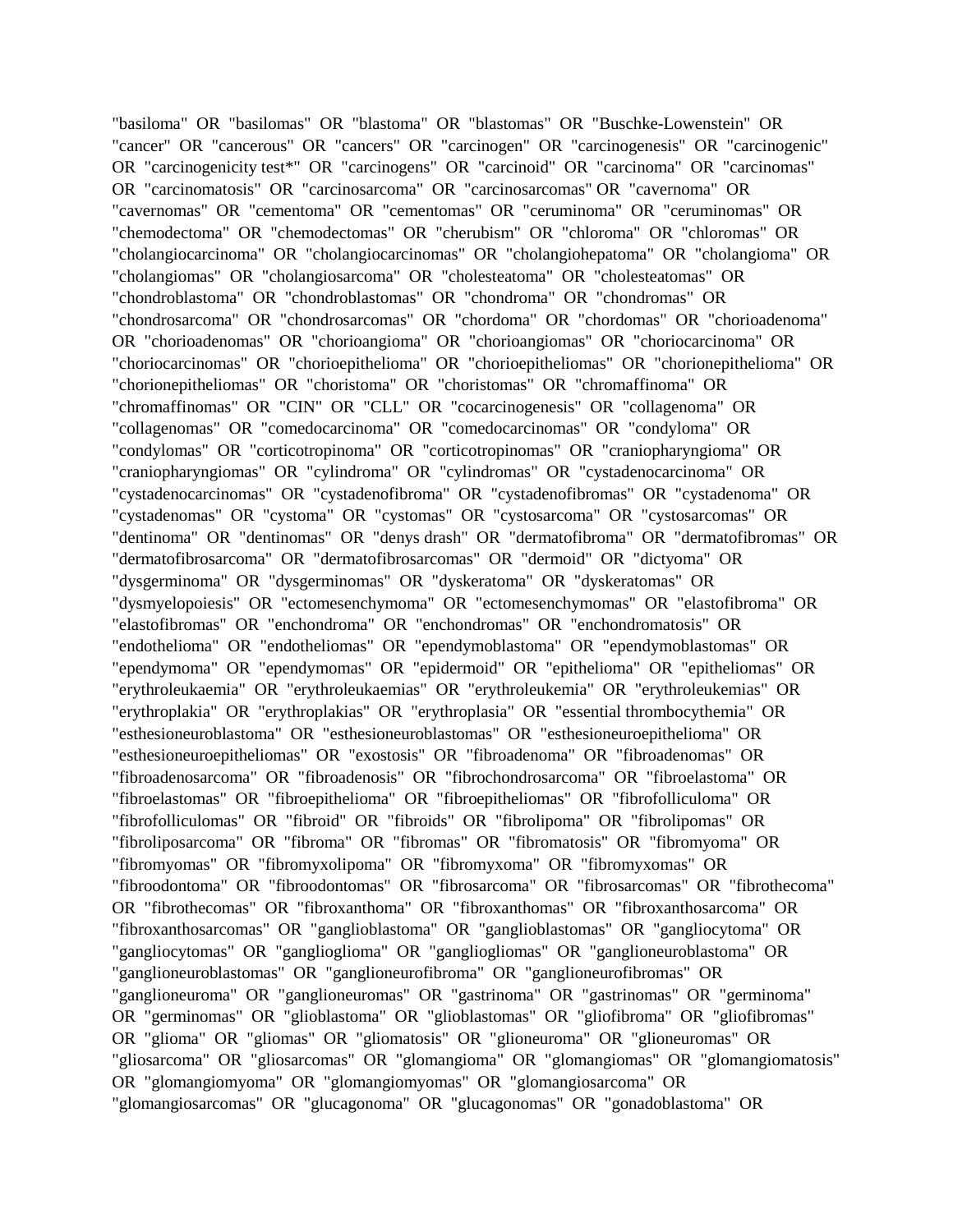"gonadoblastomas" OR "gonocytoma" OR "gonocytomas" OR "granuloma" OR "granulomas" OR "granulomatosis" OR "gynaecomastia" OR "gynandroblastoma" OR "gynecomastia" OR "haemangioblastoma" OR "haemangioblastomas" OR "haemangioma" OR "haemangiomas" OR "haemangiopericytoma" OR "haemangiopericytomas" OR "haemangiosarcoma" OR "haemangiosarcomas" OR "hamartoma" OR "hamartomas" OR "hemangioblastoma" OR "hemangioblastomas" OR "hemangioendothelioma" OR "hemangioendotheliomas" OR "hemangioendotheliosarcoma" OR "hemangioendotheliosarcomas" OR "hemangioma" OR "hemangiomas" OR "hemangiomatosis" OR "hemangiopericytoma" OR "hemangiopericytomas" OR "hemangioperithelioma" OR "hemangiosarcoma" OR "hemangiosarcomas" OR "hepatoblastoma" OR "hepatoblastomas" OR "hepatocarcinoma" OR "hepatocarcinomas" OR "hepatocholangiocarcinoma" OR "hepatocholangiocarcinomas" OR "hepatoma" OR "hepatomas" OR "hibernoma" OR "hibernomas" OR "hidradenoma" OR "hidradenomas" OR "hidrocystoma" OR "hidrocystomas" OR "histiocytoma" OR "histiocytomas" OR "hodgkin" OR "hodgkins" OR "hydradenoma" OR "hydradenomas" OR "hypernephroma" OR "hypernephromas" OR "immunocytoma" OR "immunocytoma" OR "insulinomas" OR "keratoacanthoma" OR "keratoacanthomas" OR "leiomyoblastoma" OR "leiomyoblastomas" OR "leiomyofibroma" OR "leiomyofibromas" OR "leiomyoma" OR "leiomyomas" OR "leiomyomatosis" OR "leiomyosarcoma" OR "leiomyosarcomas" OR "leukaemia" OR "leukaemias" OR "leukemia" OR "leukemias" OR "leukoplakia" OR "leukoplakias" OR "leukostasis" OR "lipoadenoma" OR "lipoadenomas" OR "lipoblastoma" OR "lipoblastomas" OR "lipoblastomatosis" OR "lipoma" OR "lipomas" OR "lipomatosis" OR "liposarcoma" OR "liposarcomas" OR "luteinoma" OR "luteoma" OR "luteomas" OR "lymphangioendothelioma" OR "lymphangioendotheliomas" OR "lymphangioleiomyomatosis" OR "lymphangioma" OR "lymphangiomas" OR "lymphangiomatosis" OR "lymphangiomyoma" OR "lymphangiomyomas" OR "lymphangiomyomatosis" OR "lymphangiosarcoma" OR "lymphangiosarcomas" OR "lymphoepithelioma" OR "lymphoepitheliomas" OR "lymphoma" OR "lymphomas" OR "lymphoproliferation" OR "lymphoproliferations" OR "lymphoproliferative" OR "lymphoscintigraphic" OR "lymphoscintigraphy" OR "macroglobulinemia" OR "macroglobulinemias" OR "macroprolactinoma" OR "malignancies" OR "malignancy" OR "malignant" OR "maltoma" OR "maltomas" OR "masculinovoblastoma" OR "mastocytoma" OR "mastocytomas" OR "mastocytosis" OR "medulloblastoma" OR "medulloblastomas" OR "medullocytoma" OR "medullocytomas" OR "medulloepithelioma" OR "medulloepitheliomas" OR "medullomyoblastoma" OR "medullomyoblastomas" OR "meigs syndrome" OR "melanoacanthoma" OR "melanoacanthomas" OR "melanoameloblastoma" OR "melanocytoma" OR "melanocytomas" OR "melanoma" OR "melanomas" OR "melanomatosis" OR "meningioblastoma" OR "meningioma" OR "meningiomas" OR "meningiomatosis" OR "mesenchymoma" OR "mesenchymomas" OR "mesonephroma" OR "mesonephromas" OR "mesothelioma" OR "mesotheliomas" OR "metaplasia" OR "microglioma" OR "microgliomas" OR "micrometastases" OR "micrometastasis" OR "mycosis fungoides " OR "myelodysplasia" OR "myelodysplasias" OR "myelodysplastic" OR "myelofibrosis" OR "myelolipoma" OR "myelolipomas" OR "myeloma" OR "myelomas" OR "myelomatosis" OR "myeloproliferation" OR "myeloproliferations" OR "myeloproliferative" OR "myelosuppression" OR "myoblastoma" OR "myoblastomas" OR "myoepithelioma" OR "myoepitheliomas" OR "myofibroblastoma" OR "myofibroblastomas" OR "myofibroma" OR "myofibromas" OR "myofibromatosis" OR "myofibrosarcoma" OR "myofibrosarcomas" OR "myolipoma" OR "myolipomas" OR "myoma" OR "myomas" OR "myosarcoma" OR "myosarcomas" OR "myxofibroma" OR "myxofibromas" OR "myxolipoma" OR "myxolipomas" OR "myxoliposarcoma" OR "myxoma" OR "myxomas" OR "neoplasia" OR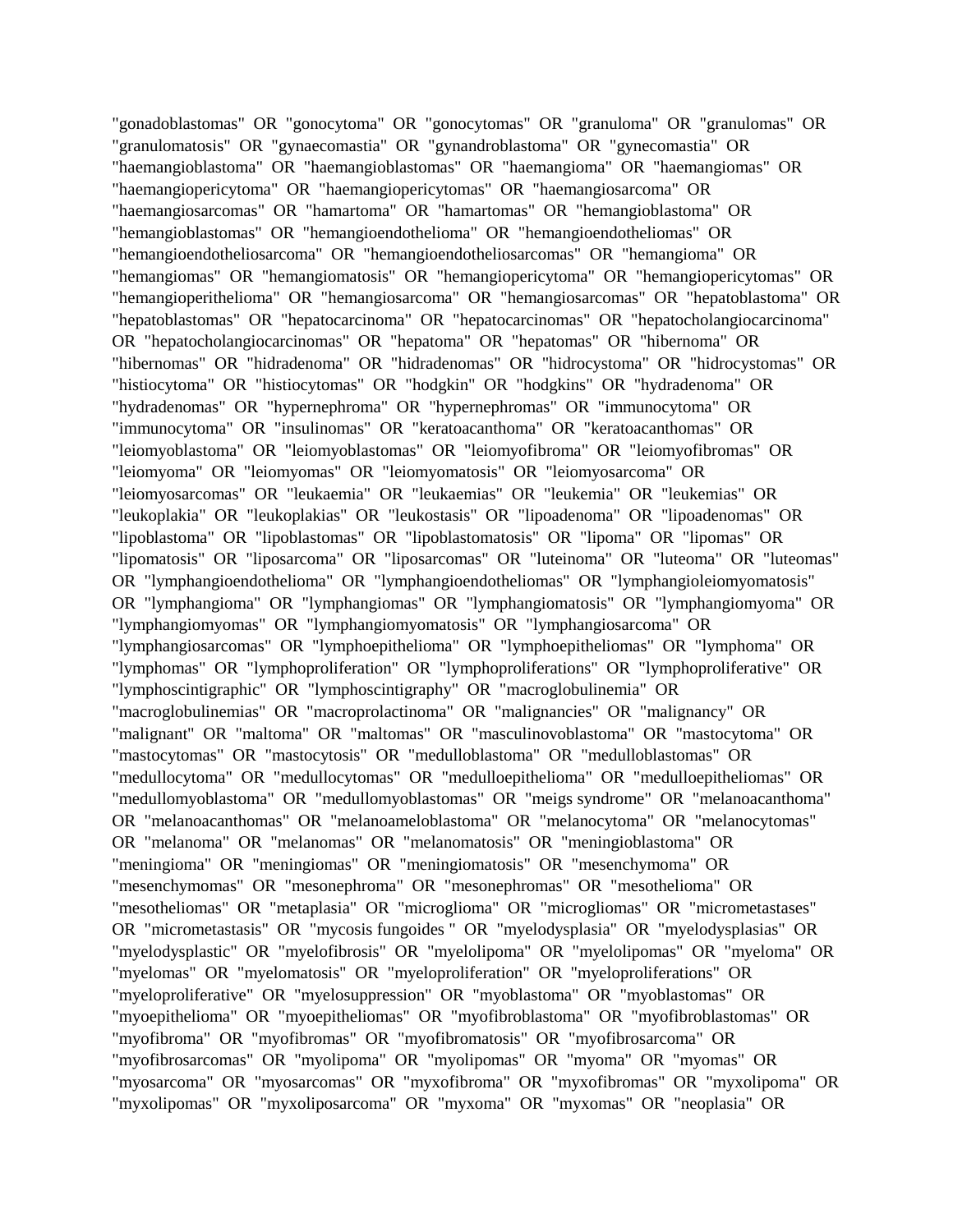"neoplasia" OR "neoplasm" OR "neoplasms" OR "neoplastic" OR "nephroblastoma" OR "nephroblastomas" OR "neurilemmoma" OR "neurilemmomas" OR "neurilemmomatosis" OR "neurilemoma" OR "neurilemomas" OR "neurinoma" OR "neurinomas" OR "neuroblastoma" OR "neuroblastomas" OR "neurocytoma" OR "neurocytomas" OR "neuroepithelioma" OR "neuroepitheliomas" OR "neurofibroma" OR "neurofibromas" OR "neurofibromatosis" OR "neurofibrosarcoma" OR "neurofibrosarcomas" OR "neurolipocytoma" OR "neuroma" OR "neuromas" OR "neuronevus" OR "neurothekeoma" OR "neurothekeomas" OR "nonhodgkin" OR "nonhodgkins" OR "nonseminoma" OR "nonseminomas" OR "nonseminomatous" OR "NSCLC" OR "odontoameloblastoma" OR "odontoma" OR "oligoastrocytoma" OR "oligoastrocytomas" OR "oligodendroglioma" OR "oligodendrogliomas" OR "oncocytoma" OR "oncocytomas" OR OR "opsoclonus-myoclonus" OR "orchioblastoma" OR "orchioblastomas" OR "osteoblastoma" OR "osteoblastomas" OR "osteochondroma" OR "osteochondromas" OR "osteochondrosarcoma" OR "osteochondrosarcomas" OR "osteoclastoma" OR "osteoclastomas" OR "osteofibrosarcoma" OR "osteoma" OR "osteomas" OR "osteosarcoma" OR "osteosarcomas" OR "pancreatoblastoma" OR "pancreatoblastomas" OR "papilloma" OR "papillomas" OR "papillomata" OR "papillomatosis" OR "parachordoma" OR "parachordomas" OR "paraganglioma" OR "paragangliomas" OR "paraneoplastic" OR "perineurioma" OR "perineuriomas" OR "peutz jeghers " OR "phaeochromocytoma" OR "phaeochromocytomas" OR "pheochromoblastoma" OR "pheochromoblastomas" OR "pheochromocytoma" OR "pheochromocytomas" OR "pilomatricoma" OR "pilomatricomas" OR "pilomatrixoma" OR "pilomatrixomas" OR "pinealblastoma" OR "pinealoblastoma" OR "pinealoblastomas" OR "pinealoma" OR "pinealomas" OR "pineoblastoma" OR "pineoblastomas" OR "pineocytoma" OR "pineocytomas" OR "plasmacytoma" OR "plasmacytomas" OR "pneumoblastoma" OR "pneumoblastomas" OR "pneumocytoma" OR "polyembryoma" OR "polyembryomas" OR "polyhistioma" OR "polyhistiomas" OR "polyposis" OR "porocarcinoma" OR "porocarcinomas" OR "poroma" OR "poromas" OR "precancer" OR "precancerous" OR "reninoma" OR "reninomas" OR "reticuloendothelioma" OR "reticuloendotheliomas" OR "reticulohistiocytoma" OR "reticulohistiocytomas" OR "retinoblastoma" OR "retinoblastomas" OR "rhabdomyoma" OR "rhabdomyomas" OR "rhabdomyosarcoma" OR "rhabdomyosarcomas" OR "rhabdosarcoma" OR "rhabdosarcomas" OR "sarcoma" OR "sarcomas" OR "sarcomatosis" OR "schwannoma" OR "schwannomas" OR "schwannomatosis" OR "seminoma" OR "seminomas" OR "seminomatous" OR "sezary syndrome" OR "somatostatinoma" OR "somatostatinomas" OR "somatotropinoma" OR "somatotropinomas" OR "spermatocytoma" OR "spiradenoma" OR "spiradenomas" OR "spongioblastoma" OR "spongioblastomas" OR "steatocystoma" OR "steatocystomas" OR "struma ovarii" OR "subependymoma" OR "subependymomas" OR "syringadenoma" OR "syringadenomas" OR "syringocystadenoma" OR "syringocystadenomas" OR "syringoma" OR "syringomas" OR "teratocarcinoma" OR "teratocarcinomas" OR "teratoma" OR "teratomas" OR "thecoma" OR "thecomas" OR "thymolipoma" OR "thymolipomas" OR "thymoma" OR "thymomas" OR "trichilemmoma" OR "trichilemmomas" OR "trichoadenoma" OR "trichoblastoma" OR "trichoblastomas" OR "trichodiscoma" OR "trichodiscomas" OR "trichoepithelioma" OR "trichoepitheliomas" OR "trichofolliculoma" OR "trichofolliculomas" OR "tricholemmoma" OR "tricholemmomas" OR "tumor" OR "tumorgenesis" OR "tumorgenic" OR "tumorigenesis" OR "tumorigenic" OR "tumorogenesis" OR "tumorogenic" OR "tumors" OR "tumour" OR "tumours" OR "vipoma" OR "vipomas" OR "waldenstrom" OR "waldenstroms" OR "xanthoastrocytoma" OR "xanthoastrocytomas" OR "xanthofibroma" OR "xanthofibromas" OR "xanthogranuloma" OR "xanthogranulomas" OR "xanthoma" OR "xanthomas" OR "xanthosarcoma" OR "xanthosarcomas"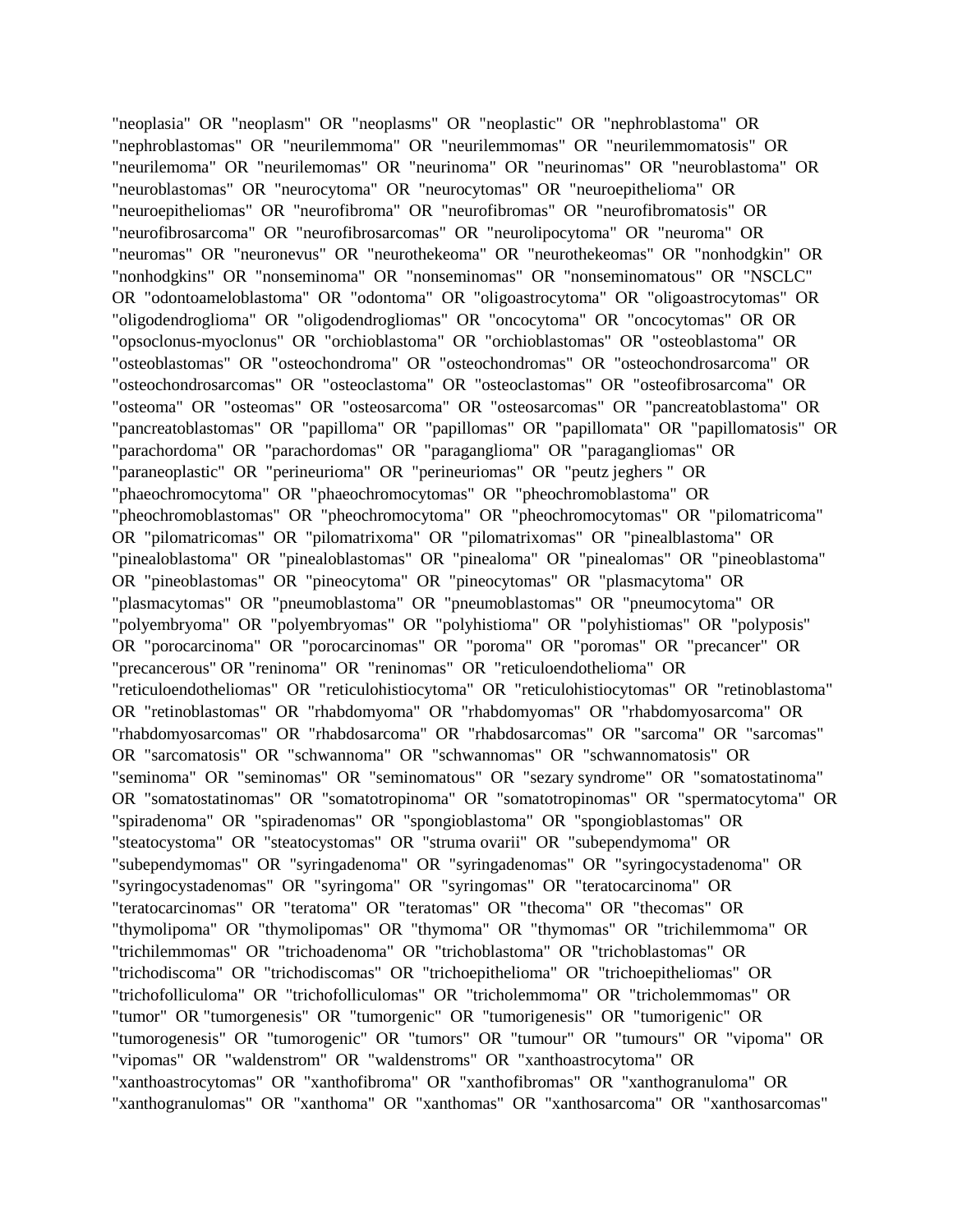OR ( "sentinel-lymph-node" AND NOT biopsy ) OR ( asco AND NOT fungi ) OR ( wagr W/3 syndrome ) OR "5q-syndrome" ) OR KEY ("angiogenesis inducing agents" OR "myelodysplasticmyeloproliferative diseases" OR "neoplasms" )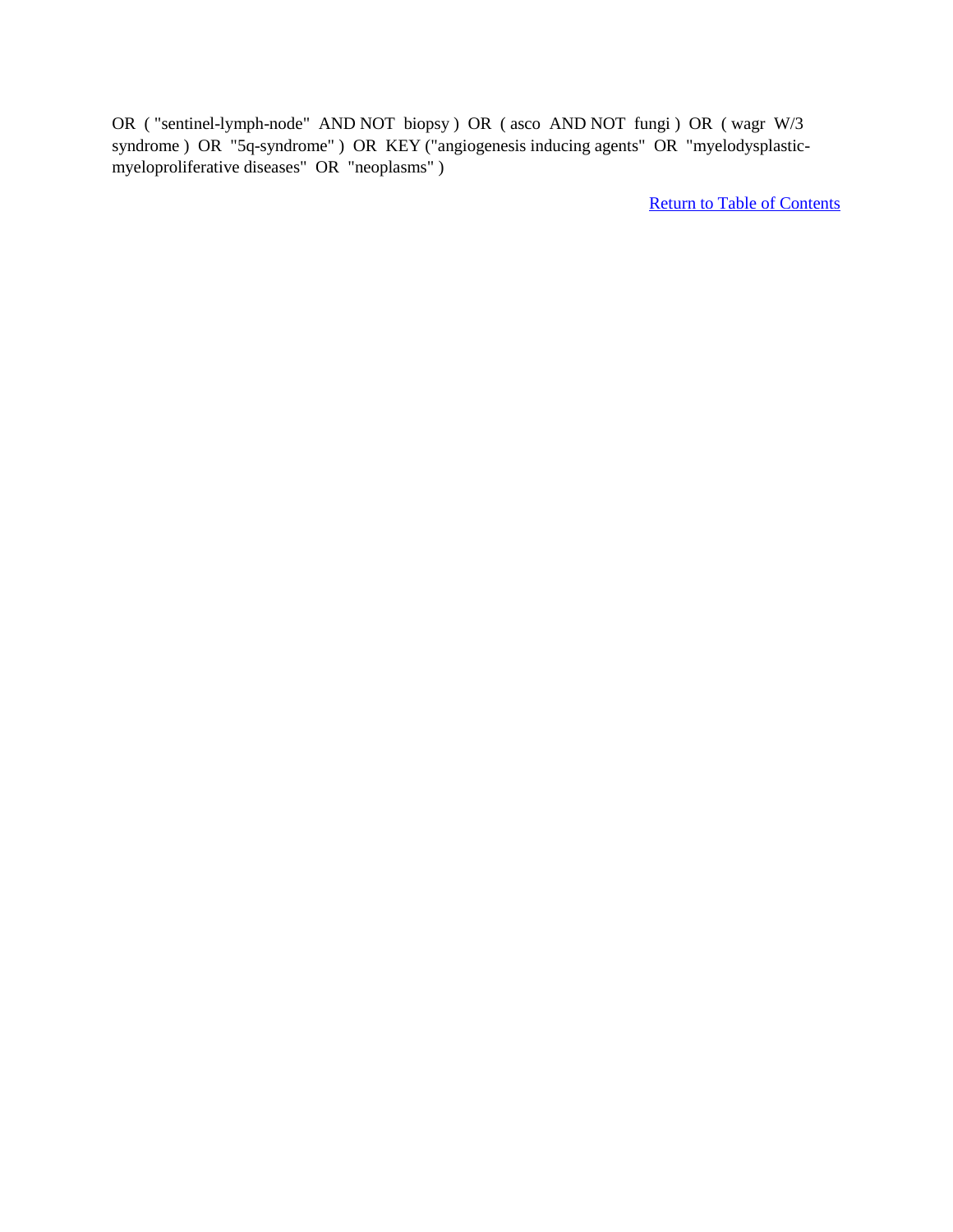#### **2.2 Human Cancer Studies**

The goal of the search for this monograph section (see RoC Handbook: Part D, Section 1) is to identify human studies (primarily epidemiologic) that have assessed exposure to a specific candidate substance and a cancer outcome. The Epidemiological (Human) Studies Search Strings (below) would be used in combination with the Cancer Search String (Section 2.1) to focus on the most relevant literature.

Epidemiological (Human) Studies Search Strings (below) are intended to identify an exhaustive list of epidemiologic studies in humans fitting the following types:

- Case reports and case series
- Cohort studies
- Case-control and case-referent studies
- Ecological studies
- Meta-analysis
- Workers (some epidemiological studies are defined in the title, abstact, and key words as studies of workers rather than by a specific study design)

Search terms for randomized clinical trails are not included in the strings as they are rarely used to evaluate potential hazards; however, they may be included in searches for specific candidate substances if warranted. Note, however, that the search strings provided here are not the only method by which human studies may be identified for the RoC. The mechanistic searches, mining the citations of reviews and other studies, and specially targeted searches are additional methods of identifying human/epidemiologic studies.

The focus of the search string is to collect epidemiological or clinical studies of human subjects and not necessarily other types of studies with humans. Therefore various terms that might be expected (such as age groups) are not included.

# **2.2.1 Epidemiological (Human) Studies Search Strings**

# **PubMed**

(("Epidemiologic Studies"[mh] OR "epidemiology"[sh] OR "Meta-Analysis"[pt] OR "Case Report"[pt] OR workmen\*[tiab] OR Worker\*[tiab] OR Seroepidemiologic-Stud\*[tiab] OR retrospective-stud\*[tiab] OR prospective-stud\*[tiab] OR Mortality[tiab] OR longitudinal-stud\*[tiab] OR follow-up stud\*[tiab] OR ecological-study[tiab] OR ecological-studies[tiab] OR Cross-Sectional Stud\*[tiab] OR Correlationstud\*[tiab] OR cohort\*[tiab] OR case-control\*[tiab] OR cancer-registr\*[tiab] OR case-series[tiab] OR case-referent[tiab] OR record-link\*[tiab])) OR ((metaanalysis[tiab] OR case-report[tiab] OR metaanalyses[tiab] OR meta-analysis[tiab]) NOT medline[sb])

# **Web of Science**

TS=("Epidemiologic Stud\*" OR Meta-Analysis OR workmen\* OR Worker\* OR "Seroepidemiologic Stud\*" OR "retrospective stud\*" OR "prospective stud\*" OR Mortality OR "longitudinal stud\*" OR "follow-up stud\*" OR "ecological study" OR "ecological studies" OR "Cross-Sectional Stud\*" OR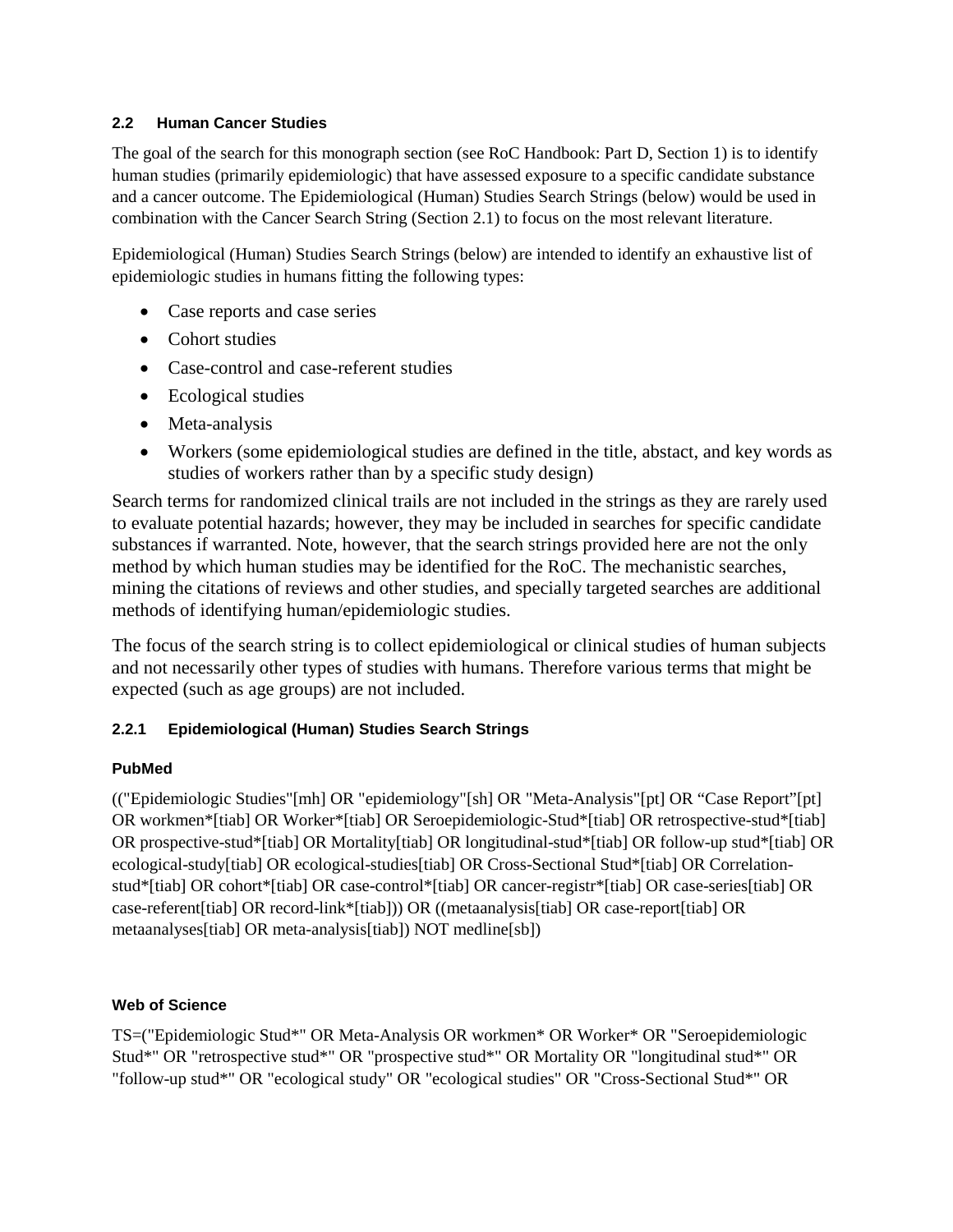"Correlation stud\*" OR cohort\* OR "case control\*" OR "cancer registr\*" OR metaanalysis OR metaanalyses OR "case report" OR "Case series" OR "Case referent" OR "record-link\*")

#### **Scopus**

TITLE-ABS-KEY ( "Epidemiologic Stud\*" OR "Meta-Analysis" OR workmen\* OR worker\* OR "Seroepidemiologic Stud\*" OR "retrospective stud\*" OR "prospective stud\*" OR mortality OR "longitudinal stud\*" OR "follow-up stud\*" OR "ecological study" OR "ecological studies" OR "Cross-Sectional Stud\*" OR "Correlation stud\*" OR cohort\* OR "case control\*" OR "cancer registr\*" OR metaanalysis OR metaanalyses OR "meta- analyses" OR "case report" OR "Case series" OR "Case referent" OR "record-link\*")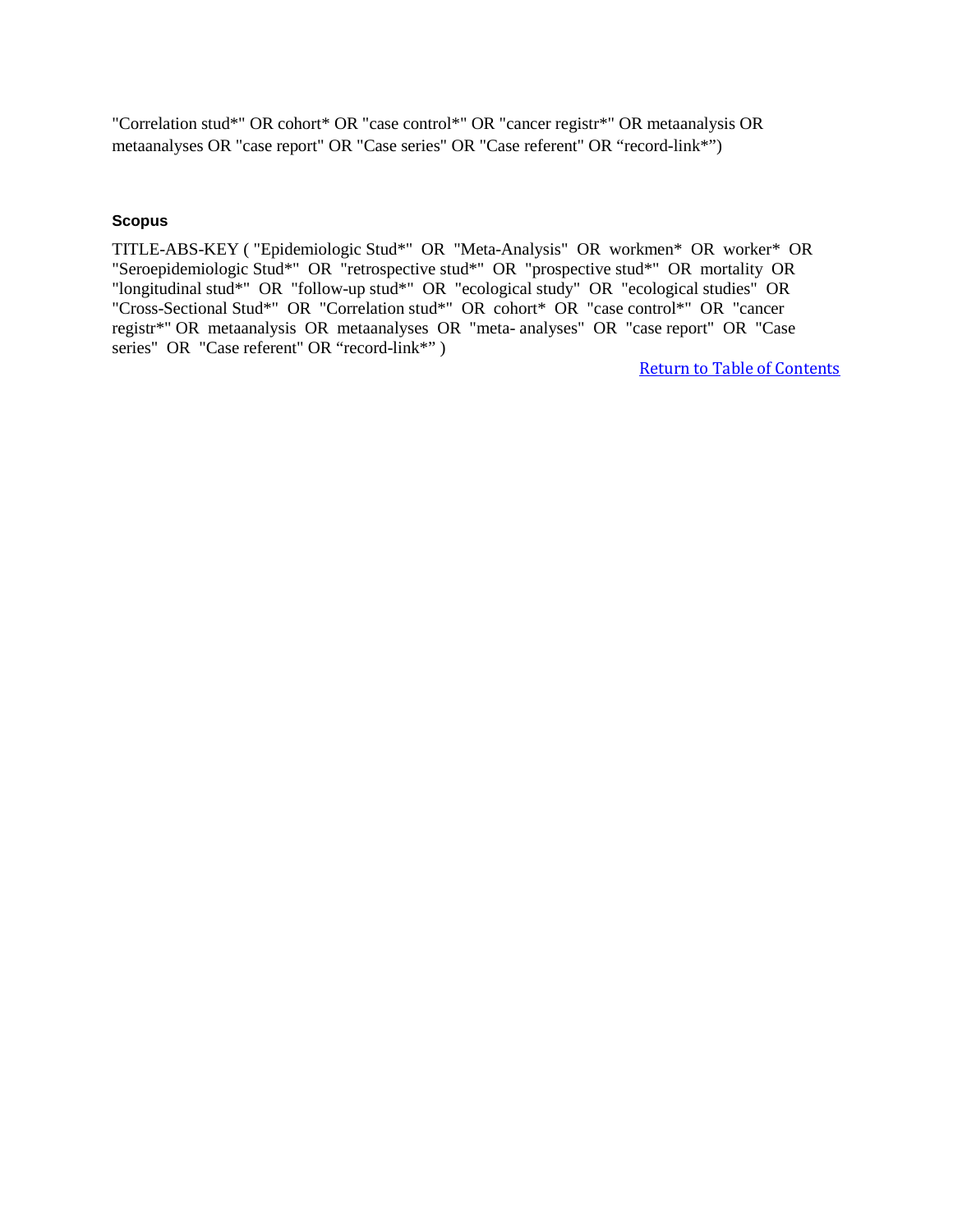#### **2.3 Cancer in Experimental Animals**

The goal of the literature search for this section of a RoC Monograph (see RoC Handbook: Part E, Section 1) is to identify studies that inform whether a substance causes cancer in experimental animals. The Experimental Animals Studies Search Strings (below) are used in combination with the Cancer Search Strings (Section 2.1) to focus on the most relevant literature.

Note, however, that the search strings provided here are not the only methods by which animal studies may be identified. The mechanistic searches, mining the citations of reviews and other studies, and specially targeted searches are additional methods of identifying cancer studies in experimental animals.

The terms for the Experimental Animals Search Strings were selected to focus on experimental studies with the following characteristics:

- In vivo
- Non-human mammalian subjects

# **2.3.1 Experimental Animals Studies Search Strings**

# **PubMed**

("Animals, Genetically Modified"[mh] OR "Animals, Inbred Strains"[mh] OR "Chimera"[mh] OR "Animals, Laboratory"[mh]) OR (animal-stud\*[tiab] OR wood-mouse[tiab] OR murinae[tiab] OR muridae[tiab] OR cricetinae[tiab] OR rodentia[tiab] OR rodent[tiab] OR rodents[tiab] OR ferrets[tiab] OR ferret[tiab] OR polecat\*[tiab] OR mustela-putorius[tiab] OR cavia[tiab] OR callithrix[tiab] OR marmoset\*[tiab] OR chinchilla\*[tiab] OR jird[tiab] OR jirds[tiab] OR merione[tiab] OR meriones[tiab] OR cats[tiab] OR cat[tiab] OR felis[tiab] OR canis[tiab] OR sheep[tiab] OR sheeps[tiab] OR goats[tiab] OR goat[tiab] OR capra[tiab] OR saguinus[tiab] OR tamarin\*[tiab] OR leontopithecus[tiab] OR ape[tiab] OR apes[tiab] OR pan-paniscus[tiab] OR bonobo\*[tiab] OR pan-troglodytes[tiab] OR gibbon\*[tiab] OR siamang\*[tiab] OR nomascus[tiab] OR symphalangus[tiab] OR chimpanzee\*[tiab] OR orangutan\*[tiab] OR horse[tiab] OR horses[tiab] OR equus[tiab] OR cow[tiab] OR cows[tiab] OR chicken[tiab] OR chickens[tiab] OR wistar[tiab] OR balb[tiab] OR C57[tiab] OR C57bl[tiab] OR quail[tiab] OR longevans[tiab] OR guppy[tiab] OR medaka[tiab] OR zebrafish[tiab] OR flying-fox[tiab] OR Fruit-bat[tiab] OR non-human-primate\*[tiab] OR capuchin\*[tiab] OR rhesus[tiab] OR macaque\*[tiab] OR cattle[tiab] OR bovine[tiab] OR pigs[tiab] OR pig[tiab] OR swine[tiab] OR swines[tiab] OR piglet\*[tiab] OR Sprague-Dawley[tiab] OR vervet\*[tiab]) OR ((mice[tiab] OR mouse[tiab] OR murine[tiab] OR rats[tiab] OR rat[tiab] OR hamster[tiab] OR hamsters[tiab] OR guinea-pig\*[tiab] OR gerbil\*[tiab] OR rabbits[tiab] OR rabbit[tiab] OR dogs[tiab] OR dog[tiab] OR monkey[tiab] OR monkeys[tiab] OR pongopygmaeus[tiab] OR sow[tiab] OR sows[tiab] OR boar[tiab] OR boars[tiab]) NOT medline[sb])

# **Web of Science**

TS=("mice" OR "mouse" OR "rats" OR "rat" OR "hamster" OR "hamsters" OR "guinea pig\*" OR "gerbil\*" OR "rabbits" OR "rabbit" OR "dogs" OR "dog" OR "monkey" OR "monkeys" OR "pongo pygmaeus" OR "sow" OR "sows" OR "boar" OR "boars" OR "animal-stud\*" OR "murine" OR "wood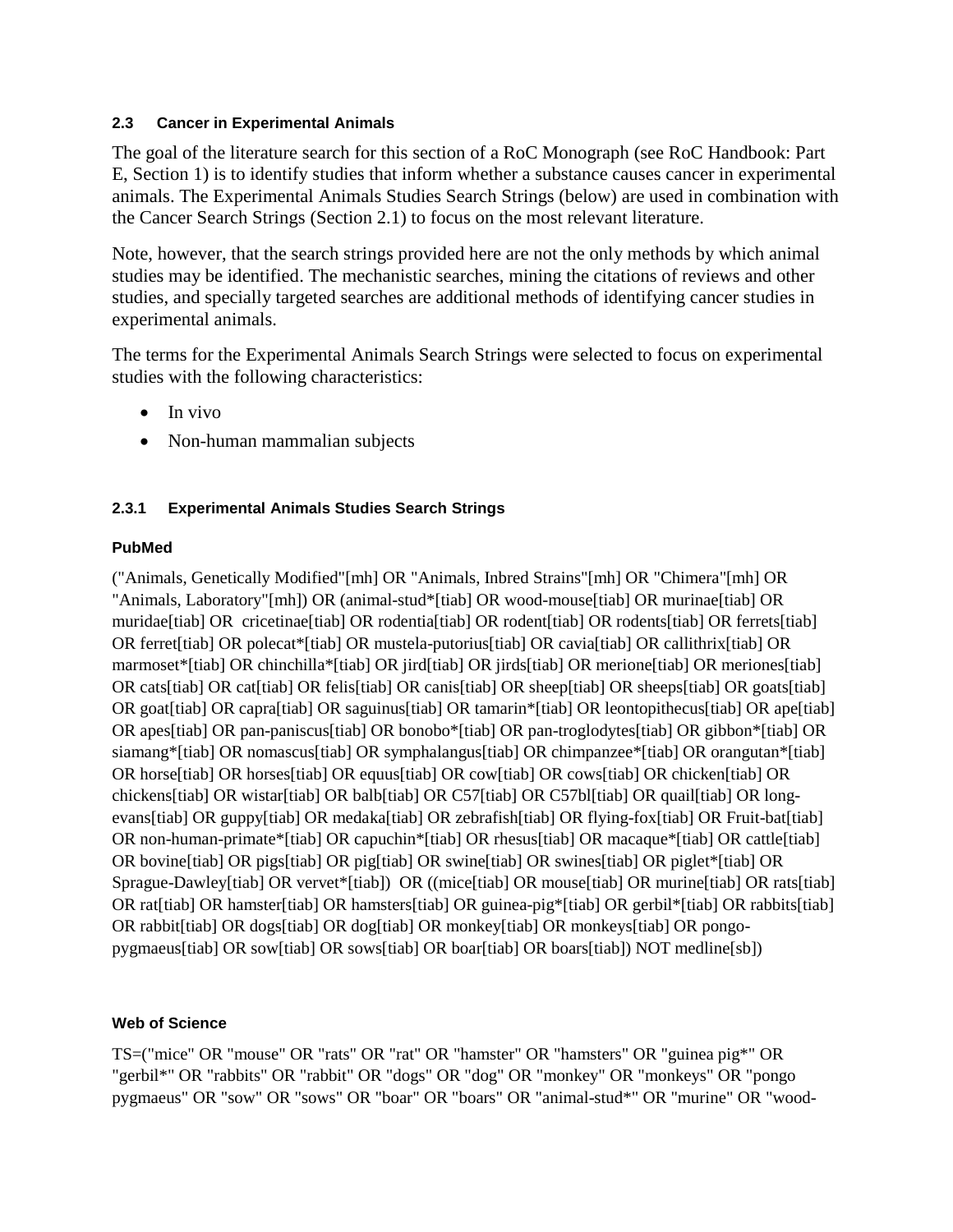mouse" OR "murinae" OR "muridae" OR "cricetinae" OR "rodentia" OR "rodent" OR "rodents" OR "ferrets" OR "ferret" OR "polecat\*" OR "mustela putorius" OR "cavia" OR "callithrix" OR "marmoset\*" OR "chinchilla\*" OR "jird" OR "jirds" OR "merione" OR "meriones" OR "cats" OR "cat" OR "felis" OR "canis" OR "sheep" OR "sheeps" OR "goats" OR "goat" OR "capra" OR "saguinus" OR "tamarin\*" OR "leontopithecus" OR "ape" OR "apes" OR "pan-paniscus" OR "bonobo\*" OR "pan troglodytes" OR "gibbon\*" OR "siamang\*" OR "nomascus" OR "symphalangus" OR "chimpanzee\*" OR "orangutan\*" OR "horse" OR "horses" OR "equus" OR "cow" OR "cows" OR "chicken" OR "chickens" OR "wistar" OR "balb" OR "C57" OR "C57bl" OR "quail" OR "long-evans" OR "guppy" OR "medaka" OR "zebrafish" OR "flying fox" OR "Fruit bat" OR "non-human-primate\*" OR "capuchin\*" OR "rhesus" OR "macaque\*" OR "cattle" OR "bovine" OR "pigs" OR "pig" OR "swine" OR "swines" OR "piglet\*" OR "Sprague-Dawley" OR "vervet\*" OR "chimera")

#### **Scopus**

KEY ( "Animals, Genetically Modified" OR "Animals, Inbred Strains" OR "Chimera" OR "Animals, Laboratory" ) OR TITLE-ABS ("mice" OR "mouse" OR "rats" OR "rat" OR "hamster" OR "hamsters" OR "guinea pig\*" OR "gerbil\*" OR "rabbits" OR "rabbit" OR "dogs" OR "dog" OR "monkey" OR "monkeys" OR "pongo pygmaeus" OR "sow" OR "sows" OR "boar" OR "boars" OR "animal-stud\*" OR "murine" OR "wood-mouse" OR "murinae" OR "muridae" OR "cricetinae" OR "rodentia" OR "rodent" OR "rodents" OR "ferrets" OR "ferret" OR "polecat\*" OR "mustela putorius" OR "cavia" OR "callithrix" OR "marmoset\*" OR "chinchilla\*" OR "jird" OR "jirds" OR "merione" OR "meriones" OR "cats" OR "cat" OR "felis" OR "canis" OR "sheep" OR "sheeps" OR "goats" OR "goat" OR "capra" OR "saguinus" OR "tamarin\*" OR "leontopithecus" OR "ape" OR "apes" OR "pan-paniscus" OR "bonobo\*" OR "pan troglodytes" OR "gibbon\*" OR "siamang\*" OR "nomascus" OR "symphalangus" OR "chimpanzee\*" OR "orangutan\*" OR "horse" OR "horses" OR "equus" OR "cow" OR "cows" OR "chicken" OR "chickens" OR "wistar" OR "balb" OR "C57" OR "C57bl" OR "quail" OR "long-evans" OR "guppy" OR "medaka" OR "zebrafish" OR "flying fox" OR "Fruit bat" OR "non-human-primate\*" OR "capuchin\*" OR "rhesus" OR "macaque\*" OR "cattle" OR "bovine" OR "pigs" OR "pig" OR "swine" OR "swines" OR "piglet\*" OR "Sprague-Dawley" OR "vervet\*")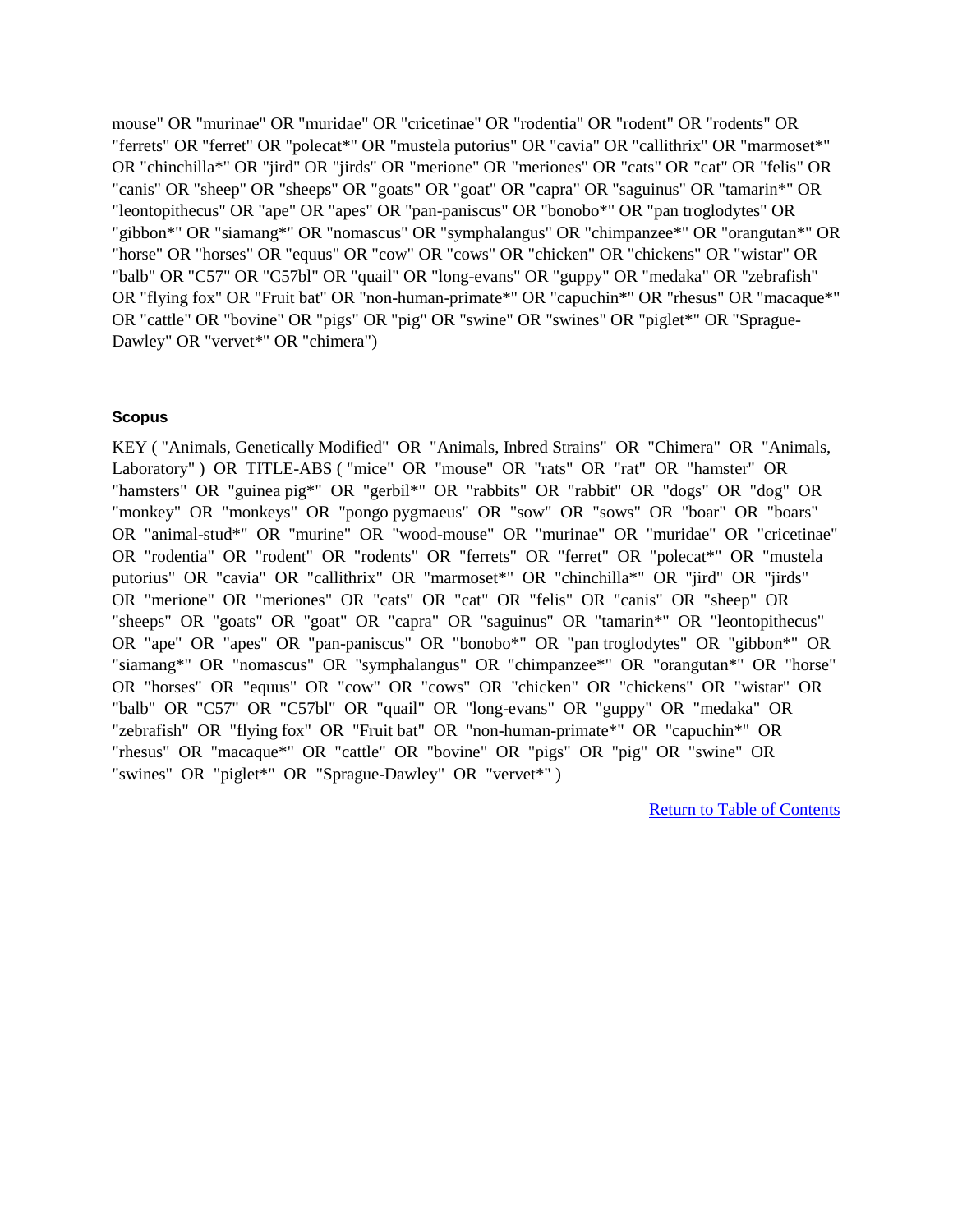#### **2.5 Other Relevant Data**

The goal of the literature search for this monograph section (see RoC Handbook: Part F, Section 1) is to ensure that the selected biological processes are adequately explored to provide clarification and support to an understanding of the carcinogenic effects of the candidate substance, and biological plausibility for the effects observed in humans or experimental animals.

Four search strings pertain to the Other Relevant Data section: ADME, Characteristics of Carcinogens, Genotoxicity, and Other Mechanistic Terms.

# **2.5.1 ADME Search Strings**

The goal of the ADME search is to provide supporting literature for use within the Disposition and Toxicokinetics section of the monograph (see RoC Handbook: Part F, Section 3). The intent of these sections is to ensure that the processes are adequately understood to provide clarification and support to understanding the carcinogenic effects of the candidate substance.

# **PubMed**

((Volume-of-Distribution[tiab] OR Toxicokinetics[mh] OR tissue-distribut\*[tiab] OR Renal Elimination[mh] OR protein-bound[tiab] OR protein-bind\*[tiab] OR plasma-protein[tiab] OR Pharmacokinetics[mh] OR Metabolism[mh] OR kinetic[tiab] OR Intestinal Elimination[mh] OR Hepatobiliary Elimination[mh] OR Hepatobiliary[tiab] OR enterohepatic[tiab] OR entero-hepatic[tiab] OR Distribution-volume[tiab] OR cellular-clearance[tiab] OR cell-clearance[tiab] OR Biotransformation[tiab] OR bioavailability[tiab] OR ADME[tiab] OR absorptive[tiab] OR (Skin[tiab] AND absorption[tiab]) OR (Oral[tiab] AND absorption[tiab]) OR (Injection[tiab] AND absorption[tiab]) OR (Gavage[tiab] AND absorption[tiab]) OR (Dietary[tiab] AND absorption[tiab]) OR (Dermal[tiab] AND absorption[tiab]))) OR ((urine[tiab] OR Urination[tiab] OR toxicokinetic\*[tiab] OR Pharmacokinetic\*[tiab] OR Metabolite\*[tiab] OR metabolism[tiab] OR Metabolic\* [tiab] OR feces[tiab] OR fecal[tiab] OR excretion[tiab] OR defecation[tiab] OR biliary[tiab] OR Bile[tiab]) NOT Medline[sb])

# **Web of Science**

TS=(Hepatobiliary OR enterohepatic OR "entero hepatic" OR bioavailability OR absorptive OR (Skin AND absorption) OR (Oral AND absorption) OR (Injection AND absorption) OR (Gavage AND absorption) OR (Dietary AND absorption) OR (Dermal AND absorption) OR "Volume of Distribution" OR "tissue distribut\*" OR "protein bound" OR "protein bind\*" OR "plasma-protein" OR "Distribution volume" OR urine OR Urination OR feces OR fecal OR excretion OR defecation OR biliary OR Bile OR "Renal Elimination" OR "Intestinal Elimination" OR "Hepatobiliary Elimination" OR "cellular clearance" OR "cell clearance" OR toxicokinetic\* OR Pharmacokinetic\* OR kinetic OR ADME OR Metabolite\* OR metabolism OR Metabolic\* OR Biotransformation)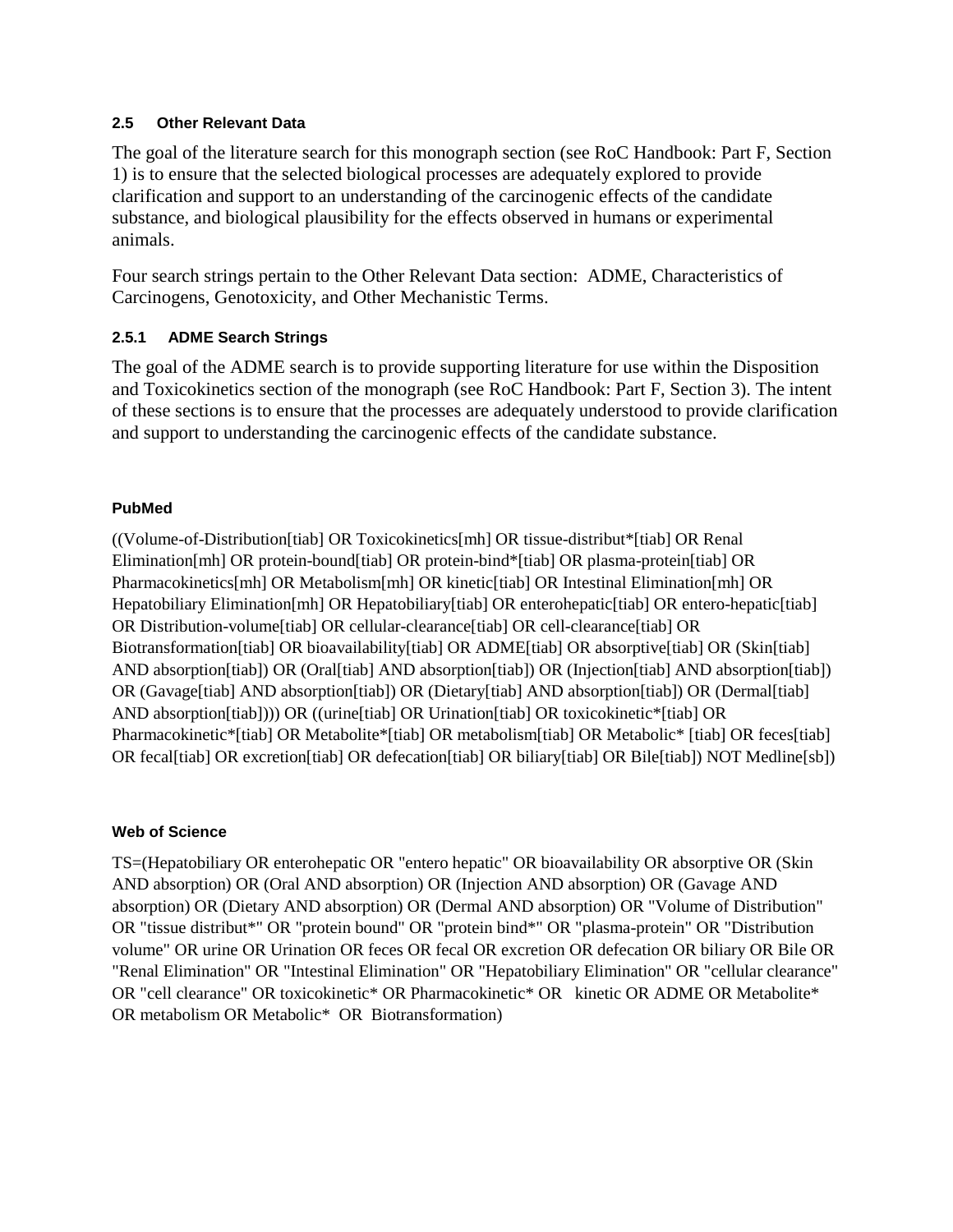#### **Scopus**

TITLE\_ABS(Hepatobiliary OR enterohepatic OR "entero hepatic" OR bioavailability OR absorptive OR (Skin AND absorption) OR (Oral AND absorption) OR (Injection AND absorption) OR (Gavage AND absorption) OR (Dietary AND absorption) OR (Dermal AND absorption) OR "Volume of Distribution" OR "tissue distribut\*" OR "protein bound" OR "protein bind\*" OR "plasma-protein" OR "Distribution volume" OR urine OR Urination OR feces OR fecal OR excretion OR defecation OR biliary OR Bile OR "Renal Elimination" OR "Intestinal Elimination" OR "Hepatobiliary Elimination" OR "cellular clearance" OR "cell clearance" OR toxicokinetic\* OR Pharmacokinetic\* OR kinetic OR ADME OR Metabolite\* OR metabolism OR Metabolic\* OR Biotransformation)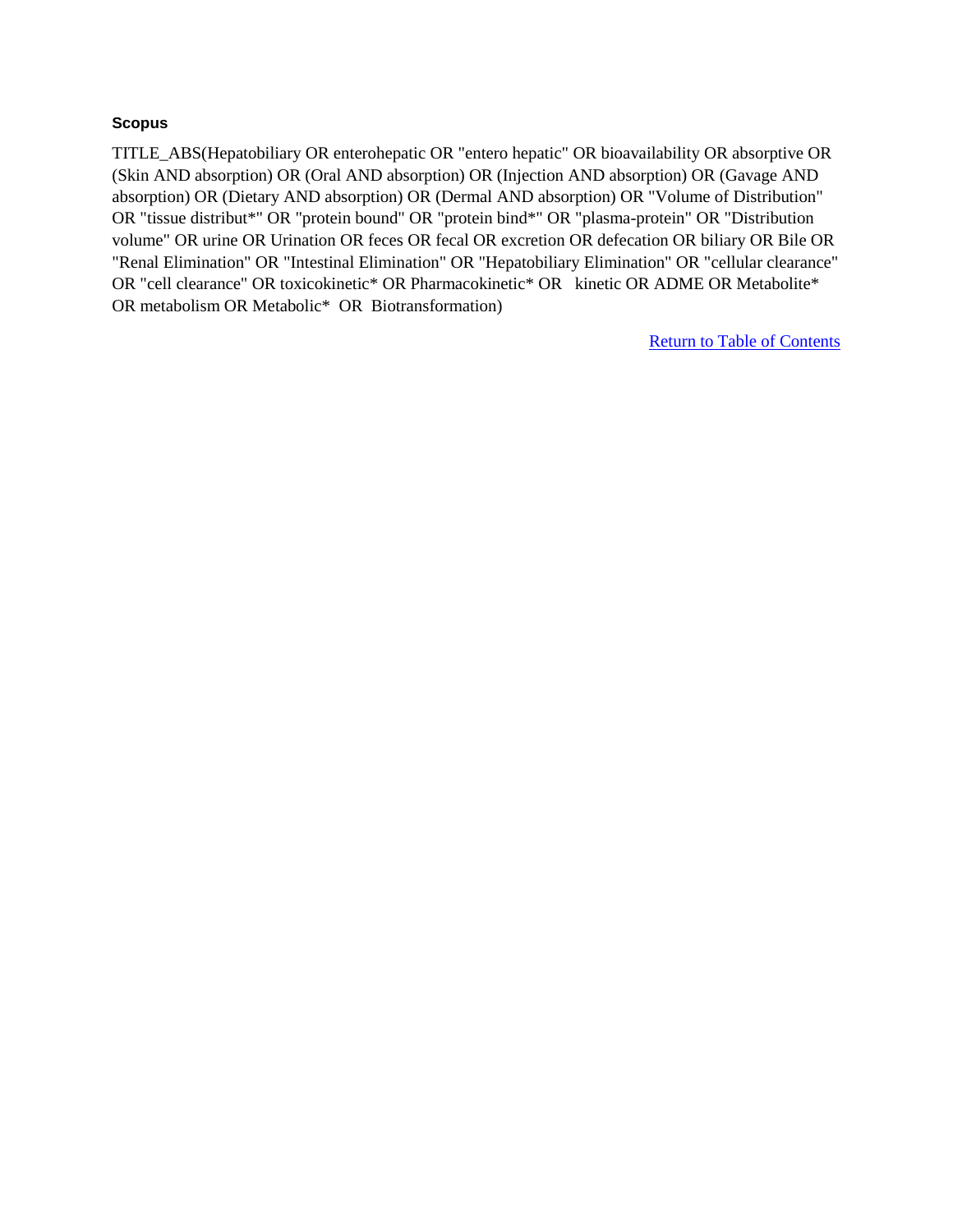#### **2.5.2 Characteristics of Carcinogens Search Strings**

This search is a combination of ten searches, each targeting a characteristic of carcinogens as defined in Smith *et al*., 2015 [\(Environmental Health Perspectives DOI:10.1289/ehp.1509912\)](http://ehp.niehs.nih.gov/15-09912/). It is intended to locate literature relevant to the Mechanistic and Genotoxicity sections of a monograph (see RoC Handbook: Part F, Section 1). This search is not generally used in conjunction with the Cancer Search Strings.

Ten Characteristics of Carcinogens:

- (1) act as an electrophile either directly or after metabolic activation
- $\bullet$  (2) be genotoxic
- (3) alter DNA repair or cause genomic instability
- (4) induce epigenetic alterations
- (5) induce oxidative stress
- (6) induce chronic inflammation
- (7) be an immunomodulator
- (8) modulate receptor-mediated effects
- (9) cause immortalization
- (10) alter cell proliferation, cell death, or nutrient supply

#### **PubMed**

((adduct-formation[tiab] OR "DNA Adducts"[mh] OR DNA-Adduct\*[tiab] OR electrophile[tiab] OR electrophilic[tiab] OR dna-alkylating-agent\*[tiab] OR "Comet Assay"[mh] OR "Germ-linemutation"[mh] OR "Mutagenesis"[mh] OR "Mutagenicity tests"[mh] OR "Sister-chromatid exchange"[mh] OR "Mutation"[mh] OR Ames-Assay[tiab] OR Ames-test[tiab] OR Bacterial-Reverse-Mutation-Assay[tiab] OR Clastogen\*[tiab] OR DNA-Repair\*[tiab] OR Genetic-toxicology[tiab] OR hyperploid[tiab] OR micronucleus-test[tiab] OR tetraploid[tiab] OR Chromosome-aberrations[tiab] OR DNA damage[tiab] OR Mutation[tiab] OR chromosome-translocations[tiab] OR DNA protein crosslinks[tiab] OR DNA-damag\*[tiab] OR DNA-inhibit\*[tiab] OR Micronuclei[tiab] OR Micronucleus[tiab] OR Mutagens[tiab] OR Strand-break\*[tiab] OR Unscheduled-DNA-synthes\*[tiab] OR chromosomal-aberration[tiab] OR chromosome-aberration[tiab] OR chromosomal-aberrations[tiab] OR chromosomal-abnormalit\*[tiab] OR chromosome-abnormalit\*[tiab] OR genotoxic[tiab] OR "SOS Response (Genetics)"[mh] OR "Polyploidy"[mh] OR "Genomic Instability"[mh] OR "DNA Repair"[mh] OR "Aneuploidy"[mh] OR (DNA[tiab] AND Crosslink[tiab]) OR microsatellite-instability[tiab] OR chromosomal-instability[tiab] OR binucleation[tiab] OR binucleated[tiab] OR "ubiquitination"[mh] OR "Gene Expression Regulation"[mh] OR "epigenomics"[mh] OR "DNA methylation"[mh] OR "gene silencing"[mh] OR "histone deacetylases"[mh] OR "RNA Interference"[mh] OR "microRNAs"[mh] OR "RNA, Small Interfering"[mh] OR CpG-island-Methylator[tiab] OR CpG-island-Methylation[tiab] OR epigenotype[tiab] OR epimutation\*[tiab] OR methylation-associated-silencing[tiab] OR histone-tailmodifications[tiab] OR histone-tail-modification[tiab] OR chromatin-organization[tiab] OR histonemodification[tiab] OR epigenetic\*[tiab] OR epigenomic\*[tiab] OR rna-interference[tiab] OR geneactivation[tiab] OR proteasome[tiab] OR "Free Radicals"[mh] OR "Reactive Oxygen Species"[mh] OR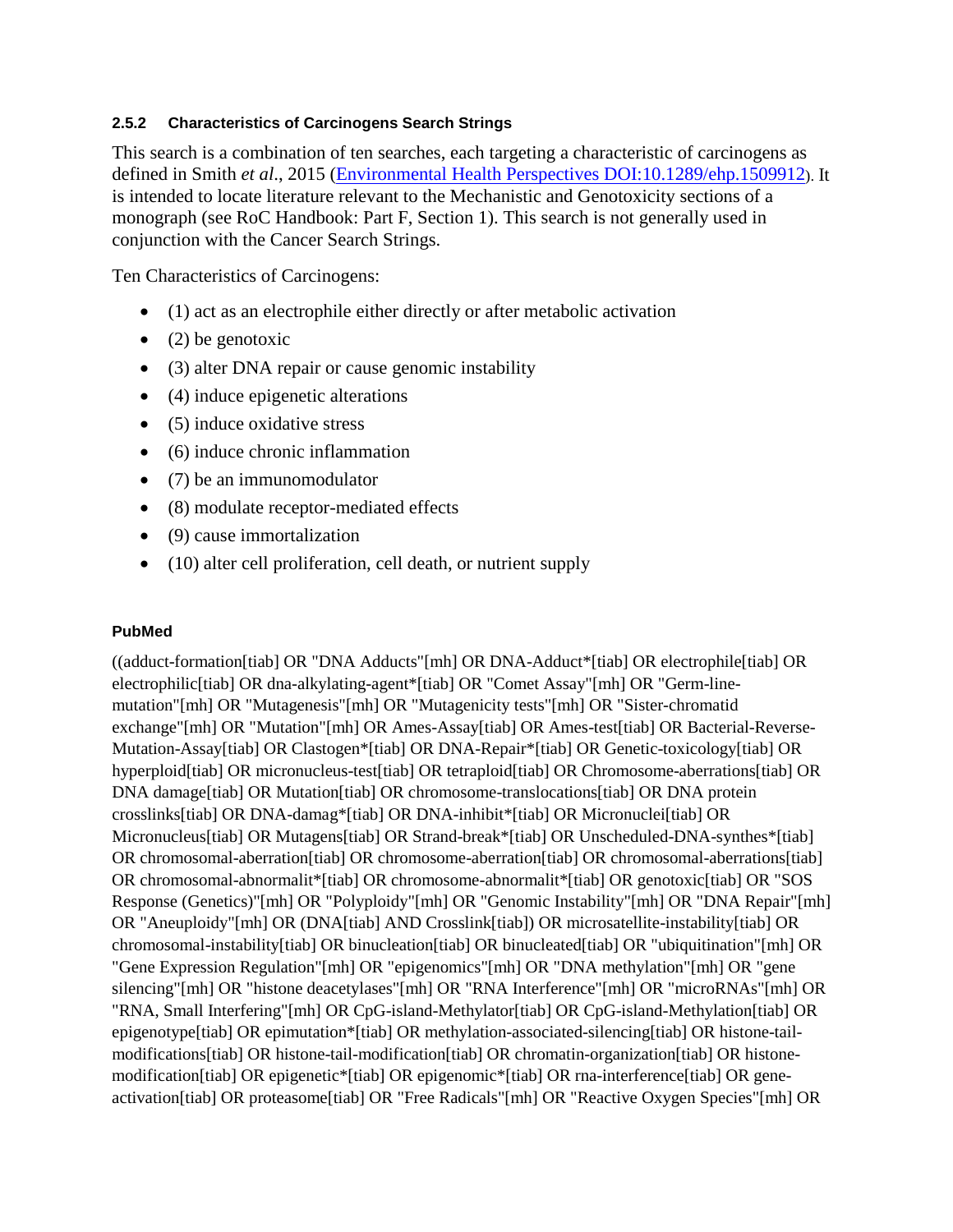"Oxidative stress"[mh] OR "Electron Transport"[mh] OR Oxidative-damage\*[tiab] OR reactive-nitrogenspecies[tiab] OR superoxide-radical\*[tiab] OR hydroxyl-radical[tiab] OR glutathione-deplet\*[tiab] OR "C-reactive protein"[mh] OR "eosinophils"[mh] OR (fibrinogen[tiab] AND Inflammation[tiab]) OR chronic-inflammation[tiab] OR chronically-inflamed[tiab] OR infiltrating-leukocyt\*[tiab] OR inflammatory-leukocyte[tiab] OR inflammatory-leukocytes[tiab] OR leukocyte-infiltrat\*[tiab] OR proinflammatory[tiab] OR proinflammatory[tiab] OR macrophage-recruitment[tiab] OR "Cytotoxicity, Immunologic"[mh] OR "Immunologic Factors"[mh] OR "Immunomodulation"[mh] OR "B-Cell Activation Factor Receptor"[mh] OR Antigenic Modulation[mh] OR "B-Cell Activating Factor"[mh] OR Immunologic Factors[pa] OR b-cell-activation[tiab] OR immune surveillance[tiab] OR immunesuppress\*[tiab] OR immunostimulant[tiab] OR immune-activation[tiab] OR immunodeficien\*[tiab] OR somatic-hypermutation[tiab] OR immune-activation[tiab] OR immune-system-activation[tiab] OR Chronic-antigenic-stimulation[tiab] OR immunosuppress\*[tiab] OR "Receptors, Aryl Hydrocarbon"[mh] OR "Transcriptional Activation"[mh] OR Aryl-hydrocarbon-receptor\*[tiab] OR receptor-mediat\*[tiab] OR transcription-factor\*[tiab] OR transcriptional-activat\*[tiab] OR Xenobiotic-sensor\*[tiab] OR xenosensor\*[tiab] OR Ah-receptor\*[tiab] OR alternative-lengthening-of-telomere\*[tiab] OR cellular-Immortalization[tiab] OR p53-inactivat\*[tiab] OR p53-inhibit\*[tiab] OR p53-delet\*[tiab] OR pRbinactivat\*[tiab] OR pRb-inhibit\*[tiab] OR pRb-delet\*[tiab] OR Rb/p16INK4a inactiv\*[tiab] OR retinoblastoma-protein[tiab] OR senescent[tiab] OR senescence[tiab] OR "Angiogenesis Modulating Agents"[mh] OR "Angiogenesis Inducing Agents"[pa] OR "Angiogenesis Inducing Agents"[mh] OR "Neovascularization, Pathologic"[mh] OR "Cell Hypoxia"[mh] OR angiogenic[tiab] OR cellularenergetics[tiab] OR hypoxic-cell\*[tiab] OR cell-hypoxia[tiab] OR cellular-hypoxia[tiab] OR "Apoptosis"[mh] OR "Cytotoxicity, Immunologic"[mh] OR "Caspases"[mh] OR "autophagy"[mh] OR "necrosis" [mh] OR "Autolysis"[mh] OR survivin[tiab] OR Cytotoxin[tiab] OR Caspases[tiab] OR "Cell Proliferation"[mh] OR "homeostasis"[mh] OR "Cyclin-Dependent Kinases"[mh] OR "Cyclin-Dependent Kinase Inhibitor Proteins"[mh] OR "mitogens"[mh] OR "Mitogens"[pa] OR cell-cycle-control\*[tiab] OR mitotic-checkpoint\*[tiab] OR hepatocellular-proliferation[tiab] OR Cytogenesis[tiab] OR Cytogenic[tiab] OR cellular-replication\*[tiab] OR hyperplasia[tiab] OR Neoplasia[tiab] OR mitogenesis[tiab])) OR ((Comet-assay[tiab] OR Mutagenic[tiab] OR Mutagenicity[tiab] OR mutations[tiab] OR chromosomalaberration-test[tiab] OR Sister-chromatid-exchange[tiab] OR SOS-response[tiab] OR Polyploid\*[tiab] OR Genomic-Instability[tiab] OR DNA-Repair\*[tiab] OR Aneuploid\*[tiab] OR gene-silencer[tiab] OR gene-silencing[tiab] OR deacetylation[tiab] OR DNA-methylation[tiab] OR histone-deacetylase\*[tiab] OR ubiquitination[tiab] OR gene-expression[tiab] OR microRNA\*[tiab] OR miRNA\*[tiab] OR noncoding-RNA\*[tiab] OR SiRNA\*[tiab] OR small-inhibitory-RNA\*[tiab] OR Small-interfering-RNA\*[tiab] OR electron-transport-chain\*[tiab] OR reactive-oxygen-species[tiab] OR Oxidativestress\*[tiab] OR free-radical\*[tiab] OR C-reactive-protein\*[tiab] OR eosinophil\*[tiab] OR autoimmunity[tiab] OR Immunomodulation[tiab] OR Immune-modulation[tiab] OR cellularhomeostasis[tiab] OR Cell-Proliferat\*[tiab] OR Cellular-Proliferat\*[tiab] OR cyclin-dependentkinase\*[tiab] OR cyclin-dependent-kinase-inhibit\*[tiab] OR mitogens[tiab] OR mitogen[tiab] OR Apoptosis[tiab] OR autophagy[tiab] OR necrosis [tiab] OR autolysis[tiab] OR angiogenesis[tiab]) NOT medline[sb])

#### **Web of Science**

TS=("DNA Adducts" OR "Sister-chromatid exchange" OR "SOS Response Genetics" OR "Gene Expression Regulation" OR angiogenesis OR "adduct formation" OR "DNA Adduct\*" OR electrophile OR electrophilic OR "dna alkylating agent\*" OR "metabolic activation" OR "Germ line mutation\*" OR mutagenesis OR "Mutagenicity test\*" OR mutation OR "Ames Assay" OR "Ames test" OR "Bacterial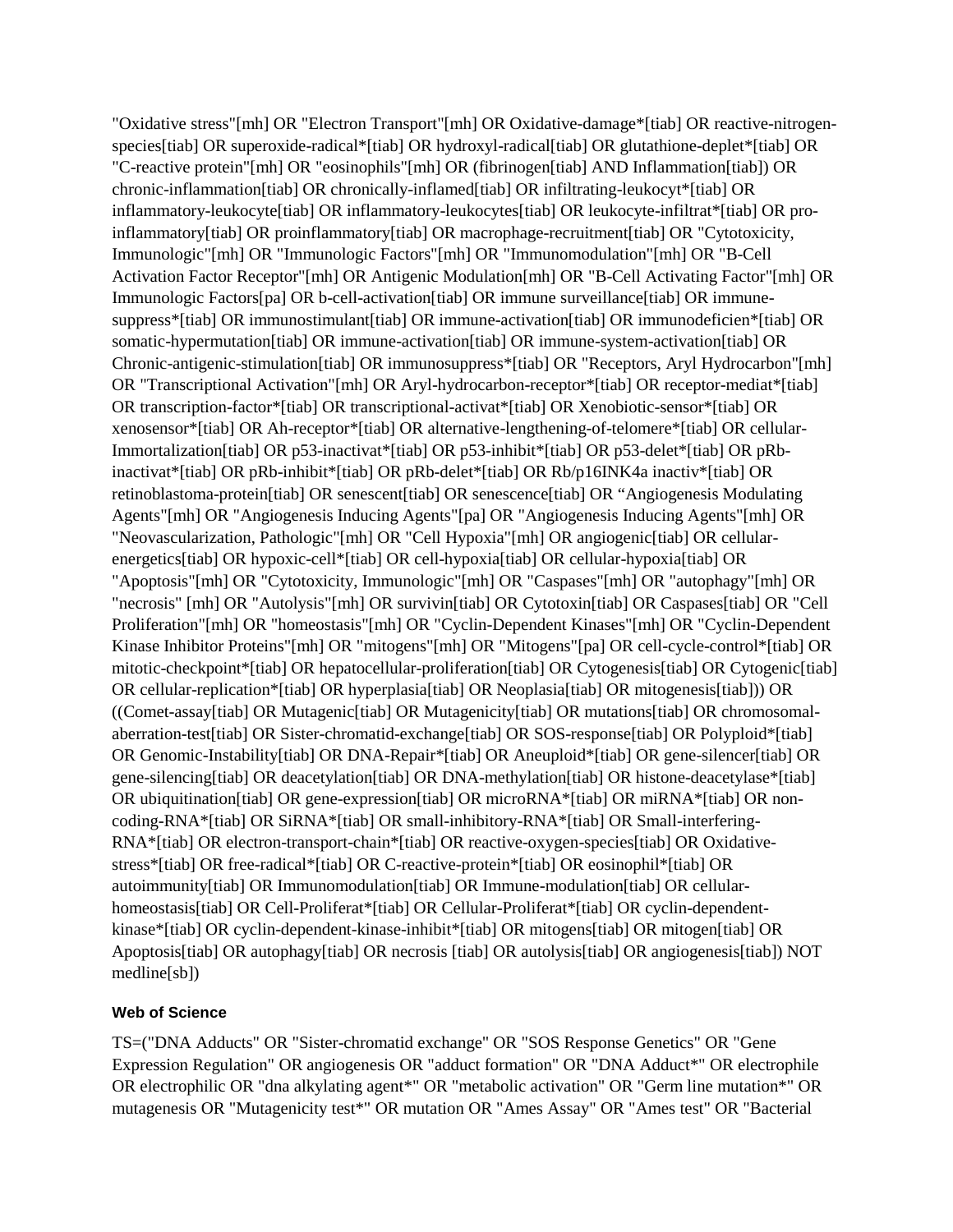Reverse Mutation Assay\*" OR clastogen\* OR "DNA Repair\*" OR "Genetic toxicology" OR hyperploid OR "micronucleus test\*" OR tetraploid OR "Chromosome aberration\*" OR "chromosome translocation\*" OR "DNA damag\*" OR "DNA inhibit\*" OR micronuclei OR micronucleus OR mutagens OR "Strand break\*" OR "Unscheduled DNA synthes\*" OR "chromosomal aberration" OR "chromosome aberration" OR "chromosomal aberrations" OR "chromosomal abnormalit\*" OR "chromosome abnormalit\*" OR genotoxic OR "Comet assay" OR mutagenic OR mutagenicity OR mutations OR "chromosomal aberration test\*" OR "Sister chromatid exchange" OR "microsatellite instability" OR "chromosomal instability" OR binucleation OR binucleated OR "SOS response" OR polyploid\* OR "Genomic Instability" OR "DNA Repair\*" OR aneuploid\* OR "Transcriptional Activation" OR epigenotype OR epimutation\* OR "methylation associated silencing" OR "gene silencers" OR "chromatin organization" OR "histone modification\*" OR epigenetic\* OR epigenomic\* OR "rna interference" OR "gene activation" OR proteasome OR "gene silencer" OR "gene silencing" OR deacetylation OR "DNA methylation" OR "histone deacetylase\*" OR ubiquitination OR "gene-expression" OR microrna\* OR mirna\* OR "non-coding-RNA\*" OR sirna\* OR "small-inhibitory-RNA\*" OR "Small-interfering-RNA\*" OR "hydroxyl radicals" OR "Oxidative damage\*" OR "reactive nitrogen species" OR "superoxide radical\*" OR "hydroxyl radical" OR "glutathione depletion" OR "electron transport chain\*" OR "reactive oxygen species" OR "Oxidative stress\*" OR "free radical\*" OR "chronic inflammation" OR "chronically inflamed" OR "infiltrating leukocyt\*" OR "inflammatory leukocyte" OR "inflammatory leukocytes" OR "leukocyte infiltrat\*" OR "pro-inflammatory" OR "proinflammatory" OR "C-reactive protein\*" OR eosinophil\* OR "B-Cell Activation Factor Receptor" OR "Antigenic Modulation" OR "B-Cell Activating Factor" OR autoimmunity OR "Immunologic Factors" OR "b-cell activation" OR "immune surveillance" OR immunostimulant OR immunodeficien\* OR "somatic hypermutation" OR "Chronic antigenic stimulation" OR immunosuppress\* OR autoimmunity OR immunomodulation OR "Immune modulation" OR "Aryl-hydrocarbon receptor\*" OR "receptor mediat\*" OR "transcription factor\*" OR "transcriptional activat\*" OR "Xenobiotic sensor\*" OR xenosensor\* OR "Ah-receptor\*" OR "alternative lengthening of telomeres" OR "cellular Immortalization" OR "p53 inactivation" OR "p53 inhibition" OR "p53 deletion" OR "pRb inactivation" OR "pRb inhibition" OR "pRb deletion" OR "Rb/p16INK4a inactiv\*" OR "retinoblastoma protein" OR senescent OR senescence OR "cell-cycle control\*" OR "mitoticcheckpoint\*" OR "hepatocellular proliferation" OR "immunologic cytotox\*" OR "pathologic neovascularization" OR cytogenesis OR cytogenic OR "cellular replication\*" OR hyperplasia OR neoplasia OR mitogenesis OR "cellular homeostasis" OR "Cell Proliferat\*" OR "Cellular Proliferat\*" OR "cyclin dependent kinase\*" OR mitogens OR mitogen OR angiogenic OR "cellular energetics" OR "hypoxic cell\*" OR "cell hypoxia" OR "cellular hypoxia" OR survivin OR cytotoxin OR caspases OR apoptosis OR autophagy OR necrosis OR autolysis OR "CpG island Methylator" OR "CpG island Methylation" OR "histone-tail modification\*" OR "macrophage recruitment" OR "immune-suppress\*" OR "immune activation") OR TS=(dna AND crosslink ) OR TS=( fibrinogen AND inflammation )

#### **Scopus**

( TITLE-ABS-KEY ( "DNA Adducts" OR "Sister-chromatid exchange" OR "SOS Response Genetics" OR "Gene Expression Regulation" OR angiogenesis) OR TITLE-ABS ( "adduct formation" OR "DNA Adduct\*" OR electrophile OR electrophilic OR "dna alkylating agent\*" OR "metabolic activation" OR "Germ line mutation\*" OR mutagenesis OR "Mutagenicity test\*" OR mutation OR "Ames Assay" OR "Ames test" OR "Bacterial Reverse Mutation Assay\*" OR clastogen\* OR "DNA Repair\*" OR "Genetic toxicology" OR hyperploid OR "micronucleus test\*" OR tetraploid OR "Chromosome aberration\*" OR "chromosome translocation\*" OR ( "DNA protein" W/2 crosslink\* ) OR "DNA damag\*" OR "DNA inhibit\*" OR micronuclei OR micronucleus OR mutagens OR "Strand break\*" OR "Unscheduled DNA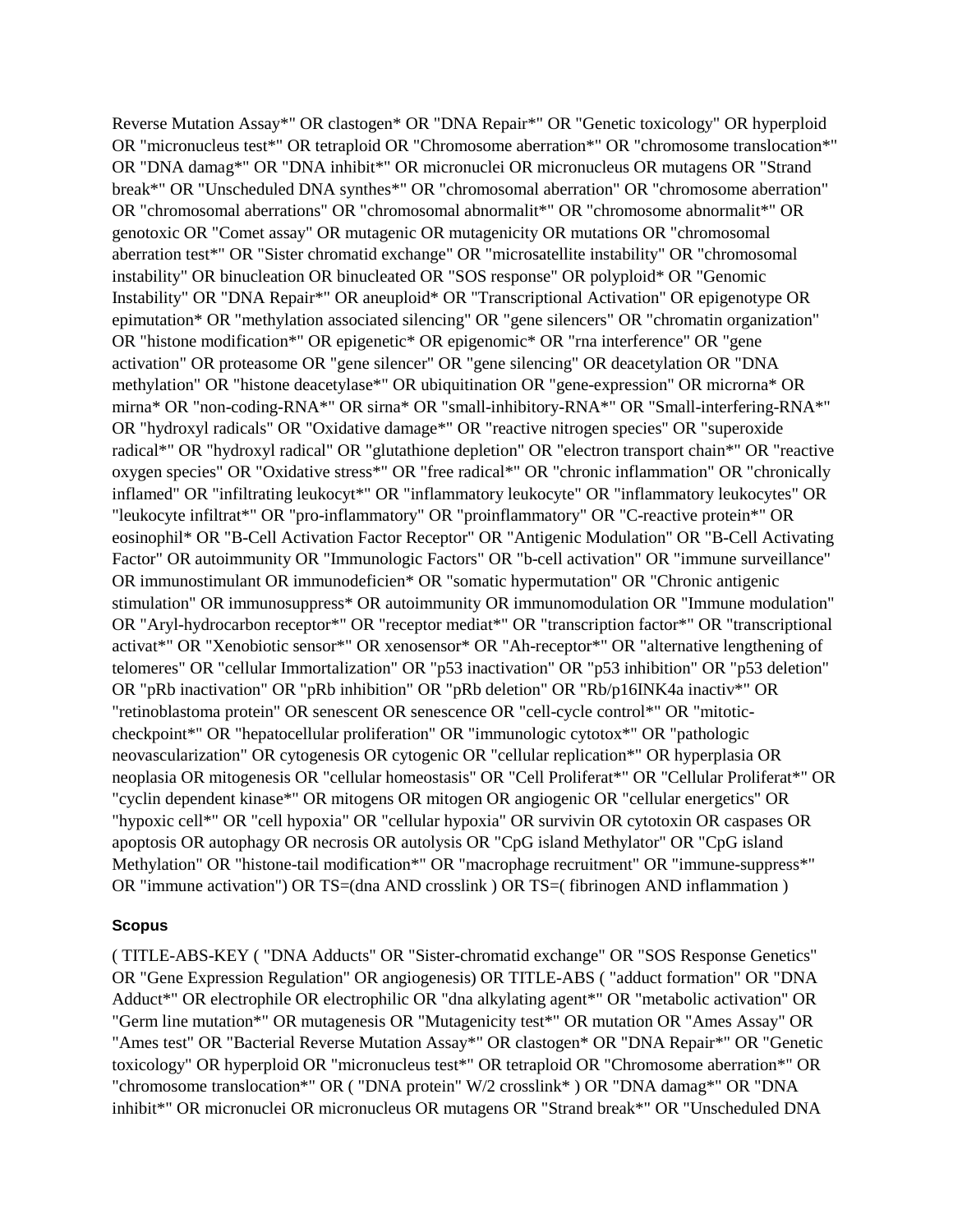synthes\*" OR "chromosomal aberration" OR "chromosome aberration" OR "chromosomal aberrations" OR "chromosomal abnormalit\*" OR "chromosome abnormalit\*" OR genotoxic OR "Comet assay" OR mutagenic OR mutagenicity OR mutations OR "chromosomal aberration test\*" OR "Sister chromatid exchange" OR "microsatellite instability" OR "chromosomal instability" OR binucleation OR binucleated OR "SOS response" OR polyploid\* OR "Genomic Instability" OR "DNA Repair\*" OR aneuploid\* OR "Transcriptional Activation" OR epigenotype OR epimutation\* OR "methylation associated silencing" OR "gene silencers" OR "chromatin organization" OR "histone modification\*" OR epigenetic\* OR epigenomic\* OR "rna interference" OR "gene activation" OR proteasome OR "gene silencer" OR "gene silencing" OR deacetylation OR "DNA methylation" OR "histone deacetylase\*" OR ubiquitination OR "gene-expression" OR microrna\* OR mirna\* OR "non-coding-RNA\*" OR sirna\* OR "small-inhibitory-RNA\*" OR "Small-interfering-RNA\*" OR "hydroxyl radicals" OR "Oxidative damage\*" OR "reactive nitrogen species" OR "superoxide radical\*" OR "hydroxyl radical" OR "glutathione depletion" OR "electron transport chain\*" OR "reactive oxygen species" OR "Oxidative stress\*" OR "free radical\*" OR "chronic inflammation" OR "chronically inflamed" OR "infiltrating leukocyt\*" OR "inflammatory leukocyte" OR "inflammatory leukocytes" OR "leukocyte infiltrat\*" OR "pro-inflammatory" OR "proinflammatory" OR "C-reactive protein\*" OR eosinophil\* OR "B-Cell Activation Factor Receptor" OR "Antigenic Modulation" OR "B-Cell Activating Factor" OR autoimmunity OR "Immunologic Factors" OR "b-cell activation" OR "immune surveillance" OR immunostimulant OR immunodeficien\* OR "somatic hypermutation" OR "Chronic antigenic stimulation" OR immunosuppress\* OR autoimmunity OR immunomodulation OR "Immune modulation" OR "Aryl-hydrocarbon receptor\*" OR "receptor mediat\*" OR "transcription factor\*" OR "transcriptional activat\*" OR "Xenobiotic sensor\*" OR xenosensor\* OR "Ah-receptor\*" OR "alternative lengthening of telomeres" OR "cellular Immortalization" OR "p53 inactivation" OR "p53 inhibition" OR "p53 deletion" OR "pRb inactivation" OR "pRb inhibition" OR "pRb deletion" OR "Rb/p16INK4a inactiv\*" OR "retinoblastoma protein" OR senescent OR senescence OR "cell-cycle control\*" OR "mitotic-checkpoint\*" OR "hepatocellular proliferation" OR "immunologic cytotox\*" OR "pathologic neovascularization" OR cytogenesis OR cytogenic OR "cellular replication\*" OR hyperplasia OR neoplasia OR mitogenesis OR "cellular homeostasis" OR "Cell Proliferat\*" OR "Cellular Proliferat\*" OR "cyclin dependent kinase\*" OR mitogens OR mitogen OR angiogenic OR "cellular energetics" OR "hypoxic cell\*" OR "cell hypoxia" OR "cellular hypoxia" OR survivin OR cytotoxin OR caspases OR apoptosis OR autophagy OR necrosis OR autolysis OR "CpG island Methylator" OR "CpG island Methylation" OR "histone-tail modification\*" OR "macrophage recruitment" OR "immune-suppress\*" OR "immune activation" OR ( dna W/3 crosslink ) OR ( fibrinogen W/3 inflammation ) ) )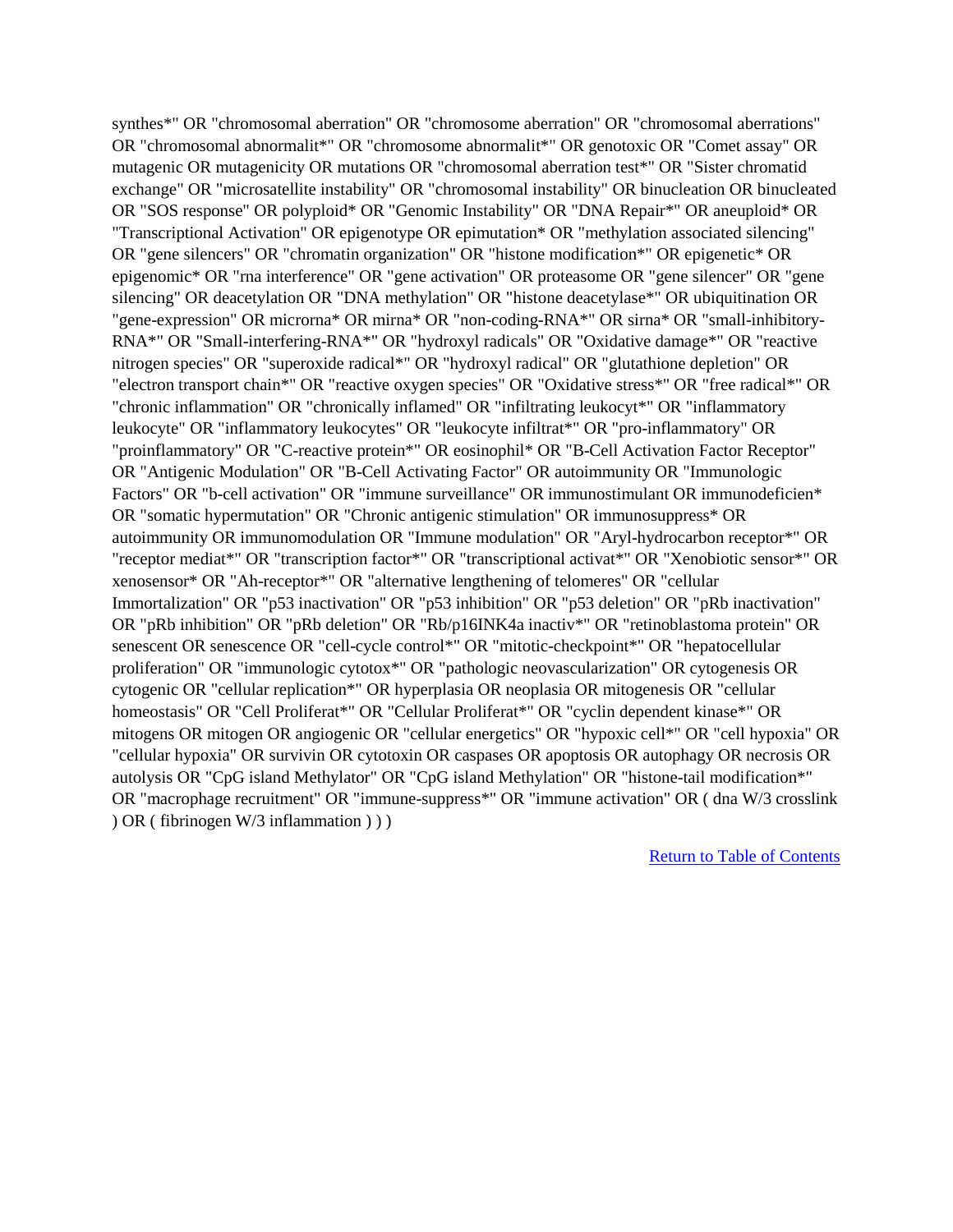#### **2.5.4 Genotoxicity Search Strings**

As part of the Mechanistic and Other Relevant Data section of the document (see RoC Handbook: Part F, Section 1), the goal of the Genotoxicity section is to ensure that the genetic effects of the candidate substance are adequately explored to provide clarification and support to understanding the carcinogenic effects of the candidate substance.

This search is not generally used in conjunction with the Cancer Search Strings.

This search is not needed when the Characteristics of Carcinogens Search Strings are used, as that search incorporates all the relevant terms.

# **PubMed**

(("Comet Assay"[mh] OR "Germ-line-mutation"[mh] OR "Mutagenesis"[mh] OR "Mutagenicity tests"[mh] OR "Sister-chromatid exchange"[mh] OR "Mutation"[mh] OR Ames-Assay[tiab] OR Amestest[tiab] OR Bacterial-Reverse-Mutation-Assay[tiab] OR Clastogen\*[tiab] OR DNA-Repair\*[tiab] OR Genetic-toxicology[tiab] OR hyperploid[tiab] OR micronucleus-test[tiab] OR tetraploid[tiab] OR Chromosome-aberrations[tiab] OR DNA-damage[tiab] OR Mutation[tiab] OR chromosometranslocations[tiab] OR DNA-protein-crosslink\*[tiab] OR DNA-damag\*[tiab] OR DNA-inhibit\*[tiab] OR Micronuclei[tiab] OR Micronucleus[tiab] OR Mutagens[tiab] OR Strand-break\*[tiab] OR Unscheduled-DNA-synthes\*[tiab] OR chromosomal-aberration[tiab] OR chromosome-aberration[tiab] OR chromosomal-aberrations[tiab] OR chromosomal-abnormalit\*[tiab] OR chromosomeabnormalit\*[tiab] OR genotoxic[tiab] OR "SOS Response (Genetics)"[mh] OR "Polyploidy"[mh] OR "Genomic Instability"[mh] OR "DNA Repair"[mh] OR "Aneuploidy"[mh] OR (DNA[tiab] AND Crosslink[tiab]) OR microsatellite-instability[tiab] OR chromosomal-instability[tiab] OR binucleation[tiab] OR binucleated[tiab])) OR ((Comet-assay[tiab] OR Mutagenic[tiab] OR Mutagenicity[tiab] OR mutations[tiab] OR chromosomal-aberration-test[tiab] OR Sister-chromatidexchange[tiab] OR SOS-response[tiab] OR Polyploid\*[tiab] OR Genomic-Instability[tiab] OR DNA-Repair\*[tiab] OR Aneuploid\*[tiab]) NOT Medline[sb])

# **Web of Science**

TS=("Comet Assay" OR "Germ-line-mutation" OR "Mutagenesis" OR "Mutagenicity" OR Mutation\* OR Mutagenic OR "Sister chromatid exchange" OR "Ames Assay" OR "Ames test" OR "Bacterial Reverse Mutation Assay" OR Clastogen\* OR "DNA Repair\*" OR "Genetic toxicology" OR hyperploid OR "micronucleus test" OR tetraploid OR "Chromosome aberrations" OR "DNA damage" OR "chromosome translocations" OR "DNA protein crosslink\*" OR "DNA damag\*" OR "DNA inhibit\*" OR Micronuclei OR Micronucleus OR Mutagens OR "Strand break\*" OR "Unscheduled DNA synthes\*" OR "chromosomal aberration" OR "chromosome aberration" OR "chromosomal aberrations" OR "chromosomal abnormalit\*" OR "chromosome abnormalit\*" OR "chromosomal instability" OR genotoxic OR "SOS Response" OR "Polyploidy" OR Polyploid\* OR Aneuploid\* OR "Aneuploidy" OR "Genomic Instability" OR (DNA AND Crosslink) OR "microsatellite instability" OR binucleation OR binucleated)

# **Scopus**

TITLE-ABS-KEY("Comet Assay" OR "Germ-line-mutation" OR "Mutagenesis" OR "Mutagenicity" OR Mutation\* OR Mutagenic OR "Sister chromatid exchange" OR "Ames Assay" OR "Ames test" OR "Bacterial Reverse Mutation Assay" OR Clastogen\* OR "DNA Repair\*" OR "Genetic toxicology" OR hyperploid OR "micronucleus test" OR tetraploid OR "Chromosome aberrations" OR "DNA damage" OR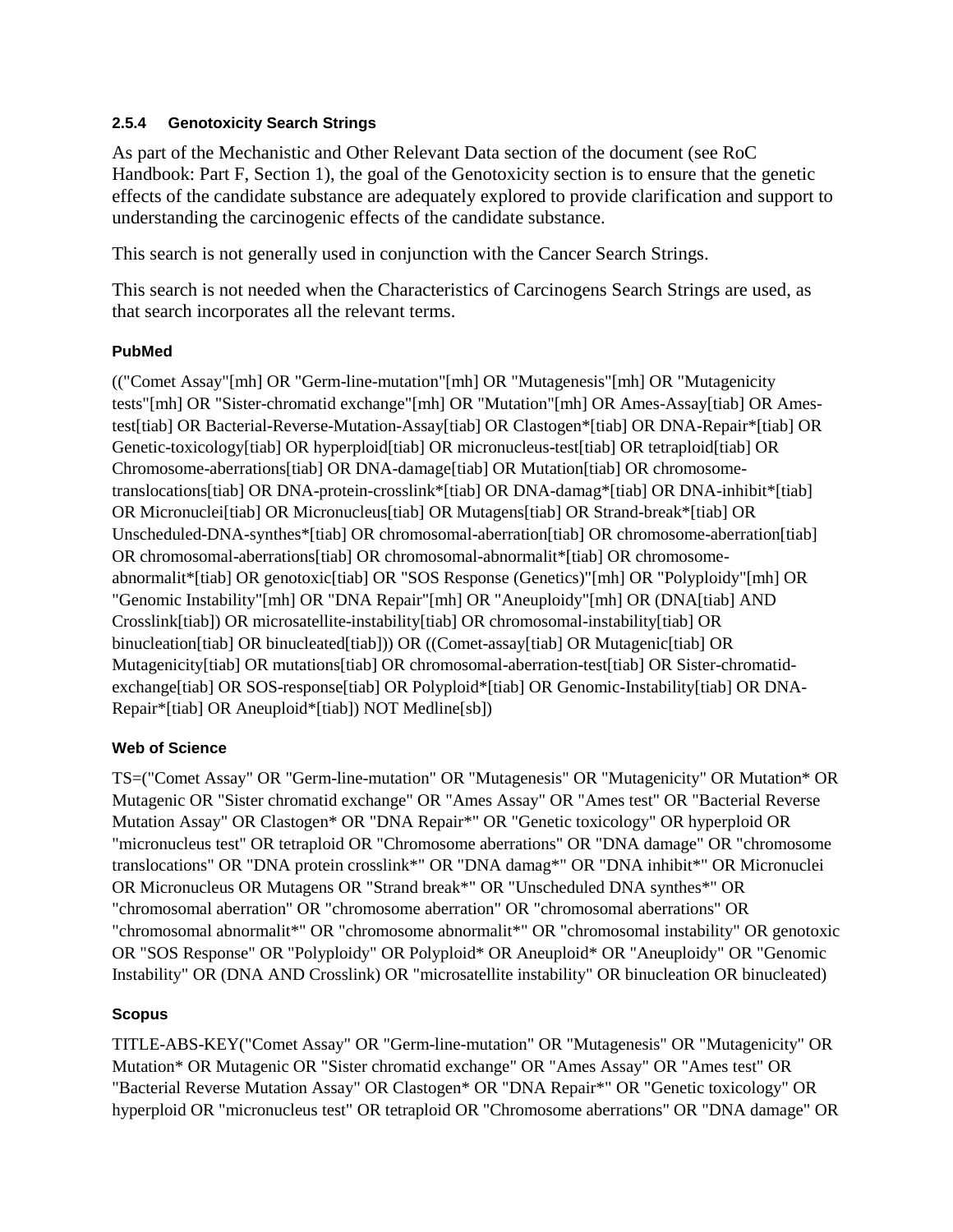"chromosome translocations" OR "DNA protein crosslink\*" OR "DNA damag\*" OR "DNA inhibit\*" OR Micronuclei OR Micronucleus OR Mutagens OR "Strand break\*" OR "Unscheduled DNA synthes\*" OR "chromosomal aberration" OR "chromosome aberration" OR "chromosomal aberrations" OR "chromosomal abnormalit\*" OR "chromosome abnormalit\*" OR "chromosomal instability" OR genotoxic OR "SOS Response" OR "Polyploidy" OR Polyploid\* OR Aneuploid\* OR "Aneuploidy" OR "Genomic Instability" OR "microsatellite instability" OR binucleation OR binucleated) OR (TITLE-ABS-KEY(DNA AND Crosslink) )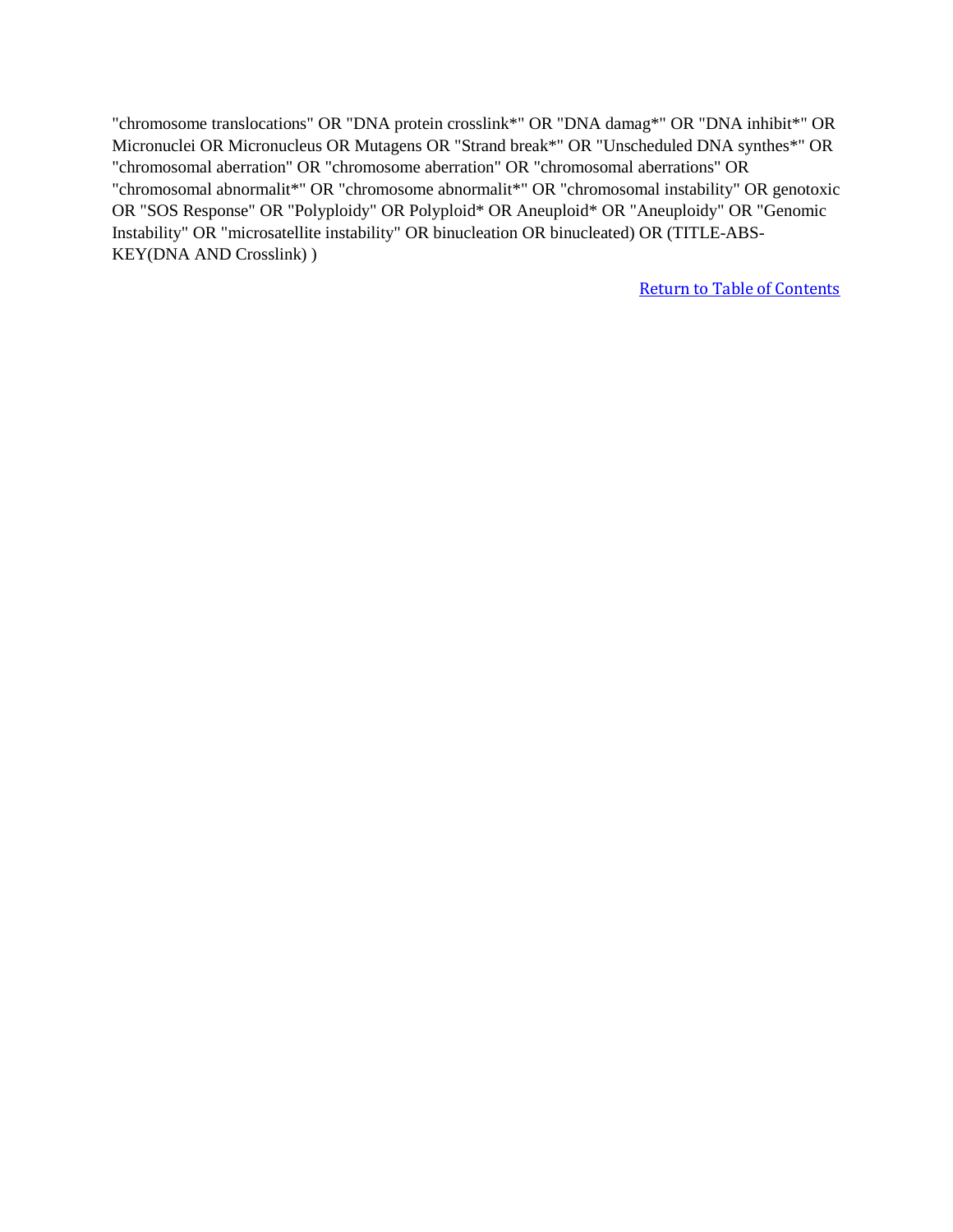#### **2.5.5 Other Mechanistic Terms Search Strings**

This search is a limited set of terms designed to supplement the Characteristics of Carcinogens Search Strings and uses terms not included in that search. It will generally be used to gain an initial grasp of the best-understood mechanistic information associated with the candidate substance. This search is not generally used in conjunction with the Cancer Search Strings.

Some additional information about the mechanism of action for a material can be collected from general data sources, mining the citations of reviews and other studies, and specially targeted searches.

# **PubMed**

((("etiology"[sh] OR "Causality"[mh] OR "tumor markers, biological"[mh] OR "oncogene fusion"[mh] OR "tumor necrosis factors"[mh] OR adverse-outcome-pathway\*[tiab] OR biological-marker[tiab] OR biological-markers[tiab] OR biomarkers[tiab] OR biomarker[tiab] OR Biotransformation[tiab] OR etiology[tiab] OR Key Event\*[tiab] OR Mechanism-of-action[tiab] OR Mechanisms-of-action[tiab] OR Mode-of-action[tiab] OR modes-of-action[tiab] OR Molecular-Initiating-Event\*[tiab] OR neoplastic-celltransform\*[tiab] OR Phosphorylation[tiab] OR Toxicity-Pathway\*[tiab] OR toxicokinetic\*[tiab] OR toxic-pathway\*[tiab]) AND (Cancer[sb])) OR (tumor-inhibit\*[tiab] OR tumor-promot\*[tiab] OR tumourinhibit\*[tiab] OR tumour-promot\*[tiab] OR Oncogenes[tiab] OR Oncogenesis[tiab] OR Oncogenic[tiab] OR pathogenesis[tiab]))

#### **Web of Science**

((TS=(Cancer\* OR Neopla\* OR Tumor\* OR Tumour\*)) AND (TS=("adverse outcome pathway\*" OR "biological marker" OR "biological markers" OR "biomarkers" OR "biomarker" OR "tumor marker" OR "tumor markers" OR "oncogene fusion" OR "Biotransformation" OR "etiology" OR "Key Event\*" OR "Mechanism of action" OR "Mechanisms of action" OR "Mode of action" OR "modes of action" OR "Molecular Initiating Event\*" OR "neoplastic cell transform\*" OR "Phosphorylation" OR "Toxicity Pathway\*" OR "toxicokinetic\*" OR "toxic pathway\*"))) OR (TS=("tumor-inhibit\*" OR "tumor-promot\*" OR "tumour-inhibit\*" OR "tumour-promot\*" OR "tumor necrosis factor\*" OR Oncogenes OR Oncogenesis OR Oncogenic OR pathogenesis))

# **Scopus**

( ( TITLE-ABS-KEY ( cancer\* OR neopla\* OR tumor\* OR tumour\* ) AND TITLE-ABS-KEY ( "adverse outcome pathway\*" OR "biological marker" OR "biological markers" OR "biomarkers" OR "biomarker" OR "tumor marker" OR "tumor markers" OR "oncogene fusion"OR "Biotransformation" OR "etiology" OR "Key Event\*" OR "Mechanism of action" OR "Mechanisms of action" OR "Mode of action" OR "modes of action" OR "Molecular Initiating Event\*" OR "neoplastic cell transform\*" OR "Phosphorylation" OR "Toxicity Pathway\*" OR "toxicokinetic\*" OR "toxic pathway\*")) OR TITLE-ABS-KEY ("tumor-inhibit\*" OR "tumor-promot\*" OR "tumour-inhibit\*" OR "tumour-promot\*" OR "tumor necrosis factor\*" OR oncogenes OR oncogenesis OR oncogenic OR pathogenesis ) )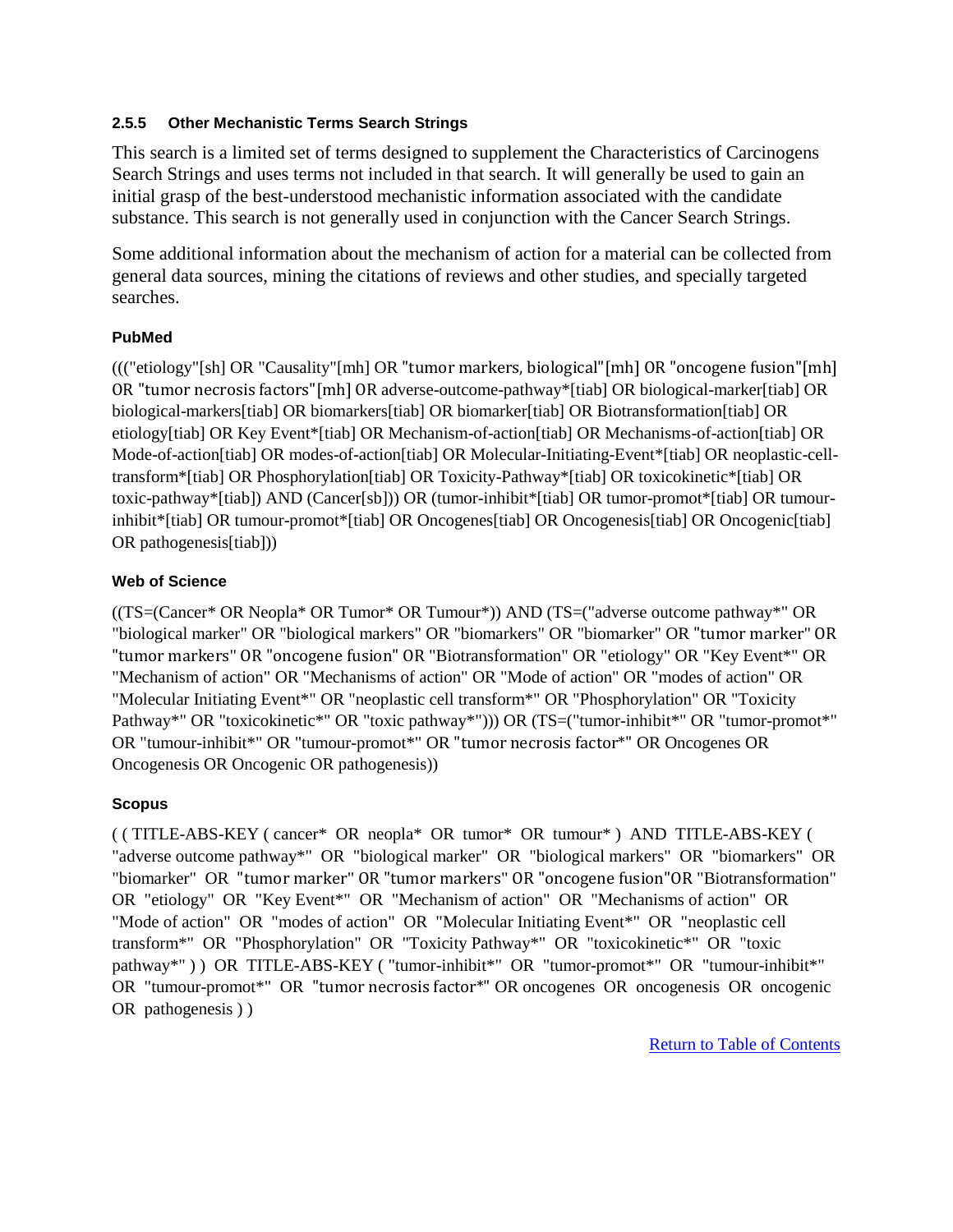#### **2.6.1 General Toxicity Search Strings**

Much of the general toxicity information needed for the RoC is collected by checking a standard list of authoritative sources for reviews, reports, and data about the candidate substance and its adverse effects (see RoC Handbook: Part B, Section 3). This citation database search will be used in special cases where additional general toxicity information is needed.

This search is not generally used in conjunction with the Cancer Search Strings.

#### **PubMed**

"abnormalities, drug-induced"[MH] OR "adverse drug reaction reporting systems"[MH] OR "Akathisia, Drug-Induced"[MH] OR Amino Acids, Peptides, and Proteins/ae[MH] OR Animal Diseases/CI[MH] OR "biohazard release"[MH] OR Biological Factors/ae[MH] OR Biomedical and Dental Materials/ae[MH] OR "burns, chemical"[MH] OR Carbohydrates/ae[MH] OR "Cardiotoxicity"[MH] OR Cardiovascular Diseases/CI[MH] OR Chemical Actions and Uses/ae[MH] OR "chemical hazard release"[MH] OR "chemical terrorism"[MH] OR "Chemically-Induced Disorders"[MH] OR Complex Mixtures/ae[MH] OR Congenital, Hereditary, and Neonatal Diseases and Abnormalities/CI[MH] OR Digestive System Diseases/CI[MH] OR Disorders of Environmental Origin/CI[MH] OR Endocrine System Diseases/CI[MH] OR Environment and Public Health/ae[MH] OR "Environmental Health"[MH] OR "environmental illness"[MH] OR "environmental monitoring"[MH] OR "environmental pollutants"[MH] OR "environmental pollution"[MH] OR Enzymes and Coenzymes/ae[MH] OR Eye Diseases/CI[MH] OR Female Urogenital Diseases and Pregnancy Complications/CI[MH] OR food and beverages/ae[MH] OR "forensic toxicology"[MH] OR Genetic Phenomena/de[MH] OR Hemic and Lymphatic Diseases/CI[MH] OR Heterocyclic Compounds/ae[MH] OR Hormones, Hormone Substitutes, and Hormone Antagonists/ae[MH] OR household products/ae[MH] OR Immune System Diseases/CI[MH] OR "Inactivation, Metabolic"[MH] OR Inorganic Chemicals/ae[MH] OR Integumentary System Physiological Phenomena/de[MH] OR Lipids/ae[MH] OR Macromolecular Substances/ae[MH] OR Male Urogenital Diseases/CI[MH] OR manufactured materials/ae[MH] OR "Material Safety Data Sheets"[MH] OR mental disorders/ci[MH] OR Musculoskeletal Diseases/CI[MH] OR Nervous System Diseases/CI[MH] OR "noxae"[MH] OR Nucleic Acids, Nucleotides, and Nucleosides/ae[MH] OR Nutritional and Metabolic Diseases/CI[MH] OR "occupational diseases"[MH] OR Ocular Physiological Phenomena/de[MH] OR Organic Chemicals/ae[MH] OR Otorhinolaryngologic Diseases/CI[MH] OR Pathological Conditions, Signs and Symptoms /CI[MH] OR "persian gulf syndrome"[MH] OR pesticides/to[MH] OR Pharmaceutical Preparations/ae[MH] OR Phytochemicals/ae[MH] OR plants, medicinal/ae[MH] OR "plants, toxic"[MH] OR "poisoning"[MH] OR Polycyclic Compounds/ae[MH] OR Reproductive and Urinary Physiological Phenomena/de[MH] OR Respiratory Tract Diseases/CI[MH] OR "Safety-Based Drug Withdrawals"[MH] OR Skin and Connective Tissue Diseases/CI[MH] OR Stomatognathic Diseases/CI[MH] OR "substance-related disorders"[MH] OR "Teratogenesis"[MH] OR "Toxic Actions"[MH] OR "toxicity tests"[MH] OR "psychoses, substance-induced"[MH] OR "Toxicokinetics"[MH] OR "toxicology"[MH] OR cardiotox\*[tiab] OR "chemical hazard release"[tiab] OR "hazardous substances"[tiab] OR hepatotox\*[tiab] OR immunotox\*[tiab] OR LC50[tiab] OR mutagen\*[tiab] OR nanostructures[tiab] OR nephrotox\*[tiab] OR neurotox\*[tiab] OR poison\*[tiab] OR terata\*[tiab] OR terato\*[tiab] OR toxic\*[tiab] OR toxif\*[tiab] OR toxig\*[tiab]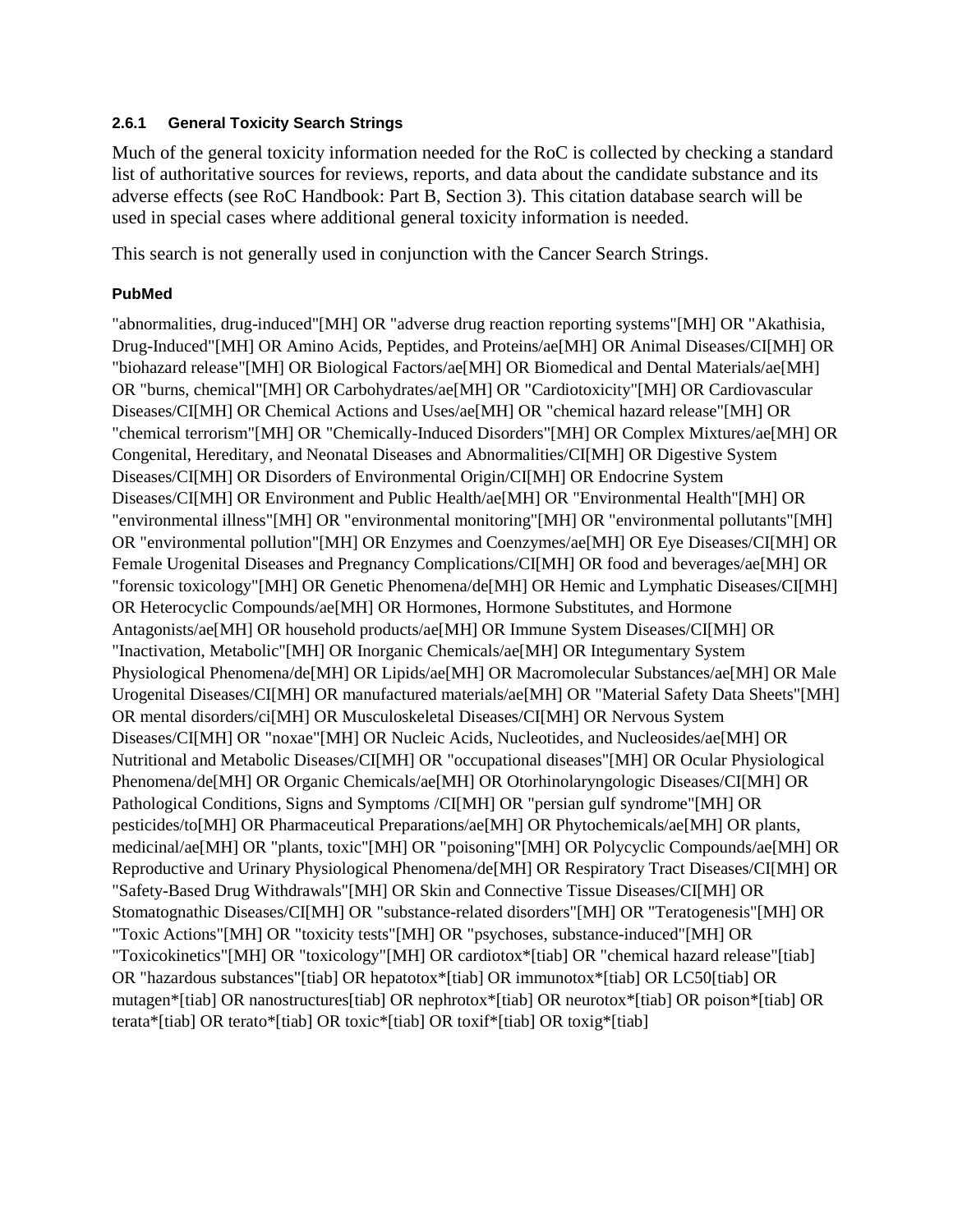#### **Web of Science**

TS=("drug-induced abnormalities" OR "adverse drug reaction reporting systems" OR "Drug-Induced Akathisia" OR "Animal Diseases" OR "biohazard release" OR "Biological Factors" OR "Biomedical and Dental Materials" OR "chemical burns" OR "Carbohydrates" OR "Cardiotoxicity" OR "Cardiovascular Diseases" OR "Chemical Actions and Uses" OR "chemical hazard release" OR "chemical terrorism" OR "Chemically-Induced Disorders" OR "Complex Mixtures" OR "Digestive System Diseases" OR "Disorders of Environmental Origin" OR "Endocrine System Diseases" OR "Environment and Public Health" OR "Environmental Health" OR "environmental illness" OR "environmental monitoring" OR "environmental pollutants" OR "environmental pollution" OR "Enzymes and Coenzymes" OR "Eye Diseases" OR "Female Urogenital Diseases and Pregnancy Complications" OR "food and beverages" OR "forensic toxicology" OR "Genetic Phenomena" OR "Hemic and Lymphatic Diseases" OR "Heterocyclic Compounds" OR "household products" OR "Immune System Diseases" OR "Metabolic Inactivation" OR "Inorganic Chemicals" OR "Integumentary System Physiological Phenomena" OR "Lipids" OR "Macromolecular Substances" OR "Male Urogenital Diseases" OR "manufactured materials" OR "Material Safety Data Sheets" OR "mental disorders" OR "Musculoskeletal Diseases" OR "Nervous System Diseases" OR "noxae" OR "Nutritional and Metabolic Diseases" OR "occupational diseases" OR "Ocular Physiological Phenomena" OR "Organic Chemicals" OR "Otorhinolaryngologic Diseases" OR "Pathological Conditions" OR "persian gulf syndrome" OR "pesticides" OR "Pharmaceutical Preparations" OR "Phytochemicals" OR "medicinal plants" OR "toxic plants" OR "poisoning" OR "Polycyclic Compounds" OR "Reproductive and Urinary Physiological Phenomena" OR "Respiratory Tract Diseases" OR "Safety-Based Drug Withdrawals" OR "Skin and Connective Tissue Diseases" OR "Stomatognathic Diseases" OR "substance-related disorders" OR "Teratogenesis" OR "Toxic Actions" OR "toxicity tests" OR "substance-induced psychoses" OR "Toxicokinetics" OR "toxicology" OR "chemical hazard release" OR "hazardous substances" OR hepatotox\* OR immunotox\* OR LC50 OR mutagen\* OR nanostructures OR nephrotox\* OR neurotox\* OR poison\* OR terata\* OR terato\* OR toxic\* OR toxif\* OR toxig\* OR toxig\*)

#### **Scopus**

TITLE-ABS-KEY ( "drug-induced abnormalities" OR "adverse drug reaction reporting systems" OR "Drug-Induced Akathisia" OR "Animal Diseases" OR "biohazard release" OR "Biological Factors" OR "Biomedical and Dental Materials" OR "chemical burns" OR "Carbohydrates" OR "Cardiotoxicity" OR "Cardiovascular Diseases" OR "Chemical Actions and Uses" OR "chemical hazard release" OR "chemical terrorism" OR "Chemically-Induced Disorders" OR "Complex Mixtures" OR "Digestive System Diseases" OR "Disorders of Environmental Origin" OR "Endocrine System Diseases" OR "Environment and Public Health" OR "Environmental Health" OR "environmental illness" OR "environmental monitoring" OR "environmental pollutants" OR "environmental pollution" OR "Enzymes and Coenzymes" OR "Eye Diseases" OR "Female Urogenital Diseases and Pregnancy Complications" OR "food and beverages" OR "forensic toxicology" OR "Genetic Phenomena" OR "Hemic and Lymphatic Diseases" OR "Heterocyclic Compounds" OR "household products" OR "Immune System Diseases" OR "Metabolic Inactivation" OR "Inorganic Chemicals" OR "Integumentary System Physiological Phenomena" OR "Lipids" OR "Macromolecular Substances" OR "Male Urogenital Diseases" OR "manufactured materials" OR "Material Safety Data Sheets" OR "mental disorders" OR "Musculoskeletal Diseases" OR "Nervous System Diseases" OR "noxae" OR "Nutritional and Metabolic Diseases" OR "occupational diseases" OR "Ocular Physiological Phenomena" OR "Organic Chemicals" OR "Otorhinolaryngologic